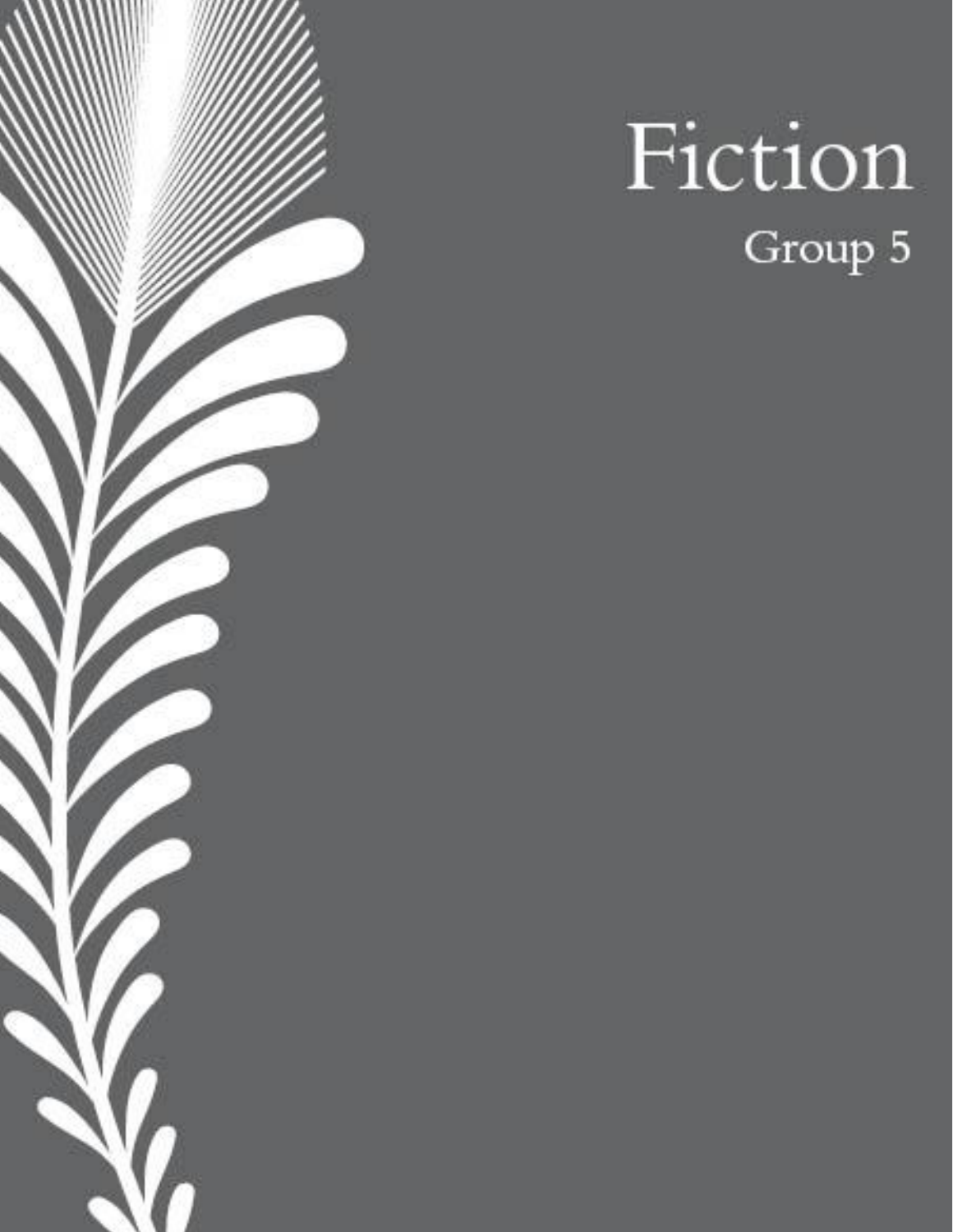# Mogao Grottoes

## Dulwich College Beijing, Frota, Elisa  $-18$

There were too many, reaching as far as his mind could go. Blindingly bright. They did not seem to be randomly placed either but rather alluringly, convincing him to follow their path. Which he did. He trusted the Buddha and his timeless wisdom. Each little statue seemed to chant a different prayer to him, some seemed amused at his childish fascination for their intricate detailing, others seemed annoyed at his meandering walk, as he dedicatedly observed their every crevice. Yet, eventually, he reached the cave. There, bolstered by a variety of colourful pillows, lay another effigy. This one though, seemed to extend to the sky, its proud face looking through a purposefully cut window to what lay beyond the clouds, perhaps a foreign land, that of the gods, where the water itself tastes better than any alcohol reserved for the emperor.

\*\*\*

He looked at the small block of wood nestled in his hand, the red strings attached to it leading into an intricate design of interlaced knots so as to resemble a square, attached by two of its opposing corners. It couldn't possibly have been a message from the Buddha. Slowly he traced the cloud motif he had so carefully chiseled into the block, following all its curls and waves with the tip of his finger. He was used to his overactive imagination taking him places it shouldn't. Yet, there was something about the dream. Just some thing. Something he couldn't quite identify. Something that kept that crowd of Buddhas drifting in front of his thoughts so he couldn't focus on his task.

Confucius in the morning, fields in the evenings. He had already read the book, he knew of its teachings but they never really stuck with him. Perhaps it was his hesitance towards the section about filial piety, "a son's first priority is his father". Yeah, yeah, he knew that. But what if the father and the son had different priorities? What if the son had a different goal in mind? He sighed, maybe he would just go to the fields before his grandmother called everyone in for lunch. He could justify it saying it was harvest season, that they'd need more hands and that as an avid learner of Confucius's readings he could not forget his duty towards his parents. He did not know if he truly wanted to be one of the officials, standing all day in their heavy robes at constant risk of being killed were they to offend the king or any particularly angry farmer. Yes, he would have heaps of money which he would send back to his family as a good son should. But didn't the Buddha refuse all of that in order to achieve enlightenment? A person could be happy off of very little. Frugality was an important value, everyone knew that. The Buddha, Confucius, Taoism, even the gods of the passing merchants from both the silk road and the great wall said that.

Incredulous, he stopped in his tracks. Right in front of him, on the very same path he'd taken every day since he could gather fruits to place in his mother's basket, was the same place he'd been the night before. He had been too focused on the Buddhas to notice the surroundings but he was sure of it. It was here! Well then, that confirmed his suspicions, it had indeed been his imagination…right? It had to be. He couldn't just disappear without an excuse though, and what

if there really was nothing up there? He could even get lost, he'd never been up there before. Reluctantly he peeled himself from the path back to his own in direction of the fields. He loved the fields, the sweet smell already reaching him just at the mere thought of them. The ever changing landscape and colours wafting in and out in a random dance. Glossy jujubes tiny crabapples, pear flowers pale like Chang E's smooth skin, bright purple turnips dispersed in a sea

of long green blades and red spires from the flowering garlic. He enjoyed his time here and would gladly spend hours collecting peppers until he could not feel his hands anymore if it meant he could spend that time in the garden.

Weeks gone by and everytime he felt compelled to stop in the same spot. What would he get from a cave anyways? Were it to exist in the first place. Long and hard he contemplated whether or not he should take that detour, a short hike just to verify what was down that path. Endlessly torturing himself with the uncertainty until, eventually, he decided it would haunt him forever were he to continue turning a blind eye.

Grabbing his scrolls and a handful of crabapples, throwing the lot into his leather satchel he decided to finally make the journey. As, he approached the path he realized just how beautiful it looked. Perhaps it was just the day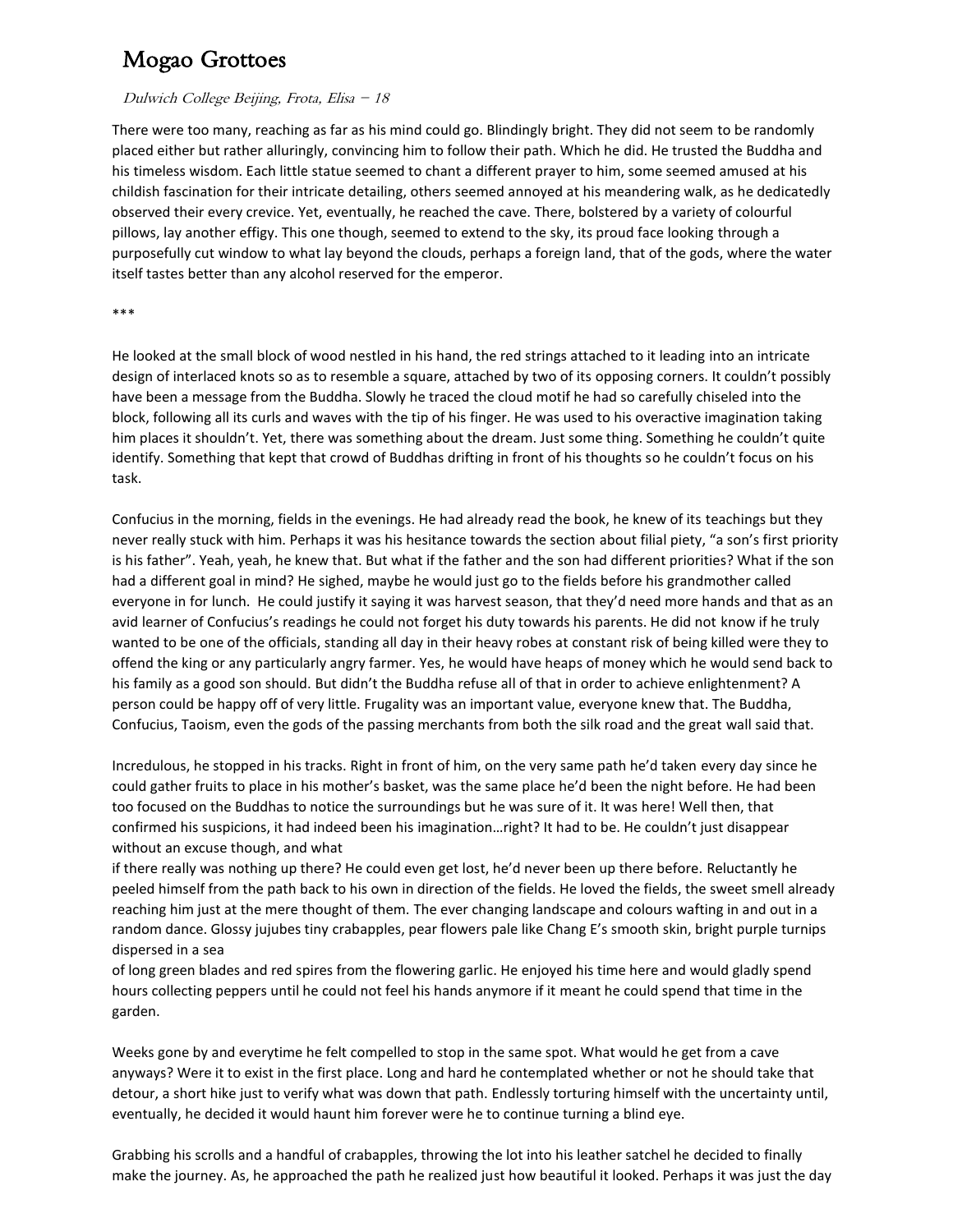or his excitement but the light streaming through the ginko leaves falling on the back of this winding imperial dragon who seemed to want to lead him to the cloud castle of the gods, gave him the confidence that he had made the right choice. Admiring every scale of this grand creature, fallen from the neighbouring trees to complete the scenery, he made his way onwards. No Buddhas were on this path. And yet, the spirits of the mountain seemed so close, leaning in to whisper their secrets into his ear. Where the large Buddha had stood, the hole still remained within the mountain. A cave, that now, despite feeling inexplicably empty, still seemed to welcome him into its arms. Nestling into them, he looked back towards the path and the orchard. Considering the surrounding mountains, he concluded there should be a lake in the proximity of the area.

He brought his satchel closer to himself, took out his calligraphy brushes, ink block and water pouch. On the walls he started drawing a few figures, gods, creatures, shapes, colours. Repeating the moves his parents had always told him to forget. Moves that were reserved for the idle rich trying to pass time. If he were to support his family, he should study, pass the exam and work at the palace, become a scholar and only then could he go back his flowers. Why? Why was he not allowed to be happy? Was this a proof of him being a bad person, for not agreeing with Confucius? What about the gods? Did they not think of art as important either? Surely not, otherwise why would the monks spend as much attention to making temples beautiful?

He woke up with a jolt, how long had he spent here? Quickly he rushed home before his parents presumed him dead somewhere. He'd had a very bad cough for a while and his parents were always worried for his health. That's also why they wanted him within the palace, there, perhaps he could get treated. There, he wouldn't have to do physical work either. But the affairs of the palace always seemed so complex, so unwieldy. People were massacred for greed,

corruption, power or whatever other problems these powerful people could have with one another.

With his new excuse, he would climb up that road in order to "study the words of Confucius somewhere where he could think" as he would tell his grandparents every time they saw him walk out in the mornings. Carving out the Buddha from his dreams to protect him, adding details to his paintings, his sculptures…The cave seemed to welcome him every single time like a mother to a crying child. In it he forgot himself, forgot time.

\*\*\*

He walked through the marketplace, fruits, silk, pottery… Objects of all types met here regardless of their origin or purpose. Each grabbing the passer-by's interest in one way or another.

"Hong ah!". He turned around. It was his childhood friend. In the space between them lay a cord of memories, times momentarily forgotten ready to peer up in a moment of solitude, times stubborn as a rock, showing up every time eye contact was made, times holding them together better than any real cord could. With this cord, no one needed to learn loyalty, surely this would be enough. At least this felt more real than any possible rule written down on a manuscript,

chanted endlessly by students across the entirety of the middle kingdom.

On that rope lay endless moments spent in the orchard as kids, sneaking juicy persimmons into their mouths, evading the watchful eyes of the adults; moments spent carefully shaping random pieces of wood into funny looking animals which eventually became delicate creatures under his friend's guidance. For it had been from him that he had learnt to lay down his mind into little statuettes, paintings or poetry.

Unlike him, Yixiu had not needed to learn the words of Confucius. His parents loved the Buddha more than anything and from a young age, his mind had been locked on the monastery.

Right then, the very air around them seemed to dance, like it does above a fire, trying not to get burnt. "Did you hear what people have been saying?"

"No", he didn't spend a lot of time in town other than to buy groceries. He wasn't much interested by what people said. They all thought the same. About Confucius, about art, about the government. It just tired him.

"What are they saying?"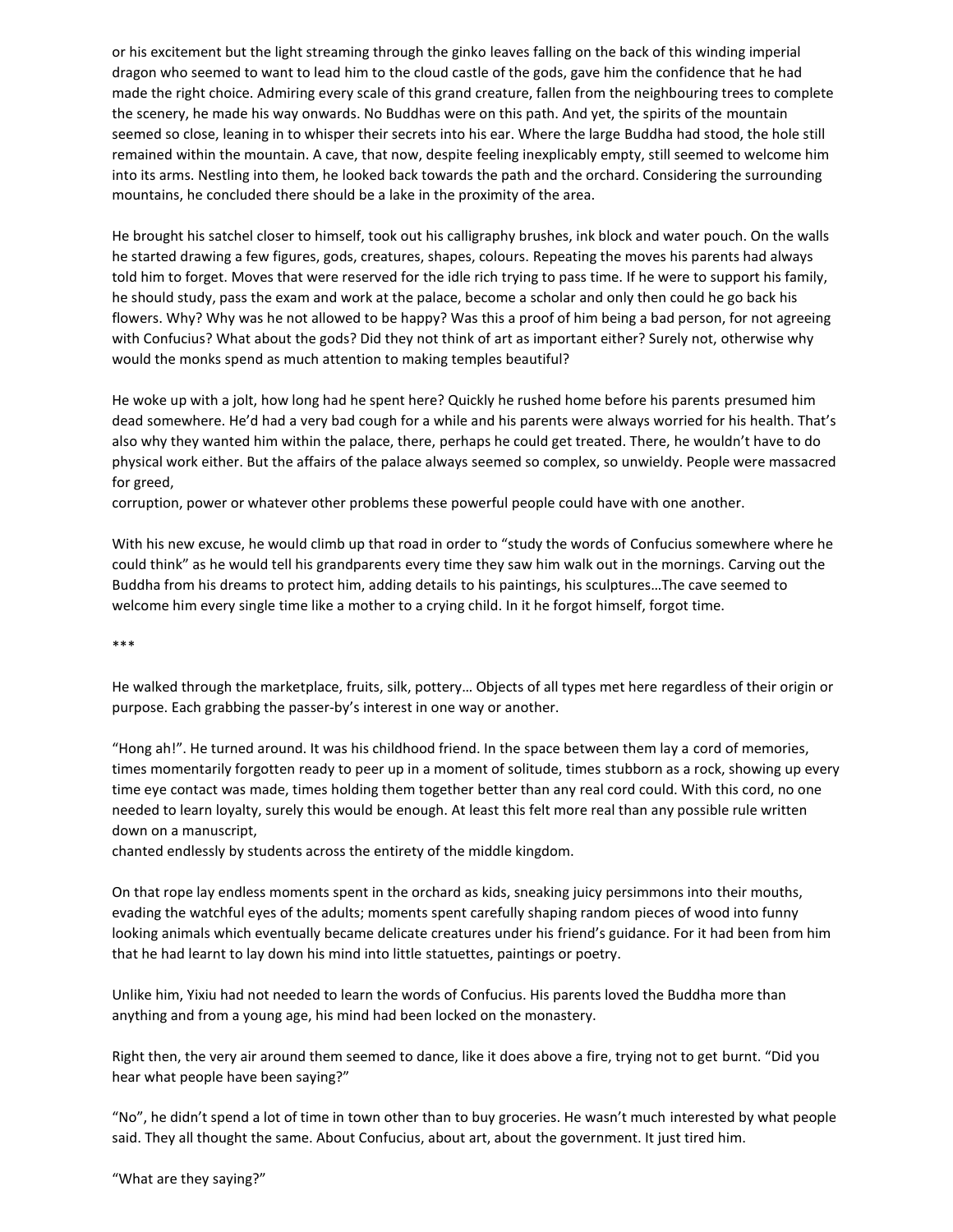"Apparently there is a cave on the mountain. One of the sellers was talking about it. Apparently he was getting really thirsty and tired and he found a cave, it's exactly on his usual path too. I wonder how they didn't find it before. Oh yeah, because you know what's the amazing part? Its entire walls are decorated with the most beautiful paintings! People are already talking about using it for the night"

Was it his cave? Had people found his cave? He'd never really shown his art to anyone before, other than YiXiu. Was it really beautiful? He'd never known. He'd never really thought about it either. He'd just made it for himself.

Borrowing clothes from YiXiu, he decided to go to the mountain to burn some incense for the gods, thanking them for sharing his work with the world. Hopefully no one would question his particular interest for the cave.

He walked up the path he now knew so well, he could already start to see smoke winding up through the branches of the trees, a cloud from the snout of his dragon dancing to itself as it started its journey to join its brothers in the temple of the gods. Carrying smells of wood and various dishes he could not name, the cloud came dancing near his nose, a mischievous spirit welcoming him back into the arms of his mountain.

As a final gift, the cloud shared laughter. Something he did not know the merchants were capable of. Always cold and tired from their long walks, the travelers remained alone, separated from each other merely by the lack of acquaintance. Here, the mountain brought them together to share their struggles, their stories. His mother had opened her arms to more of her children.

Indeed, a group of merchants had already thrown their bamboo mats on the floor and were discussing how lucky they'd been to find it. Surprised that he had found the cave on his own they welcomed him into their circle around the fire and asked him about it. And he told them about the dream, about the solace he had found embraced by the arms of the mountain.

When the travelers left, more came and after that even more. Coming and leaving on their own mission yet brought together by the cave, every person leaving a mark of their passage: the embers from a meal of another land, a story spoken through the lips of a stranger, a manuscript in the now ever growing library, a painting on the wall. For his painting seemed to have taken a life of its own, changing, growing, evolving without his help. People teaching each other how to add to it. Laying down their struggles onto the rock, into the rock. Communicating where words

could not. A library of words, of thoughts, of stories.

Daily, he came to the cave, even when his cough worsened, stealing from him even his sleep, even when the lumps started forming under his skin, even when his hearing started to go, when his urine turned red. Until he could no more. Weeks, it had been weeks since that day. When his cave had given him a family who would always be there for him but who he'd only ever really meet once. The weeks away were the worst. Only then did he really feel the pain.

Yet, the merciful Buddha, helped him one last time, taking him back to the cave to do what he had always loved to do, watch the travelers and hear their stories and so he did through the eyes of his animals. This was everything he could want. He watched, as the cave became two, became three, became four. Smiled, when anyone came, inscribing their worries in beautiful shapes into the cave, reminding him of his own trips up the mountain all those years ago.

Embracing them, like the mountain had embraced him during all those years ago. He watched as the last merchants left and when the caves were found again. He watched, watches and smiles.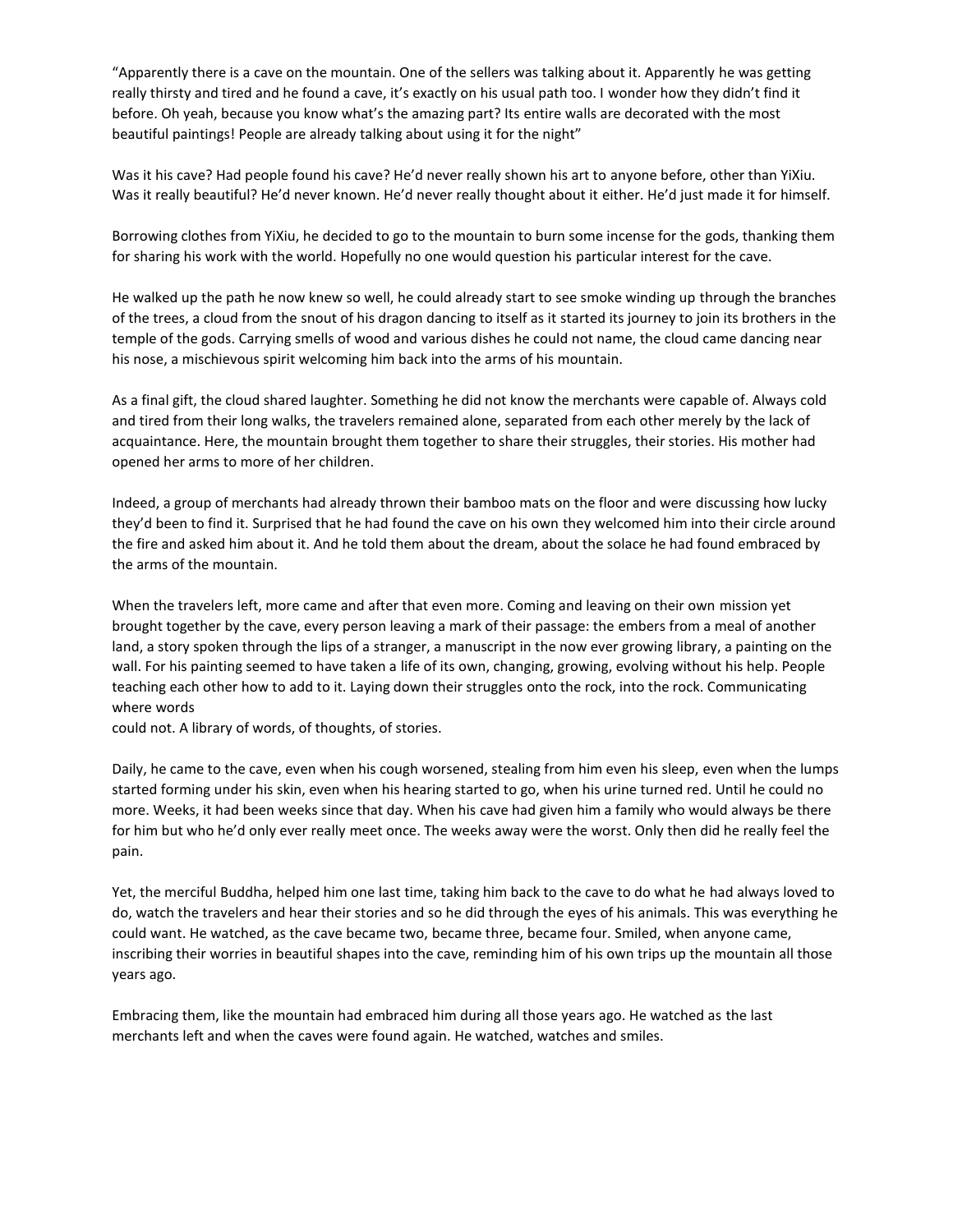# Road to the Desert

#### ESF King George V School, Zhao,  $Ran - 16$

The contents of Yang Zhigang's truck: Eight tonnes of lumber, a beat-up stereo blasting Mongolian rock music, and a seventy-year-old ex-tour-guide from Shaanxi History Museum who'd broken out of his nursing home to hitch a free ride to Dunhuang.

"You're telling me I'm harboring a fugitive?" Zhigang demands, swerving to the side of the highway and gaping at the old man in the passenger seat. He turns down the heavy metal and rubs his face, not knowing whether to laugh or cry. "You could have said something before I picked you up at that gas station!"

Up close, Mr. Yu looks frailer than Zhigang thought. His back is bowed, and there's a faint quaver to his voice. When he runs his hands through his hair, his fingers shake. "I didn't need to escape," he says pragmatically. "I just walked through the front door. Besides, I left a note on my bed. I'm sure they'll understand."

"What about your family? What if they're worried about you?" Zhigang shakes his head incredulously. "What business do you have in Dunhuang anyways?"

Later, Zhigang will play that moment again and again in his mind—the dusty windows, the slight tremor to Mr. Yu's hands, the steadfast weight of his gaze. He'll wonder what stopped him from turning around and driving the old man straight back to his nursing home in Xi'an. "There's something I need to see," says Yu.

Zhigang scratches his ear and frowns. He's always considered himself a practical man: No questions, no fanciful thinking. He puts his head down, hauls his lumber, and stays out of trouble. But there's something in the old man's voice, something keen and unbound, like if Zhigang dropped him off at the side of the road, he'd walk straight to Dunhuang himself. Later, Zhigang will relieve this encounter again and again in his mind, but at the moment, there's not much going through his head. He looks the old man up and down, turns the stereo back to full volume, and shrugs. "Let's get going then," he says.

The days on the highway run together like streaks of rain, glimmering with yawning skies and distant mountain ranges. Despite his reservations, Zhigang has to admit he doesn't mind the company. As heavy metal blares in the background, Yu regales him with stories of ancient Chinese relics—wooden horses, jade swords, and the Shang dynasty oracle bones he'd led tours on during his time at Shaanxi Museum. Most of all, the man loves the Mogao Grottoes. As the days pass, Zhigang gathers that he's traveling to Dunhuang to see them. Zhigang has heard of the grottoes, of course—everyone has—but he's never been sure why so many tourists flock to Dunhuang just to see a few dusty caves. It's not his problem, he supposes. If they're happy blowing their money, who's he to complain?

As Yu and Zhigang travel west, the trees and hills turn slowly to yellow plains. Zhigang takes Yu to Weihe River, then to his favorite noodle shop in Tianshui, then to the flame-colored mountains of Zhangye, their ribbons of strata like the whorls of oil paint. He doesn't know why—he still has that shipment of lumber to make—but there's something about the old man, the way he nods along to Zhigang's stereo and reminds him to keep warm, the weight of his hand on Zhigang's shoulder. Maybe Zhigang is just lonely.

On the road to Baoji, Yu tells Zhigang about a Daoist monk finding an abandoned temple in the Gobi Desert, its rafters wispy with cobwebs, its pillars half-buried in sand. He spent his days reshelving books, restoring paintings, and sweeping out the sand-filled halls. One day, following the drift of his cigarette smoke, he found a crack in the wall of a shrine. When he tapped on the stone, he found it was hollow.

"What was behind it?" Zhigang asks, intrigued despite himself. "A secret room?"

"Not just a room—an entire cave system. A library of stone. He found piles and piles of scrolls, stacked from floor to ceiling: Tibetan stories, Sanskrit mantras, manuscripts from every corner of the world. And when he held his candle to the walls, murals leapt to life before him: temples and gem-colored birds, bodhi trees wreathing the high ceilings. And in the alcoves, thousands of statues," Yu says. When his voice gets like this, you can't hear the tremor anymore. "Demons, fairies, gods. Some the size of your thumb, some more than thirty meters tall."

Zhigang shakes his head, whistling. If he found a room of treasures in his apartment, he could stop hauling lumber forever.

In Lanzhou, Zhigang stops at a farm to collect a shipment of nuts. That evening, he takes Yu to the night market on Zhengning Road, and they buy a grilled fish and two steaming bowls of milk pudding. Under the lantern lights, Yu tells Zhigang about the Daoist monk and the explorer who'd journeyed from the West in search of the grottoes' secrets. How they ate together by the fire each night and the explorer wheedled, then bribed, then begged for the monk to unlock the grotto doors. When the monk refused, the explorer returned to him with trunks of silver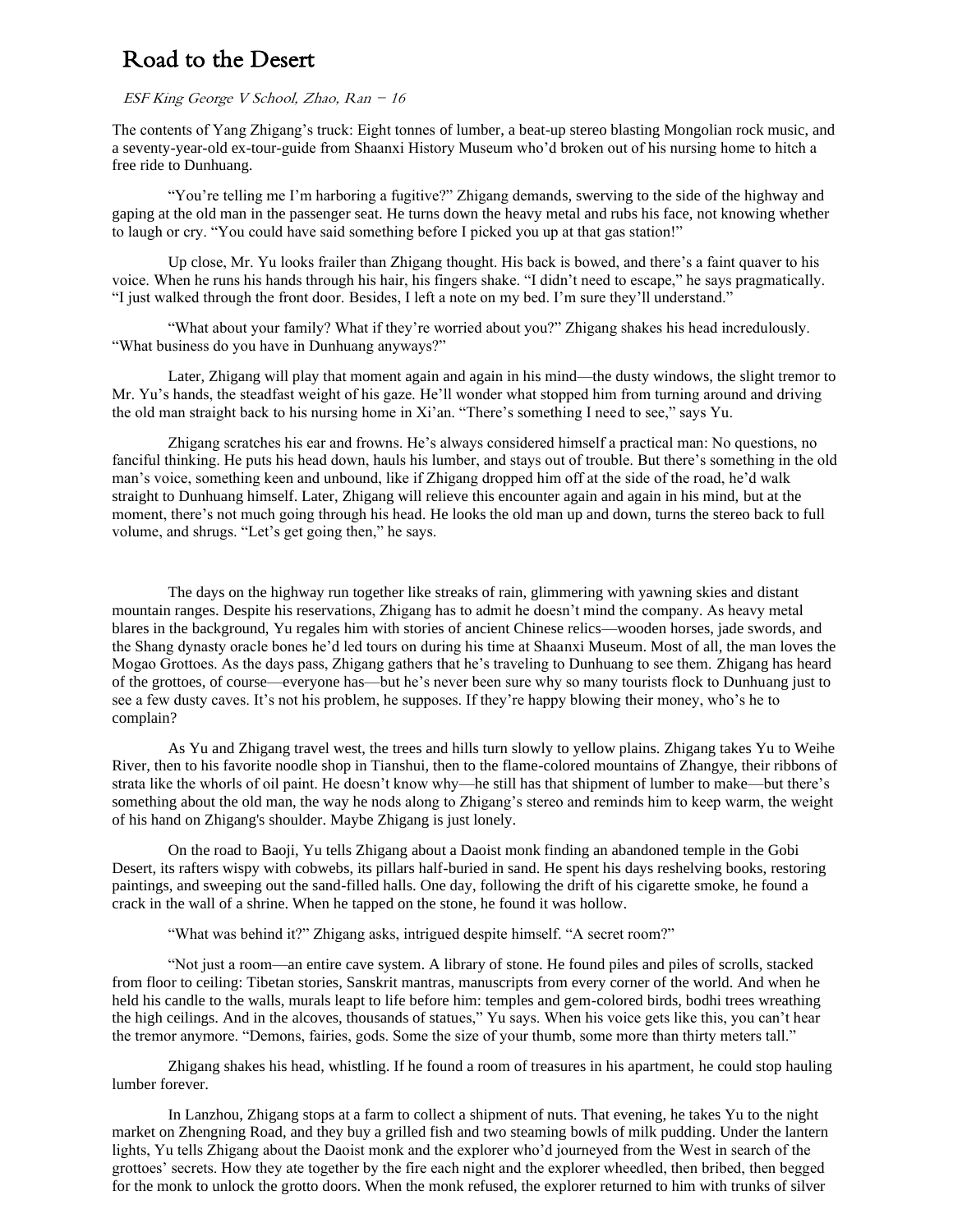taels. When the monk raised his voice in desperation, the explorer told him stories of his journey through the Silk Road, of the wind-blasted mountains and wild desert dunes, how the path he'd traced was the same one the legendary monk Xuanzang had traversed on his holy pilgrimage to India. The explorer said that he was Xuanzang's spirit incarnate, that it was the monk's divine duty to bequeath him the sacred tomes. The monk spent a sleepless night beneath the painted eyes of the Buddhas, and in the morning, returned to the explorer's tent. In his hands was a manuscript by Xuanzang.

"The original volume?" Zhigang asks. "The one he wrote during his voyage?"

Yu sighs heavily, spitting a fishbone into the plastic container.

Zhigang shakes his head disbelievingly. "That filthy thief!" He's heard tales of Xuanzang, of course, from his parents and his school teachers, before his father died of lung cancer and he quit school to start laying bricks. But to think that he was a real person, that he laughed and bled and wrote books about his travels. It makes Zhigang's head spin, his ears buzz, like he's just downed a bottle of baijiu. Like he's driven his truck to the top of a mountain and stood there at its summit, gulping in lungfuls of cold midnight air.

At night, Zhigang reclines in the driver's seat and stares at the stars beyond the windshield. Yu is asleep in the small cabin behind him—Zhigang has insisted that the old man have the bed—and his quiet snores reverberate through the truck. It's strange, sharing this small, cramped space with someone else. Ordering two bowls of noodles instead of one. Pulling over to the roadside when the sun floods the grain fields gold, and asking Yu which poem it reminds him of. It's strange, but he thinks he could get used to it.

Qinqiang opera on the stereo today. As much as Zhigang wants to rib the old man for his taste in music, he has to admit that the clamor of woodblocks and string instruments does something for his spirits. A pickup truck swerves in front of them, and Zhigang mutters a string of curses—under his breath, of course, out of respect for the elderly. "And then?" he prompts as he turns onto the highway. "What happens next?"

Yu folds his hands, leaning back into his seat. "The monk spent a blustery night gathering the most valuable manuscripts and sealing them in a cavern, but he couldn't save them all. One by one, explorers from the East and West arrived with their caravans of camels and men. They combed through the scrolls and paintings he'd spent his life protecting, and left with their trunks filled with treasures. They offered the monk money, but what need did he have for money?"

Zhigang looks sideways, waiting for more, but Yu has fallen silent. He gazes out at the snow-capped mountains, their peaks like pale, unfinished brustrokes against the sky. These days, the simple act of speaking takes more and more breath from him. He's going to catch a cold, Zhigang thinks, with all that wind from those open windows. Zhigang rolls them shut.

At the rest stop, Yu lays two slices of mutton on top of Zhigang's noodles. "You have my mutton," he says. "Look at those strong arms. A young man needs his mutton."

As the trees and buildings grow sparser, Mr. Yu gets quieter and quieter. When Zhigang points out the wild camels, he takes longer to lift his head. His breath comes in a frail rattle now, and when the truck tyres jolt against potholes, his rasping coughs grow more and more pronounced.

When Zhigang asks him, again, whether he wants to see a doctor about it, the old man only waves his hand lightly. "Too late for that, too late for that."

#### *He's dying,* Zhigang realizes. *He's dying, and he wants to see the Mogao Grottoes up close before he dies.*

**"**When we get to the caves," Yu says, "we need to go see the reclining Buddha." Zhigang doesn't know when Yu decided he was coming along with him, but he's not about to complain. He might have lumber to deliver, but he's not letting the old man out of his sight. He looks like a stiff wind would blow him into the next county.

"The reclining Buddha?" Zhigang asks, glancing through his rearview mirror at Yu.

"You'll never forget it. The head alone is three meters long, but his face, there's such a stillness to it. Such a serenity. And I've heard that the view from the terraces is spectacular—the whole desert laid out before you. It's a long walk, but that should be nothing for a young, strong man like you."

"Don't forget about yourself, old man," Zhigang teases. "Aren't we walking there together?"

Yu lets out a laugh, which turns into a rasping cough. Zhigang pats him hard on the back until it subsides.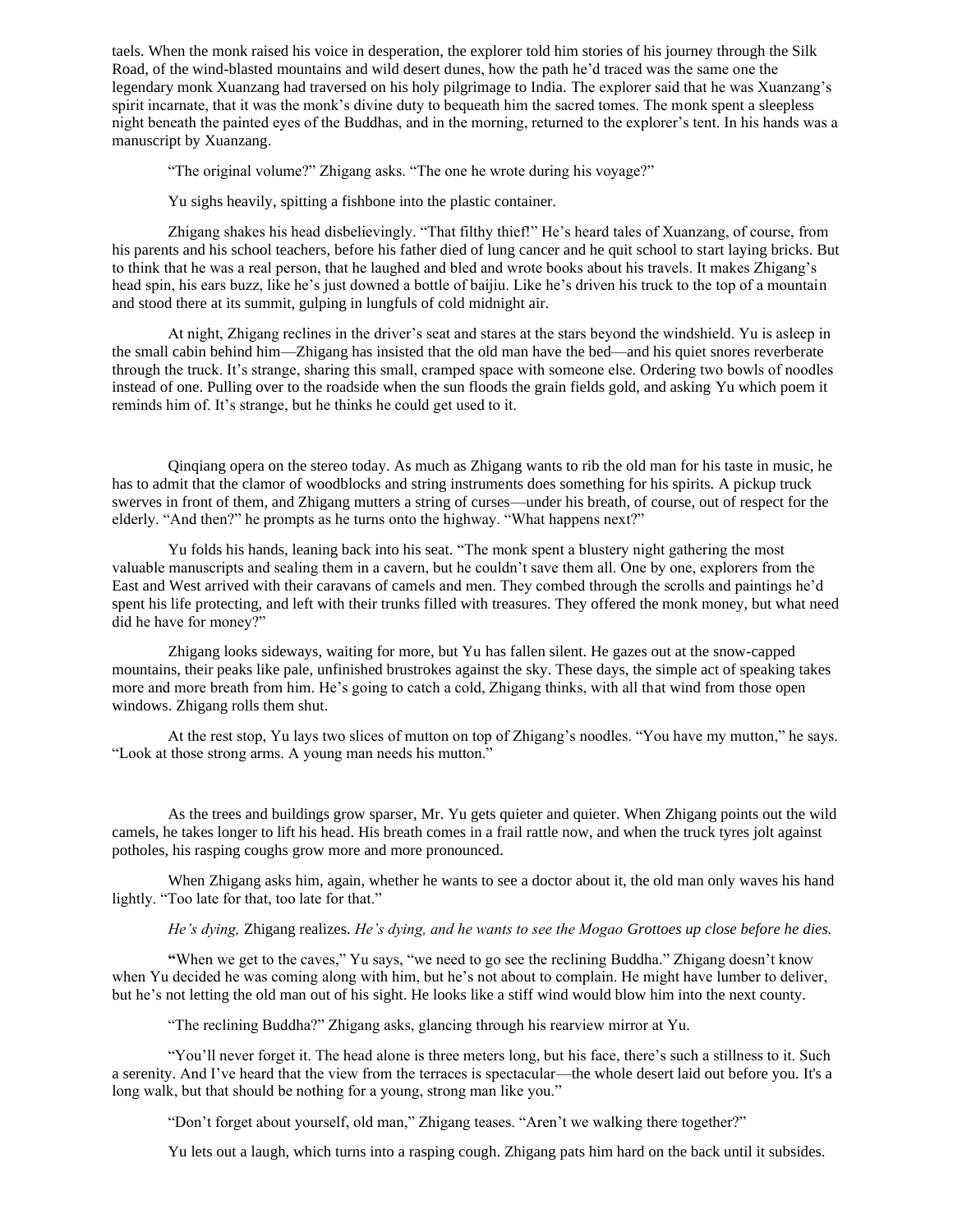The next day, when Zhigang tries to rouse the old man for breakfast, his skin is cool. His mouth is parted slightly, his face serene in the morning light. Zhigang sets down the plastic bag of congee and bread, a dull weight settling in his throat. "Old man," he says quietly. "Wake up, old man."

Outside, the sky is blue and yawning, the distant mountains like furrows raked into the ground by a god. Zhigang stands in the dry grass beside the highway, the desert air stinging his eyes. He feels formless: a flag in a windless sky, a hot air balloon tethered to nothing.

That night, Zhigang parks his truck in the outskirts of Dunhuang and orders a single bowl of noodles. He eats it at the folding table outside the noodle shop, the store sign casting its flickering light on the empty seat opposite him. The broth is good and hot, the mutton slices swimming in chili sauce and freshly cut spring onions. And suddenly Zhigang is crying. He sets down the chopsticks and buries his face in his hands, his shoulders shaking with the weight of the sobs. *Why didn't you tell me, old man?* he thinks bitterly. *Why didn't you tell me sooner?*

The next day, he drops off the lumber, asks his boss for a leave, and sets off for Dunhuang. He drives alone through the wind-tossed tussocks of grass, lights incense alone at the roadside temples, puts on Qinqiang opera for an audience of one. They were so close. Just one more day and they'd have reached the desert. He has to catch himself, now, making jokes to the empty air, pointing out the ridiculous things the tourists wear and realizing there's no one beside him to point them out to. Strange how easily the companionship had become routine, well-worn as a wagon's path in the dirt road of his days.

At the edge of the dunes, Zhigang parks his truck and takes the eight-dollar shuttle bus into the desert. The sandstone cliffs are just as majestic as Yu described, the sculptures like sleeping giants. He stands under the painted ceilings Yu described, their ridges twined with flowers and bodhi trees.

"Did you know that the world's first printed book was archived in these caves?" he finds himself saying to the family beside him. "It was a copy of the Diamond Sutra, a scripture translated from Sanskrit to Old Chinese."

Soon, a small crowd has gathered to listen to him speak. His words don't weave the same spell as Yu's stories, but they flow out all the same, dredged out from some deep well inside him he didn't even know was even there. He finds himself smiling. Strange that he should be smiling, at such a time, such a place. But he is. And oh, night is falling. The fading sun wheels over the sleeping Buddhas, casts blue shadows over the flowers and bodhi trees, floods the desert gold. Zhigang's voice rises through the old halls, mingling with the rush of windblown sand. Echoing, echoing, echoing.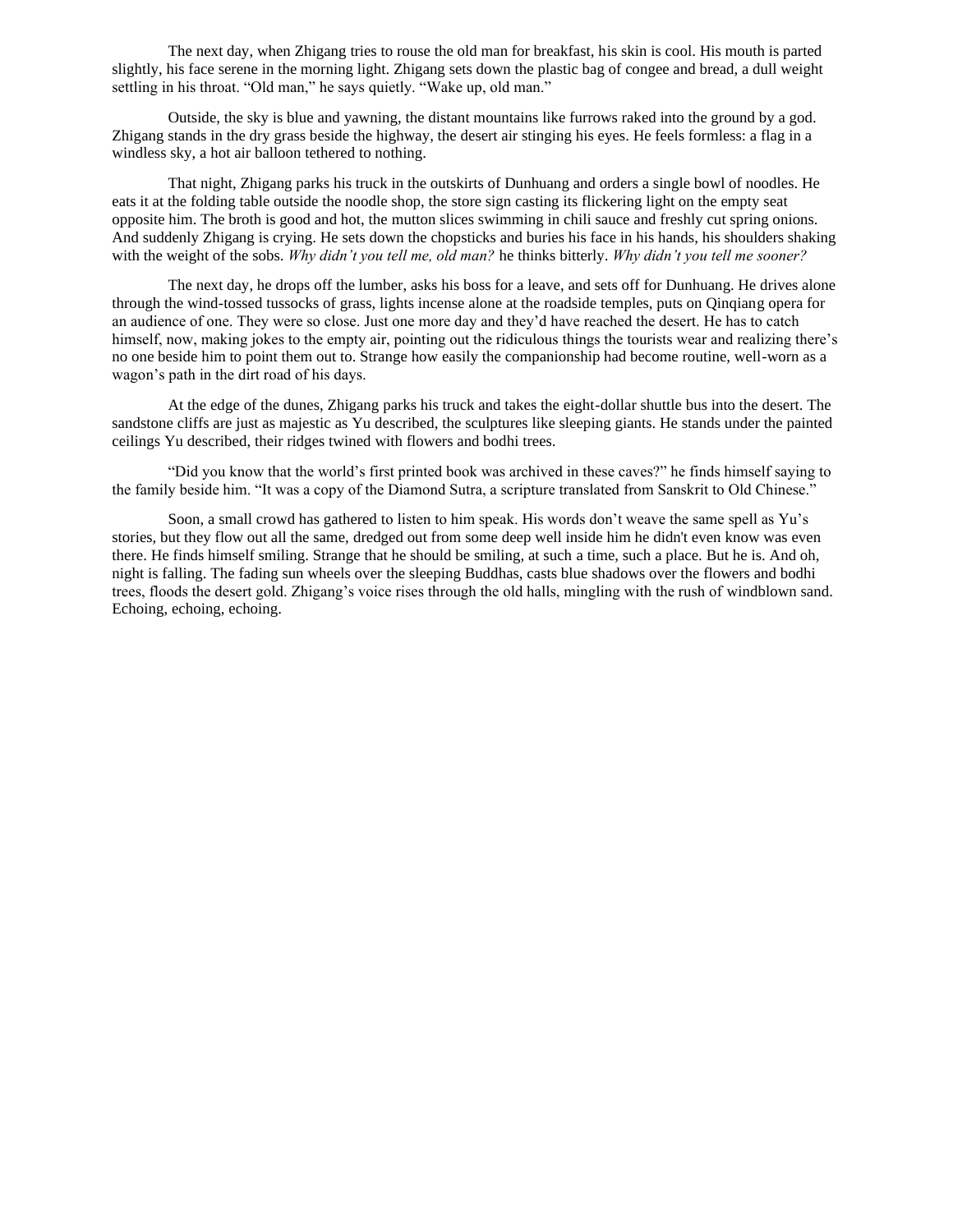# The Eye Of The Storm Is Always Clear

#### ESF Sha Tin College, Sin, Jasmin  $-17$

There was once a monk who travelled the seven seas in search of rare antiquities. He was known as a man of wealth beyond the gold or dazzling jewels of naive prosperity. For he was known for his wisdom, his poise and his grace. He had a long pointed nose and often dressed in ivory white robes, adorning the precarious planet with his presence. Many looked upon him as an item of envy. His words, heeded like mantras, his movements observed as a holy dance. The monk was an enigmatic entity. Beholden only to himself, yet serving the needs of everybody else. A humble man, sailing across the cerulean skies in a noble pilgrimage: to unearth the shrouded spectres of the skeleton soldiers hidden amongst the brambles of the harmonic heavens. At his journey's end, he deemed it fitting to revive his roots, ceding to the untangled legacies of his various victories. Returning once more, to the beginning and the end of his stories galore.

His eyes crowded with the haughty companion of treasures, striking objects used as bait to hook the fresh baby fish in the jarring raucous seas of commerce. The ecstatic summer breeze reeling and hitching at the line of unsuspecting patrons walking through the gates of strait. The familiar rhythm of timber carts rocketing against the ragged rocky roads as a mischievous growl of crackles and rumbles echoed opposed to the cold press of the coarse pavement floor. It's body bound tightly together by the will of a million thousand threads tugged taut with fathomless trial and tribulation. His ears swiftly blessed with the lyrical tones of might and mass as he followed the steps of an eager merchant approaching… Adorned with jade sage robes, his head held high with a sharp stout nose in his grand march across the old narrow road. The merchant greeted the great monk with a thundering toll: "Welcome! Behold! Believe! For the spectacle before you is this world's only worthwhile wonder! Your unpleasant hunt is over, cast about that hefty anchor! Come, come close, wander and take a gander! What you wish to find is here! For the magical, magnificent and marvellous Silk Road is near!"

Tracing the twists and the turns all along the gluttonous path, he swam in the tumultuous tang of metals, the reverberant ring of bells, the tsk and tuts of traders defending their precious merchandise from the detrimental dangers of a lower price. The monk smiled softly, reminiscing the days where he would spend ceaseless nights haggling over a costly cent. Haggard by the hapless plight of a dollar lost in overbearing anguish, a cemetery for loose change and snatched quarters. Indeed, it was on this wistful winding road that he would find himself in the melancholic umber setting of the Singing Sand Mountains — the place where his journey had all began, and where it would soon end. The remnants of his pretentious past were now only a vestige of his current self; a stranger unaware and unsuspecting of all his latest astounding accomplishments. Standing at the edge of the cosmic crescent moon crater, the monk let go, exhaling a long and blissful sigh at the dramatic scene that played out before his eyes. A destined dawn in the distant horizon dampening the night into a pile of ash and dust, a blood red river pouring into his palms in its honey eyed attempt to corrupt him. But to no avail, for the monk had prevailed easily. His soul searched white as a lily. And so he watched as the small stream shrivelled and shrank, scattering into the small sparse specks of sand. The valiant army of tiny bronze warriors retreat back to their eminent castle, slipping straight through the giant gaps between his fingertips. They shifted and stirred, cowering in the face of their new fearless foe. And with his prominent glory, the colossal mountains seemed to have begun to fold, as if to greet him graciously with a benevolent bow. The monk sat in content at his own self discovery. Relishing in his enchanted reverie, yellow with enlightenment, green with providence, he began to sink into his own fortuitous recreation…

There was once a man who knew only the desolate plains of a boundless barren land. He had a tired droopy nose and often dressed in worn out tattered rags. He was a man of few possessions: a small wooden bowl that never tasted like a fresh meal, a metal flask for a liquid that was never water and a large floppy hat, limp with the high hopes of shielding him from the scorching heat of the star that towered above. In this age, he was known for his drunken songs, weak stomach and sorry state. Many gazed upon him as an item of hatred, a beggar plaguing the virtuous shores of the merchants and visitors of the legendary road weaved together by fabulous silks. Even so, sitting at the foot of the rough and ragged ridge, the man himself was a legend! A myth known as the herald of gloom, for everywhere he went, a grave of business would follow. Indeed, he was the source of dread for the masses. On most days, he would spend his hours rotting in the light of the blazing Sun, minutes stealing wine from passing merchants, days getting beaten into submission for his misdemeanour and seconds waiting for dusk to shake his hand kindly. To congratulate him for getting through the horrid day. He came and went as he pleased, growing accustomed to the merchants who condemned him, fearful of awakening the omnipotent power of the merciless mountain king. They warned him to cease his hideous acts of atrocities, the gods despised the disturbance of their delicate dunes. But he paid no heed to their warnings, nor their stark chants: "Beware the wrath of the deities who dwell deep inside the deadly terrain. They will not be so kind in the face of your insolence." To which his reply was: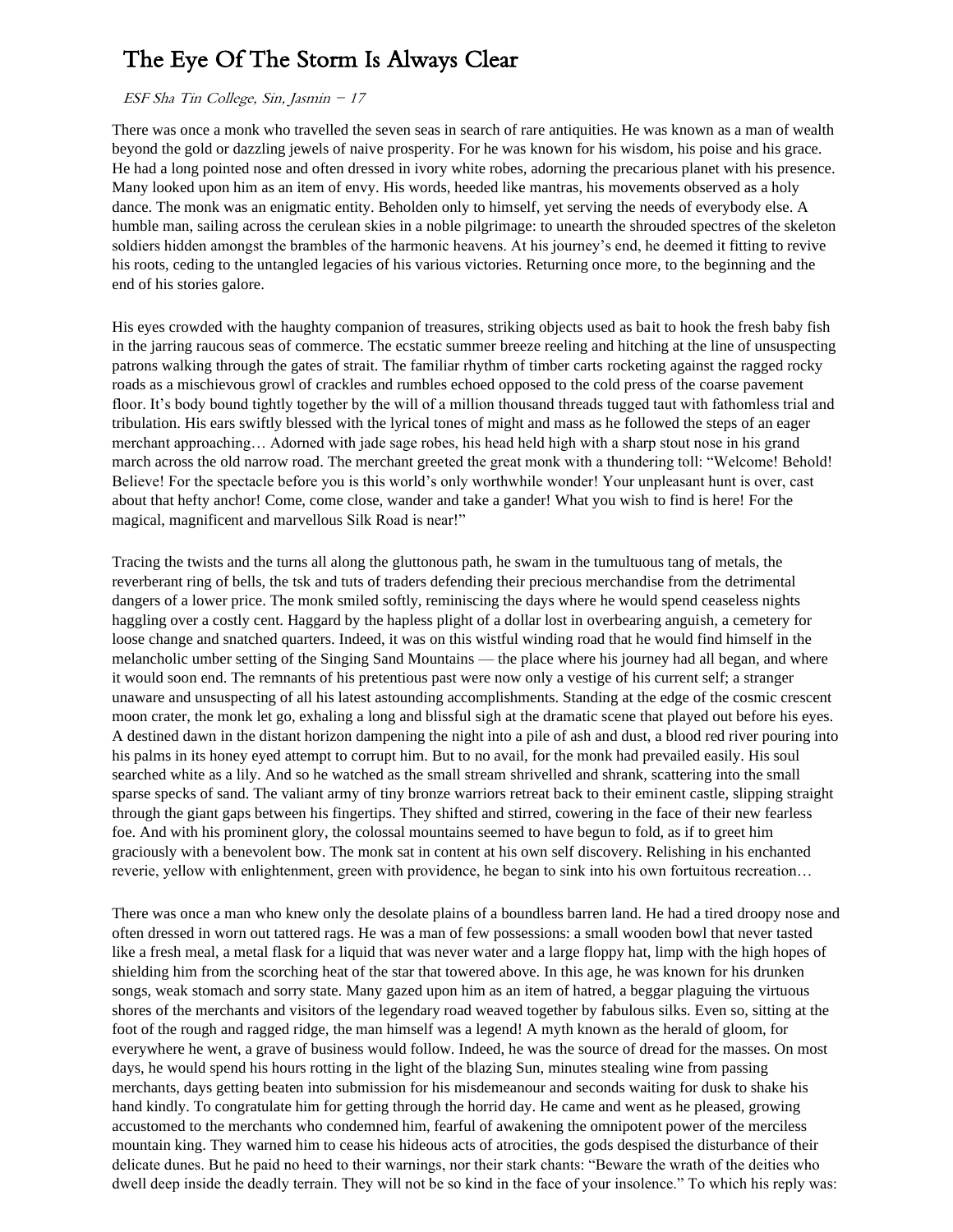"You believe in your gods, and I'll believe in mine." Raising the dense jug stuck by his side, a bottle dedicated to cheering their distaste with a grin. He bathed in the sacred Crescent Moon Springs, drinking his poor life away, draining the colour from his forlorn veins. The man tried his very best to drown his endless sorrows in the amber slops and sludge of bad wine. The bitter flavour of grief resonated through his soul as the ghosts of his past continued to trespass and cross his rotten mind. Infested with insects of death and disease, to him, every god was ruthless, every angel: terrifying. Each bottle was a blessing, each sip: a miracle. Guilt was a heavy melody. A wretched song that even the loud drums of the shaken shores crashing into the tawny brown stacks could not ignore. He was a man with nothing left to lose. Fate had stripped him of everything several eons ago…

The day the world fell, the heartbeat of war thumped the ground with a hum. The strings of love had snapped briskly and it had all come crashing down. Scraps of battered corpses banged against the fragments of his once loved home, the boom of an earthquake splitting his soul into two. What was his sin? His wrongdoing? The man often pondered why his life was left in shambles, so imperfect. No wonder. No pulse. No consonance. No cadence. Huffing he smoked, puffing his aspirations, his dead ambitions preached as prayer to the choir of toxic fumes; his loathsome and tiresome addiction. He was left with no hope, no pipe dreams left to envision. Without family, without name, without wealth, without meaning. Indeed, in this space, the man found himself belonging to the plane where gallant gladiators came to grapple. The glorious golden arena where cities came to die — the dead end of the universe where nothing had quite existed yet.

Many a moon drifted by, a company of immortal white knights who took it upon themselves to tear up the sombre stygian skies. Their pale faces glowing brightly with marigold warmth, the soft touch of heavenly hands turning its attention to the moon's purposeful reanimation. The moon laid in the lake of saved space, a white lotus flower drifting aloft the calm breaths of compassionate clouds. Withering into black, each rotation turned it inwards to bring another placid petal to the ground, stemming the next lune and stalking the man's acrid agony outwards towards the despondent desert. In the time that ticked by, the man pursued his cycle of self-destruction, gambling his life away. He drank and drank and drank and drank away, filling himself up to the brim with the sour taste of an apocalyptic age. He forced himself to burn and flare in a fever of stray passion as the hours went past tock with time.

It was then that suddenly, on that one fateful evening, enthralled by the vastness of this ocean of woe, the man felt the dune's grit fly and flurry past him in a rigorous rush as if to protest all his previous claims of dejection. A tenacious tempest had gathered, unlike any he had ever seen. The sands of time spiral into itself to form a chamber of council for Fate to decide their decree on his life hereafter. Their hands clasped together firmly with the power of weathering a vicious cataclysmic flood. The man watched in terror, sprinting in his efforts to wipe off the terrible taste of demise. Dragged into the violent tide of disaster, he was pulled into its currents of suffocating waves in a desperate struggle against the deafening force of final deliverance. Pushing ahead in search of samaritan salvation. He winced. Witnessing the ways of the chaos that had led waste leaving a dismal trail of destruction in its pious proclamations. Twisting him out of place, the greedy gales of the tornado left the man to hang aside the tower of calamity constructed amidst the clump of wreaked havoc. The shadows of his doubts illuminated by the unwavering host that trudged in to replace its relentless predecessor. A brand new torturer! The hanged man's observation was disturbed by the commotion. Fighting at odds with mother nature, he wrestled in awe of the reverse depiction of doom besides him. The nerves in his body shaken with mayhem as he heard the hint of faint whispers, hushed voices saying: "It is not yet your time."

The man awoke with aches and sores in his side, knocked into a dreary wet cave, he remarked himself alive! Limping towards the mouth of the grotto, he peeped outside at the turbulent void. There, he saw the mirage of the years, a thousand benevolent gods swaying, whirling, trilling and trolling atop the vague silhouettes of the sunlight's tan rays that bounced zestfully off the swirling column of sand. His mouth gaped wide open as he stared out in bewilderment. A glimpse of a perpetual paradise beyond the vivid horizon. Doubt had fallen to its knees in defeat. Hope, the executioner who had severed Doubt's lonely head and slit the organ clean on the whim of predestination. The cleaved limb rolling south the illustrious round hills to join the gregarious gists of bygones long past. Together, they feasted, devouring Doubt decapitated, destroyed and detached.

Nonetheless, the harsh winds of the storm had still yet to settle… Now trapped in his tower, the man stilled. Bewitched by the view of what he thought was an ancient war, a ritual like no other, he watched the gods prance in pleasure, jubilee and gaiety. He stood under shock at the image of their contentment. They were satisfied and delighted with no hint of resentment. His eyes turned emerald green at the lively cinematic scene. Turning slowly he noticed the dim caverns that surrounded him, his saviour, he examined with thankful cries and repletion. The weary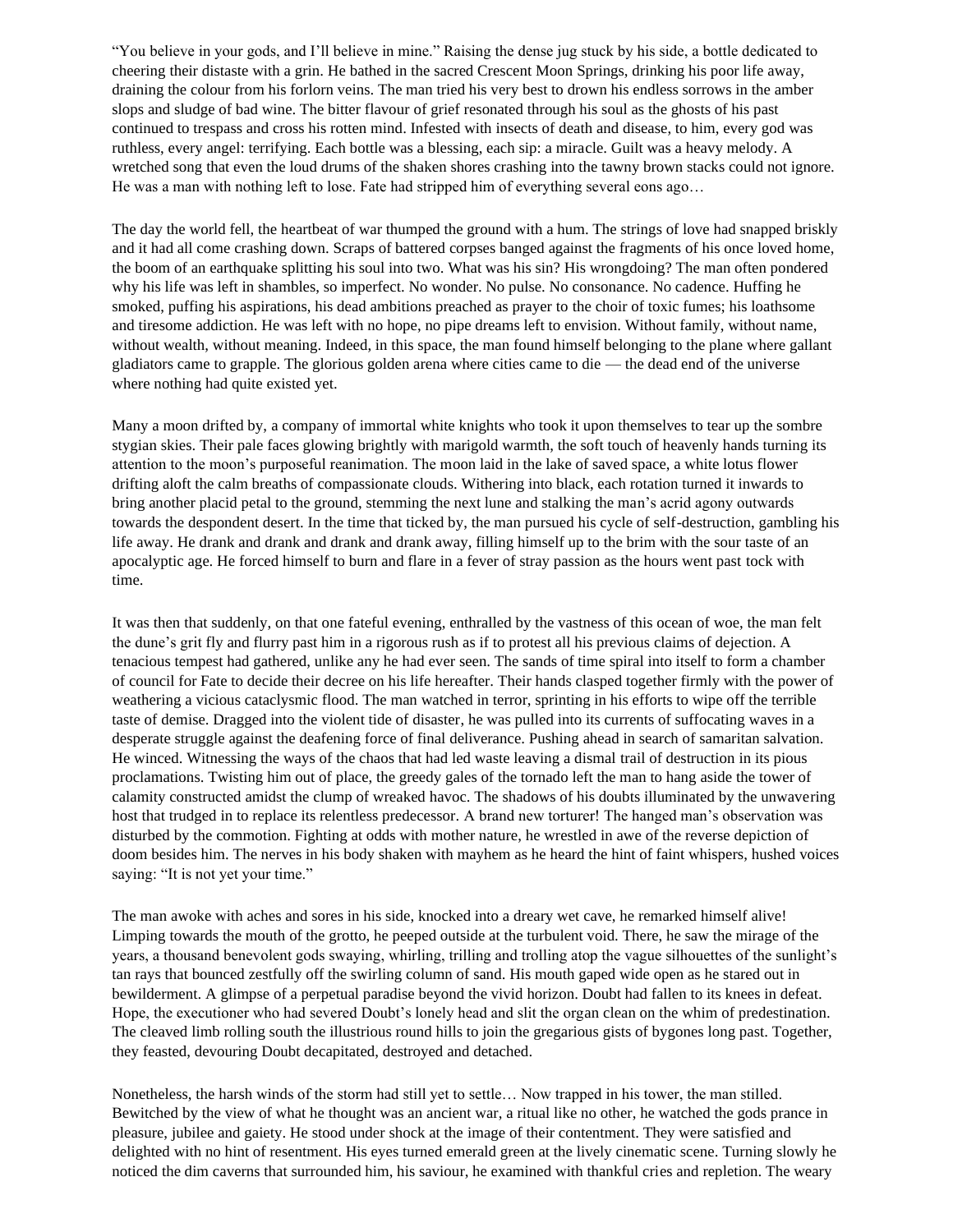walls of sand encompassed him genuinely like no other. Inside the hermit's shell, radiating an air of solitude and reconciliation, he finally rested his mind in this grotto of reservation. It was empty with no noteworthy distinguishing features, save for its massive pyrrhic expanse. Craters like the hollow cavities and cracks engraved in a human skull where the eyes were supposed to go. Sinking into the shell of his own skin, he continued to listen silently to the sounds of subtle serenity. Ultimately at peace. He stayed. Realising the reality of his sculpted visions, creating and casting the blessed crown of the merciful mountain king. He stood in the tall tower engulfed by the renegade betrayal of treacherous winds, unbound and unchained by the cage of cosseted clay. The man heeded his own intuition, painting the blank canvas with a strongly coveted conviction. He created his own kingdom of instinctive wisdom. Built from mud and dirt, he coloured the clarity bedlam had bestowed upon him. Soon, it became the plane of omniscient existence where he had awakened to find himself reinvented.

As he exited the cave, he carried the present of a new found purpose, one of balance and peace, redefined by his tune of rebirth and resurrection. Setting out on his next voyage, he knew exactly what he needed to do. Heading down the pristine road of destiny, the monk carried himself rightly, free from malediction, guided by a cherished compass of composition.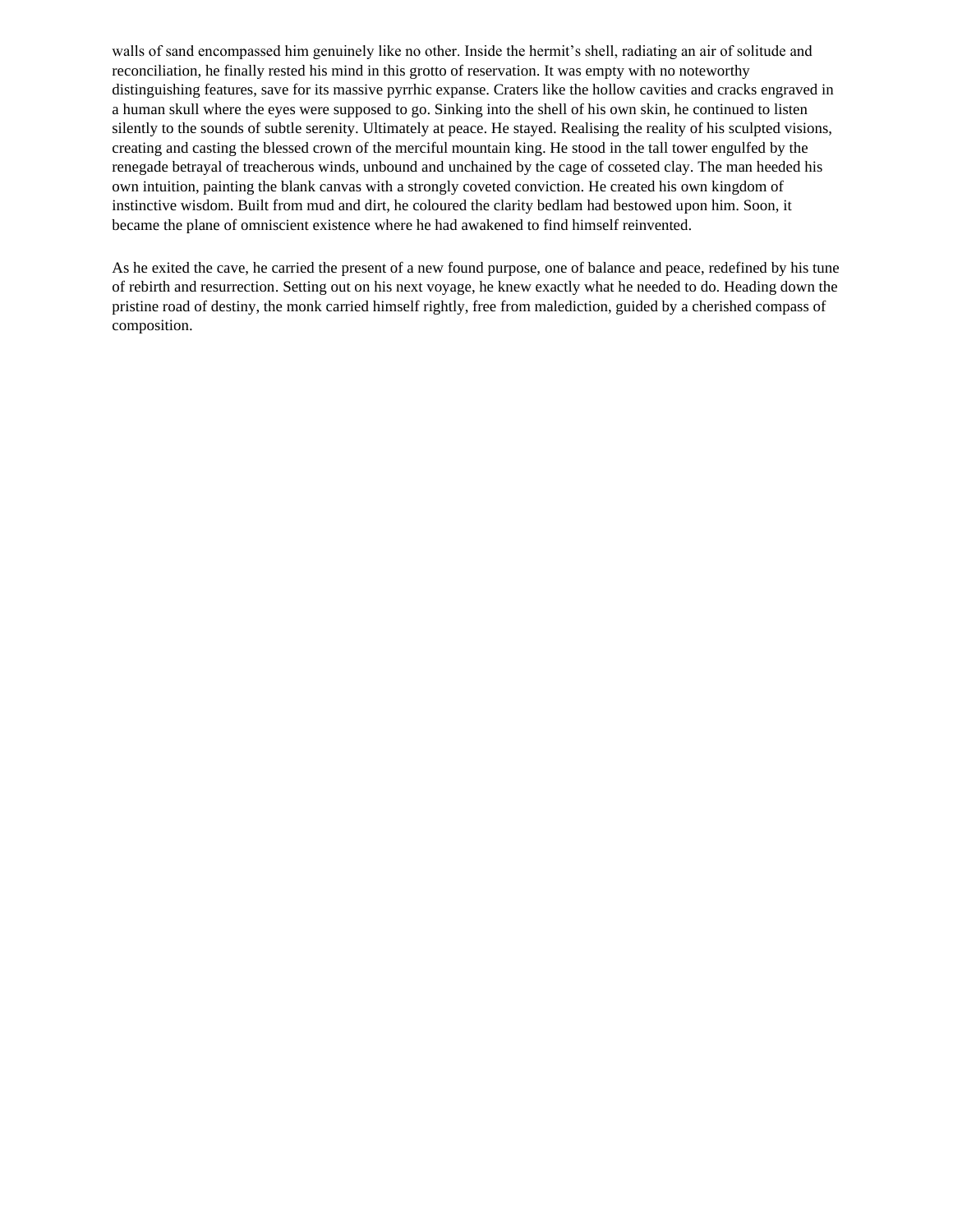# Mirror Mirror

#### ESF Sha Tin College, Yu, Vivian  $-17$

In Shazhou, the bustling city center of Dunhuang, was an antique shop tucked in a corner of the frenetic city's heart. Passers-by typically took little notice of its unassuming storefront. Only visitors of a particular disposition, possessing discerning taste and often wealthy, would push open the double-doors of Yuehai Antiques.

Yuehai Antiques' location in Dunhuang meant that its proximity to the Mogao Grottoes served as a backdrop of intrigue for the antiquities displayed within, even if few items were actually treasures looted from the caves. All manner of curiosities were displayed - scrolls looted from the Library Cave, ceramics once used by eminent figures including emperors, poets, Peking opera singers, even a wooden stool that had supposedly once been graced by the buttocks of Marco Polo when he stopped at Mogao on the Silk Road.

One evening, a young man was keenly examining the wares displayed under the warm lantern-light. He heard a voice from behind him, and turned to see a woman who now stood next to him.

"May I help you?"

Ouyang Yuzhui, the owner of Yuehai Antiques, was a well-known figure in collector's circles. She had inherited the store from her father and prided herself on being an archivist beyond compare.

The young man, dressed in a Western-style overcoat, pushed up his glasses before pointing to the bronze mirror he had been studying prior. He said with a polite smile,

'I'm rather fascinated by this exquisite counterfeit.'

In a nation whose people relied on commerce and artisanship for their livelihood, this was no statement to be taken lightly. It was a threat to Yuzhui's scrupulous collection of antiquities, for it implied that she had erred. This particular bronze mirror was one of the few artifacts that did hail from the Mogao Grottoes, a fascinating 'magic mirror' that behaved as though it were transparent. A British researcher had sold the mirror to her father decades after it had supposedly been taken from Mogao by explorers in the nineteenth century. Her father had haggled relentlessly to acquire the mirror, which he identified as being from the early Yuan period. This young man's accusation was a direct attack on Yuehai Antiques' reputation as connoisseurs of quality and an offense to Yuzhui's father's memory.

"Oh? What makes you so sure it's counterfeit?" challenged the owner.

She knew there was only one way to save face and salvage the esteem of Yuehai Antiques; she must find a way to sell this mirror to the young man.

The mirror was of fine make, with an intricate design of the Eight Legions cast in a wheel design on the back of the circular mirror. A gleaming red jade bead sat in the center, attached to a gold tassel that had been restored by Yuzhui's father.

"Miss, may I ask that you demonstrate the mirror's 'magic' for me?' asked the young man.

Yuzhui narrowed her eyes but complied, pulling on a pair of gloves and carefully removing the mirror from the glass case.

The mirror's 'magic' was that when a light was shone onto its surface, the decorative patterns on the back of the mirror would be projected out of the reflective side. This phenomenon intrigued scientists for centuries until finally it was discovered that these mirrors were not transparent at all. The designs on the back were cast first, before the stresses of shaping and polishing the mirror caused the thinner parts of the decorative side to bulge outwards on the reflective side. Thus, minute imperfections of the reflective side perfectly matched the patterns on the back and projected the whole image when brightly lit.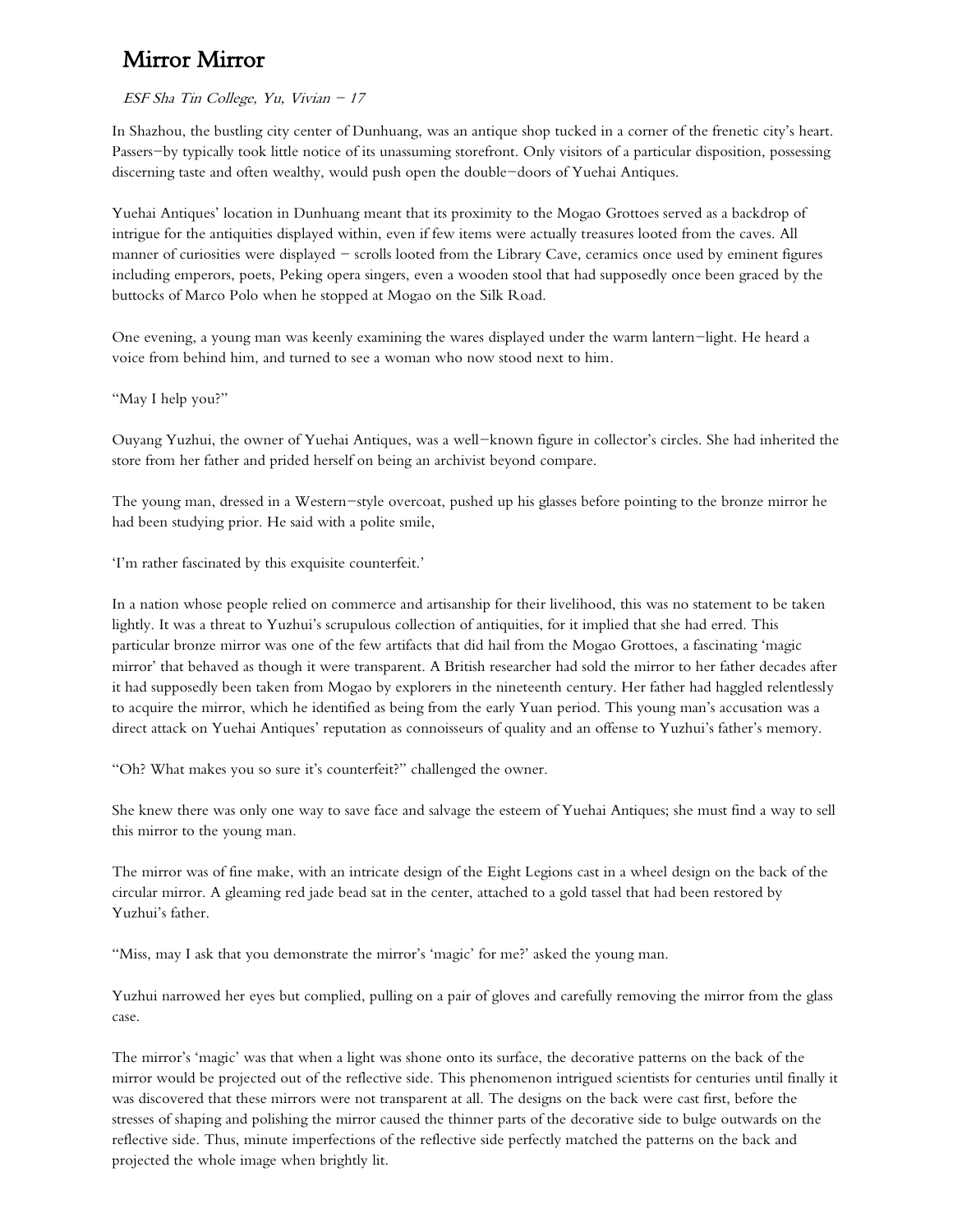Indeed, now that Yuzhui pointed a torch at the mirror, the fierce, penetrating images of the Eight Legions were projected onto the wall; Asura, the three-headed, four-armed demigod, Naga, the half-snake half-human, to name a few. The mirror itself was palm-sized, but the illusion projected was currently magnified to more than a meter wide.

"Herein lies exactly why this mirror is a counterfeit. The Yuan Dynasty to which this mirror is dated was a period of political turmoil. Naturally, every court was infested with spies. During this period such mirrors were often used to convey secret messages. Words were etched into the reflective side so that, along with the back design, messages would be revealed when a light was shone onto them. Because these messages were absent on the back design, no suspicion would be raised. So, such mirrors were generally cheaply made. This tassel,' he continued, pointing to the red jade bead upon which hung the gold tuft, 'is a contemporary addition. Jade would have been too valuable for one-use secret message mirrors, no?"

"That is an unfounded generalization," said Yuzhui. "This mirror contains no secret message - by all accounts, it was owned by nobility, for whom…"

But even as she spoke she realized the answer. She had been about to say that a rich person might have owned a mirror with a jade bead. However, in the Yuan Dynasty, glass mirrors were being imported from the West, and mirrors for daily use by aristocrats who could afford jade would have been fashionable glass ones, not bronze.

"As a historian yourself, I'm sure you realize this discrepancy," said the young man with a genial smile.

The store-owner stood a little straighter. "This is where you are wrong. While that may have been the case in the capital, this mirror is from the Mogao Grottoes, not the royal court. There is a very good reason there is a tassel on the back."

"Oh?" said the young man, who held about him an infuriating air of pedantry.

Yuzhui narrowed her eyes and began to tell her story.

#### \*\*\*

Long ago, a weary explorer wandered the deserts of landlocked Gansu in pursuit of greener pastures, for his village had been struck terribly by drought. His star map had led him only to more bleak dunes, stretching as far as the eye could see. Countless days and nights passed under the scorching sun in biting, cloudless air, and still there was no end in sight to the endless barren dunes.

The explorer's tent was pocked with holes from sandstorms, and his water flask was empty. Despairing, once night fell, he collapsed into the pale, shifting sand and wept, but he was so dehydrated that no tears came.

When he looked up, piercing through the velvet black of night was a dim yellow light at the base of a distant dune, akin to the sparkle of a gold coin. With every remaining drop of willpower he had left in his trembling limbs, the explorer drew himself up and continued to traverse the sullen sea of ashes. The golden sparkle grew brighter as he drew nearer, pulsing and twinkling. Thoughts of treasure, gold hoards or gemstone vaults, crossed the explorer's mind, lending him the strength to keep moving.

At last, he reached a dilapidated temple built into the side of a sheer cliff. The golden glow was stronger than ever, seeping through cracked, dust-matted windows and spilling out in sunbursts through rotting wooden walls. When the explorer pushed open the ruined temple doors, there was no treasure to be found. The glow emerged still, from a crack in the side of the temple built into the cliff, illuminating the neglected temple altar. A gentle push revealed that the wooden wall was false, collapsing in a burst of dust and splinters to reveal a gaping cave mouth, into which the explorer stepped, all fatigue forgotten.

As the explorer went deeper, the golden glow only grew stronger, at every corner he turned, every narrow tunnel and damp cavern he traversed. The golden light bathed him in sun-like warmth, forcing him to squint. He was now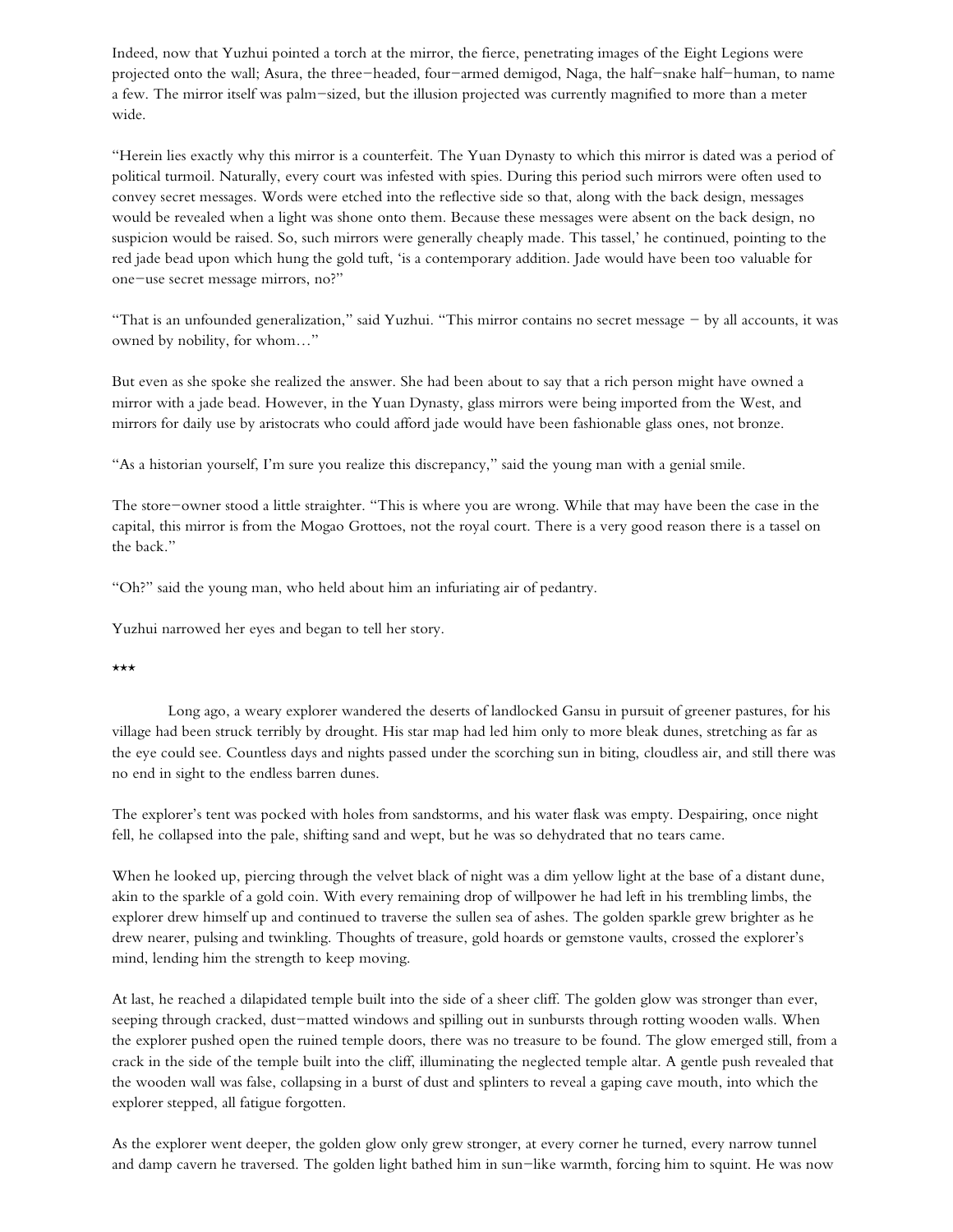convinced that some sort of lucky star awaited him, having fallen to the earth by happenstance to cast its glow across the desert.

Brighter still the golden light grew, such that the explorer could no longer keep his eyes open. Sensing that the source of the light was right around the corner of this next cavern, the explorer produced a bronze mirror from his traveling pack, turned around, and used it to peek around the corner without blinding himself. He continued to walk, facing backwards, using his mirror to follow the light. It had grown so brilliant that the bronze mirror was heating up, the surface warping, forcing the explorer to hold it dangling from the tassel attached to the center to avoid burning his hand.

Upon entering the final cavern, the explorer was greeted by the sight of neither a star nor treasure. As the caves opened up out of the mountains into the desert once again, there sat a magnificent, giant bird, golden from tip to toe, whose feathers glowed in such a dazzling blaze that night had turned into day. The leviathan bird, startled by the explorer, drew its sweeping wings up and, in a gust of wind so forceful that the explorer was pushed backwards, took flight. He watched in awe as the bird soared elegantly into the sky, its glossy train of tail feathers twinkling with a jewel-like glimmer.

As the bird soared higher and higher, its graceful, distinguished silhouette was overtaken by the glow of its plumage, so that it was indistinguishable from a star. The explorer, deeply stirred by the sight he had witnessed, stood still in contemplation for many moments, after the glow had long since faded and the night was once again black.

The giant golden bird had left behind a single golden feather on the floor of the cavern. The explorer picked it up and immediately set to work, fletching the feather into the shaft of an arrow. Stepping outside the cavern exit, he drew his bow with the arrow that bore the golden feather, aimed straight up at the midnight sky, and fired.

The arrow bearing the golden bird's blessing glowed brightly as it arced through the sky, glowing still where it landed in the far, far distance atop a lofty sand-dune. Once more the explorer set out, following the glowing point. He was once again exhausted, but persevered, dragging himself across the arid plains of dust. He was now close to the arrow he had shot, yet saw nothing at the dune it had landed on. With a final desperate effort, he hoisted himself over the last ridge and looked down on what lay beyond.

A lake glimmered with the light of the first rays of dawn across its surface, surrounded by reams of lush grass and dense forest. The oasis stood out beautifully, a gem studded in the inhospitable desert landscape, promising fertile land and bountiful harvests.

#### \*\*\*

"Imparted upon the explorer was the feeling described in Tao Yuanming's poem, Peach Blossom Spring: 'After a great many steps, a breathtaking scene appears before one's very eyes,'" finished the shop-owner. "The fable continues that the explorer marked the oasis on his star map, returned to his village, and brought his people there, to what is now known as the Crescent Lake. The caves he passed through were likely early iterations of the Mogao Grottoes."

"So you see," she said triumphantly, "In this local fable, the explorer's mirror was struck by light so strong it burned his hand to hold the metal, so he held the tassel. This myth was told in an age where it was common for bronze mirrors to have such beaded tassels."

The young man adjusted his glasses once again. "Interesting," he said. "But I raise you this: the Mogao Grottoes were carved into the mountains prior to the proliferation of trade across the Silk Road, along which Buddhism was imported to China in the Han dynasty. Your fable could not have been contemporaneous, because the golden bird in the story is likely-"

"-the Golden-Winged King of Illumination," finished Yuzhui.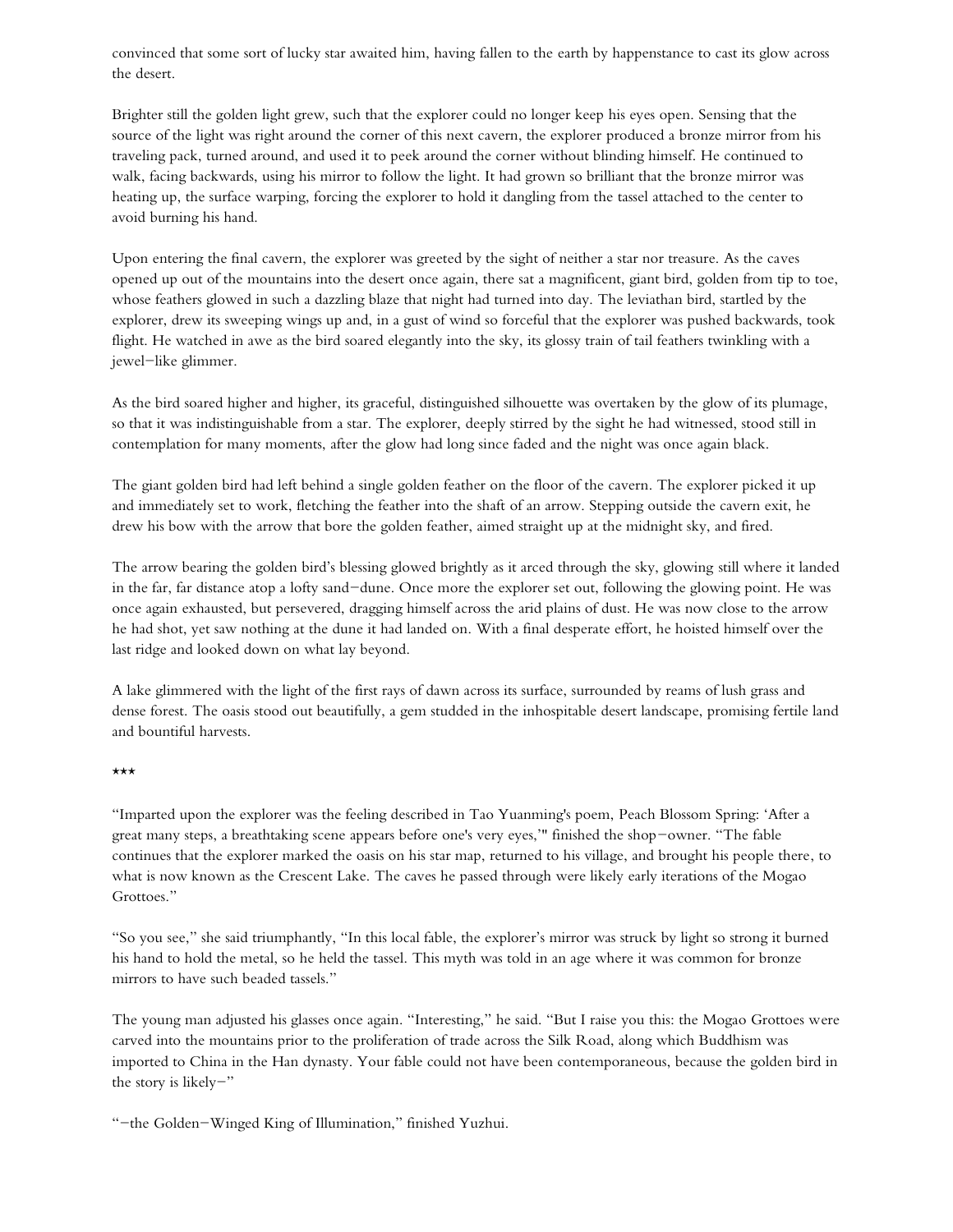"Who is a mythological figure derived from Garuda, a deity from Buddhist mythology. Your legend seems to tell the origin of civilization around the Mogao Grottoes, before which only religious men and scholars inhabited the caves. While a fine story, I must now tell my own, to explain how this could not be possible."

"By all means," said the shop-owner.

"You see, the legend of the Golden-Winged King of Illumination, or Jinchi Dapeng Mingwang, was that it was a magnificent bird of prey who hunted evil dragons. Every day it would eat one dragon-king and five hundred poison-dragons. Eventually, the negative energy and karmic debt it accumulated from the evil it conquered burned it away from the inside, leaving behind only a pure crystal heart."

"The Peng bird is oft depicted as a demon-turned-Buddhist guardian who sits above the Buddha's throne." He pointed to the bronze mirror once again, indicating the bird deity Garuda within the Eight Legions.

"But this legend about evil dragons is not native to Dunhuang, because dragons are good creatures in Chinese mythology  $-$  auspicious symbols of prosperity."

Now Yuzhui hummed in consideration. "'Peng' is indeed speculated to be a corruption of 'Feng', or the phoenix, who is often paired with the dragon in imagery."

"Is that so? That strengthens my point. Legends of evil dragons, including those that the Golden-Winged King of Illumination hunted, could not have existed in Dunhuang as early as your myth purports. It must have been created much later, making its credibility for customs surrounding bronze mirrors questionable. Unfortunately, folk legends are often such  $-$  they are poor temporal indicators."

"When are legends ever created in the same time period they are told?" challenged Yuzhui. "How would a storyteller sound talking about events that happened last week? Of course the legend is more recent than its setting. We do not examine myths as bastions of factual credibility. I have not proven beyond a shadow of doubt that all mirrors in the Mogao Grottoes had tassels - I have merely presented evidence that there exists precedent for craftsmanship in that style. Your Garuda myth mentioned crystal hearts - here is another story for you, one of my own. I hope that it will illustrate to you the power of stories."

Yuzhui ducked behind the counter and pulled a mahogany drawer open, where she kept small goods that had been reserved or for other reasons could not be sold. Removing a velvet box, she pulled the wrappings away to reveal a golden filigree hairpin in the buyao style of the Western Han dynasty. Nestled in azure kingfisher feathers lay a sparkling ten-sided diamond that cast iridescent rainbows when hit by light.

Yuzhui held it up for the young man to see. "I sold this to a youth who wished to gift it to his girlfriend. I told him its origin, which was that it had been made in the 60's as an imitation prop, but was of fine quality nonetheless. Two weeks later, a young woman came into my store with this very hairpin, wishing to sell it to me. What happened was—"

#### \*\*\*

The bell hanging from the door of Yuehai Antiques rang out.

"Welcome to Yuehai Antiques. Feel free to have a look around."

"Actually, I'm not here to buy," said the young woman, a harrowed expression crossing her face. From her pocket she removed a handkerchief, in which was wrapped a golden hairpin with a large diamond in the middle.

"This was given to me by a man who was pursuing me. He said that it belonged to a princess of the Western Han dynasty, and that if we looked into the diamond together, we might see extraordinary things. But when I look into it, I only feel uncomfortable. It's beautiful, but I feel nothing for that man… and I can't help but think the rust on the pin looks like blood. He said it was the crystal heart of a phoenix, and that it could… reveal one's true heart's desire, or… something. Please, just take it off my hands. I am not concerned about how much money it is worth, though I am sure something like this is priceless."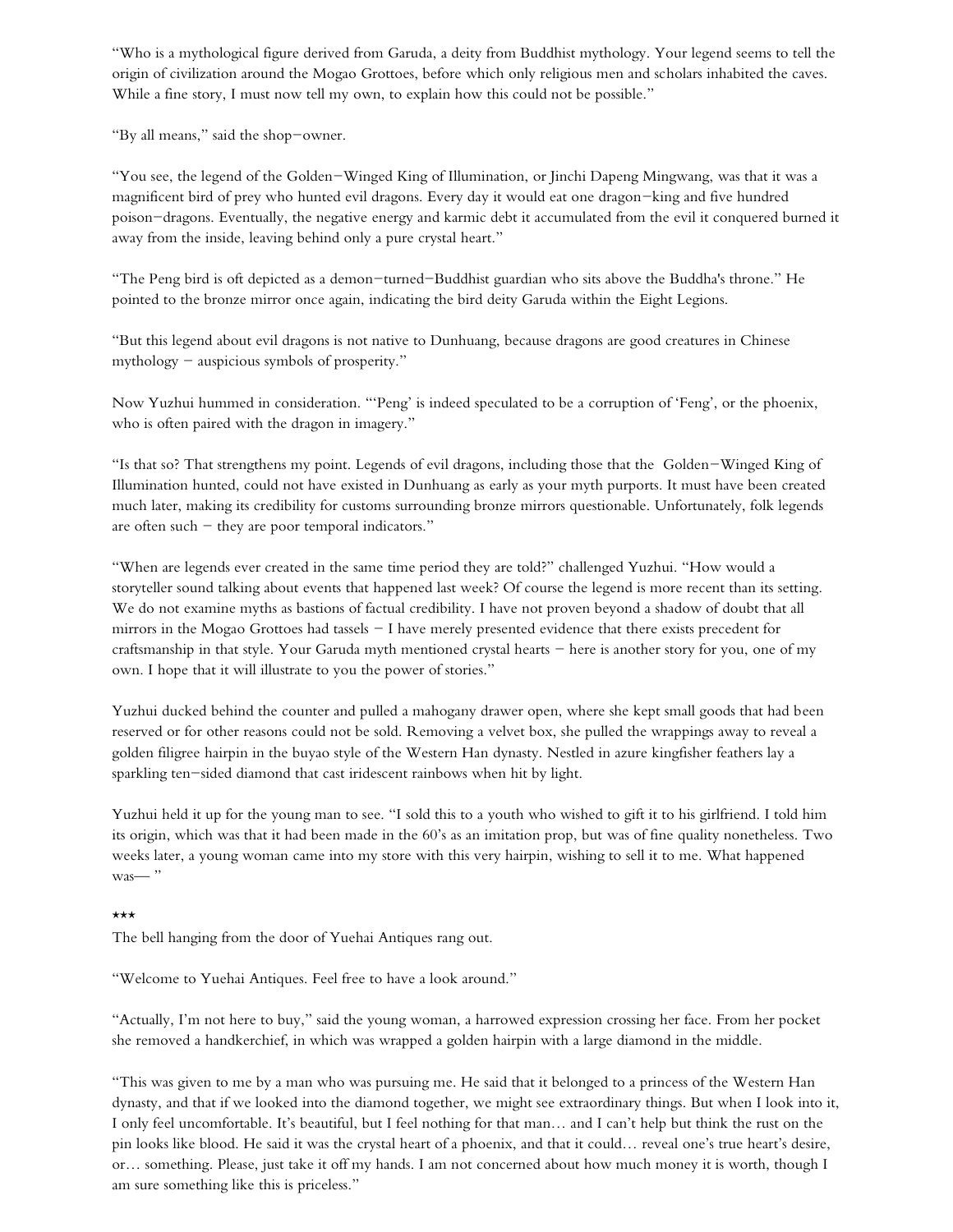"It was not," concluded Yuzhui. "The young lady named me a price ten times higher than what I had sold it to her unfortunate suitor for. I had to tell her she had been lied to and that this pin was no priceless artifact. She was even happier to part from it after that."

Herein was the power of stories. This young man before her seemed not to understand that a counterfeit's physical value was, in fact, quite similar to that of a genuine artifact it imitated. Factors such as craftsmanship, quality, and material aside, the true worth of relics lay in their backstory, in the tall tales woven around objects that were, at the time of their creation, ordinary. Else if the young man had a mind to do so, he could have ground the worth of all the goods in Yuehai Antiques to dust. Who would buy the string of pearls if they had not been burial goods for a nomadic queen? Who would be interested in the broken guqin if it had not been the instrument on which the original Three Stanzas on Plum Blossoms had been composed? Who would look twice at the tattered scroll if the text within was not in ancient Khotanese?

Long-dead, time-worn legends were revived by oral tradition, elevating the physical husks in which they were held to priceless. Exotic curios were easy and cheap enough to produce, but the true challenge lay in weaving a spurious tale to breathe life into the object.

"I see," said the young man simply, a small smile playing on his lips. "In that case, please allow me to buy this exquisite fake."

The shop owner sighed. "After all this, you still think it is fake?"

The young man smiled, and indeed seemed happier than he had been since entering the shop and exchanging stories with Yuzhui.

"Of course. After all, that story I told about mirrors containing secret messages? It was nonsense. Nonsense I just made up."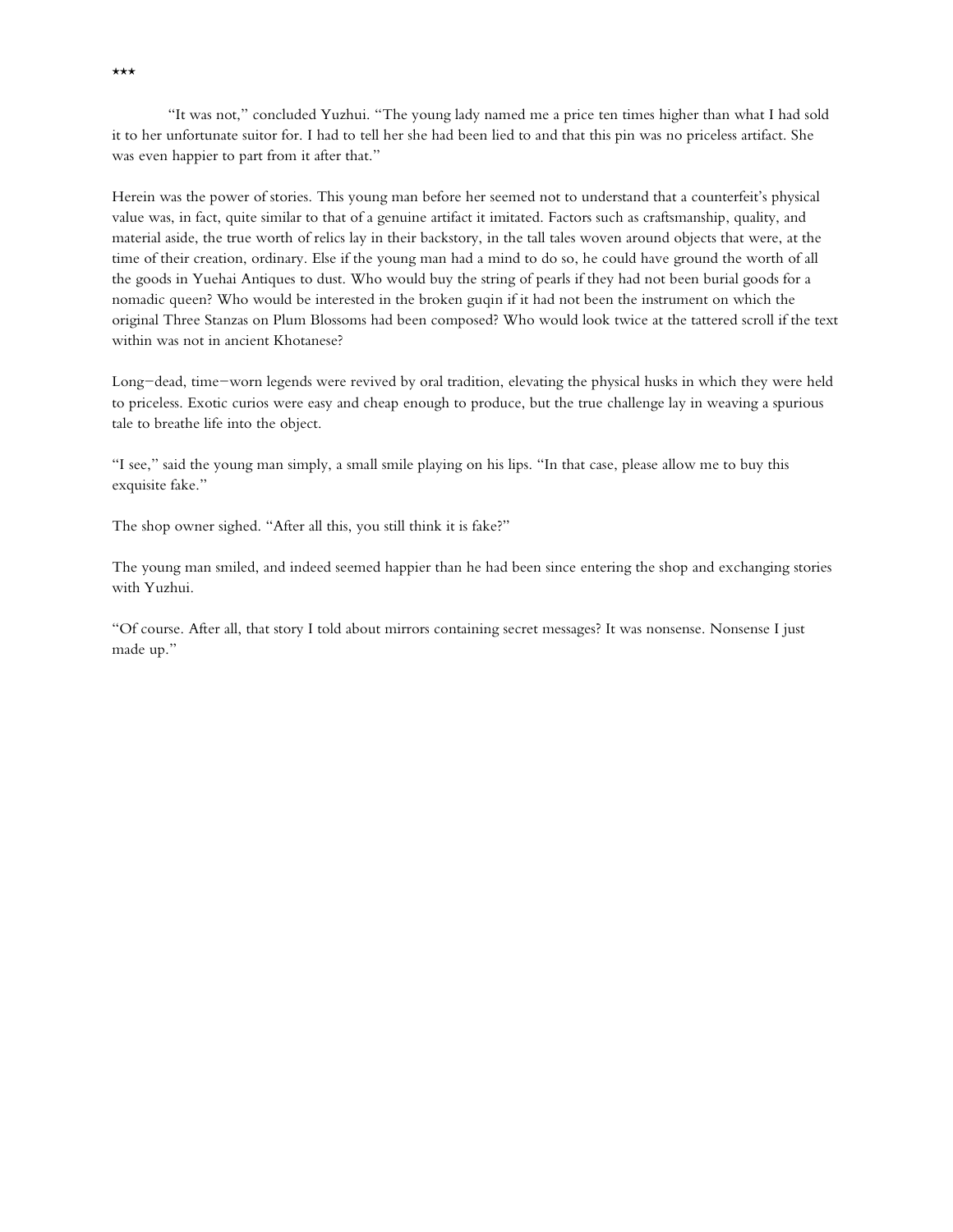# Mind Palace

 $ESF$  West Island School, Eyunni, Gayathri - 16

*Darkness. I want to run, Far away wherein Solitude. One blessing I may count.*

---

I closed my eyes as I walked in. The smell of agarwood hit me almost immediately. I stretched out my hands and felt the chipped and textured walls. I tasted the sweet and dusty air as it filled my lungs. I slowly opened my eyes, and once they had adjusted to the darkness, I looked at the mural in front of me. Fluttering ribbons of blue and red, adorned with simple gold jewellery. *Feitian.* A flying *Apsara*. I turned around to explore the other mural, but quickly stopped myself. I had a task to complete. In this cave I stored my childhood. My earliest moments. I rummaged through the contents trying to find what I was looking for, but to no avail. As I stood in frustration and cursed the inadequacy of my previously devised methods, I heard a low, deep voice. I stopped and listened. There was no source, the voice was everywhere. It was intangible. As the volume grew, so did my fear. Brewing. "Mama?" I called out. The voice stopped. I took one last look before closing my eyes again.

In an instant I felt the warmth of the old but functional electric heater next to my bed. As my shivering slowly died, I fell back into the same irritation I felt before this yet again futile attempt at entering the cave. Why couldn't I remember?

---

"I don't need your help." I snatched the book from his hands, underestimating its weight and stumbling slightly. "Ignorance is fickle." He shifted his gaze from me to the window, mirroring the shift in conversation. "Do you want to be left in the dark?"

"It's a new moon today." I said, tightening my grip around the book.

I turned my focus too. The dark sky was empty, except for a small spot of brightness. "Venus," he said, as if on cue. "did you know that she could fly, escape from mortal sight and shift her physical form to other beings?" "If a mortal being was given these powers…" I paused, turning to face him. "They could escape death."

"How's your mother?" he asked, looking as if he knew the answer but was waiting to see what I would say. A bird cried in the distance. *A raven*, I thought, placing my hand on the cold window sill. The raven continued to call out, until it seemed as though it had lost its will. Once silence had resumed I turned back to face him, but he was gone and I couldn't say when he had left.

---

Most people choose their house as their *locus*. But the obscurity of my childhood created a murky medium to dwell in doubt. I needed to see. The agony of a lost memory blocks all reason to a point of madness. I could not stay here. I had to find an outlet; a clear path where I could organise my thoughts. So I chose the Mogao grottoes or caves. I remember my first visit. At first I found them almost boring. Hours of staring at paintings, carvings and murals. But slowly I started to lose myself. I divulged into the beauty of the area. I felt as though I had received a glimpse of the diversity of cultures that had bestowed their creations here. "This is a special place." my mother told me, as we walked out of the final cave. "It shows us evidence of the evolution of Buddhist art, and thereby, the evolution of Buddhism itself." She looked as if in a trance.

I wasn't really listening. I was preoccupied by something else. "Mama, who's this?" I asked, pointing to a tall statue of which one of the hands was broken.

"Do you remember the statue that was cross-legged in the last cave?" she asked. I nodded. "It's the same person here." she said.

"How come they look different if it's the same person?" I asked, picturing the previous statue.

"The last statue was built at a time when the nomadic Xiongnu people from the north were in control of the area. You can see their artistic influence, as the statue is sitting cross-legged, which was not traditional at the time." She paused to make sure I was listening. "This statue," she continued, pointing to the statue in front of us, "dates to the Tang dynasty. At that time, the statues started to show more characteristics of the Chinese style. The plump faces are full of expression. Do you see that?" She turned to face me now.

I stared in wonder at her vast knowledge. "Who does the statue depict?"

"Maitreya," she answered. "He will come in the future and teach pure Dharma."

*Dharma.* I had heard that word enough times to understand what it meant. The caves were filled with symbols of Dharma. Of righteousness. The caves would be my place. I had made up my mind that day. I started building. I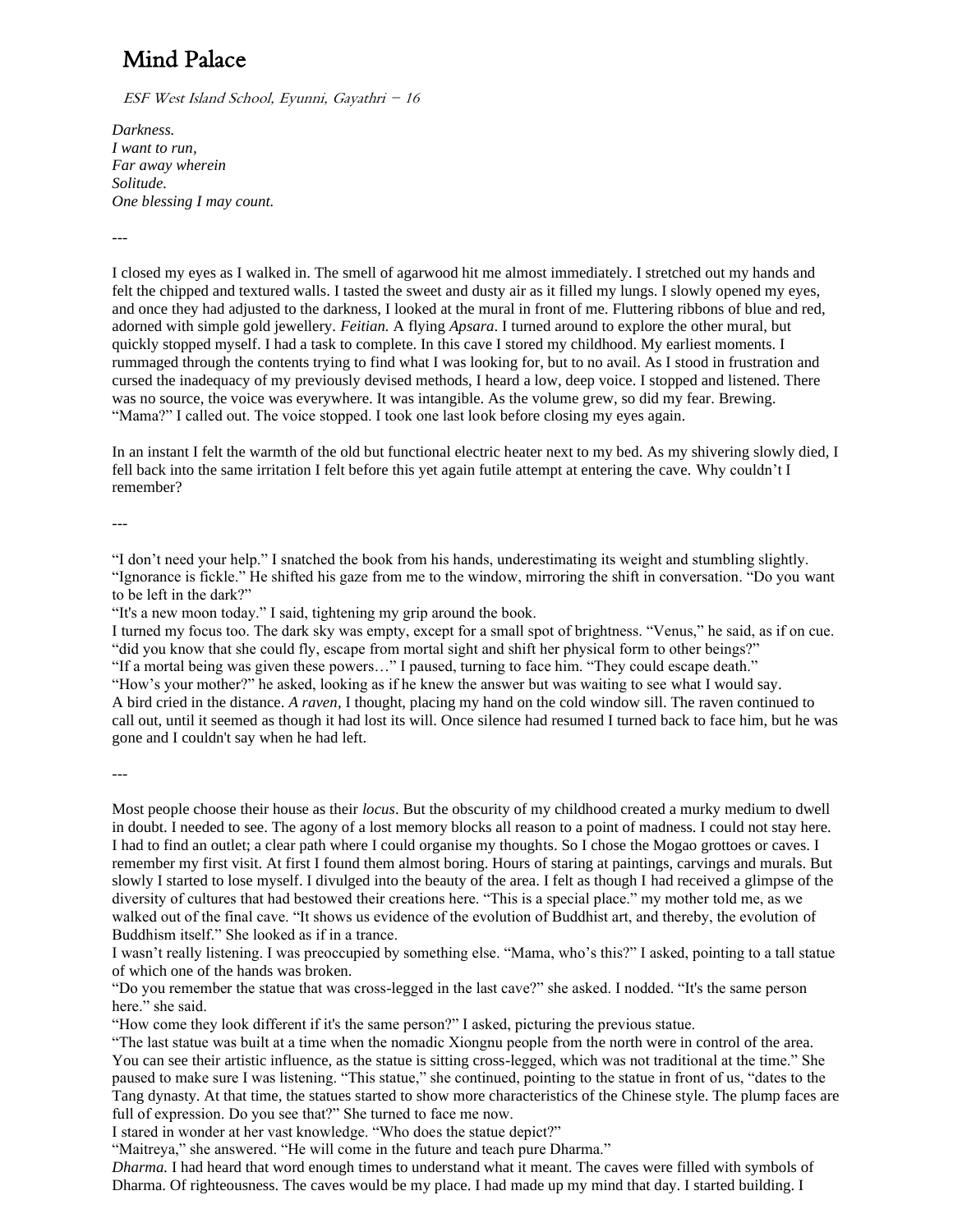started with *id* - the primitive and instinctual part which contained hidden memories. Then *superego* - the moral conscience. And finally *ego* - the realistic mediator between the other two.

---

*Rays. Not of hope, But of satisfaction, Simplicity, I start to doubt.*

---

"Oolong or Earl Grey?" I asked, dangling the two tea bags in front of his face.

"You need closure." he said, taking the Earl Grey from my hand.

I laughed. "Have you been reading up online about PTSD?" I joked.

He wore an expression of careful guilt. I shook my head. "How can I have PTSD, when nothing even happened?" He shrugged again. "You're the only person that isn't convinced." He looked at me challengingly. "And how come you don't remember? You never forget anything."

That was true. I had, as people would say, an "eidetic memory". Photographic even. My brain had a one way entry, nothing ever left it. But I had closed that gateway. We both sat in silence for a few minutes while he steeped the Earl Grey, reminiscing about those young years when I would do memory tricks for fun, harnessing the talents of my brain that others only dreamt of possessing. But those days were long gone. It was like I had closed that chapter. I looked up at the old wooden clock hanging solemnly on the wall. I hated those devious hands, which would only move in one direction. *The arrow of time.* In space you could move backwards and anti-clockwise, to undo your actions. In time you couldn't.

"Maybe it's time to visit your caves again." he whispered.

I poured myself a cup of tea. I took a sip. The bitter-sweetness of bergamot coated my tongue, the warmth trickling down my throat. I felt the ice that had frozen my mind slowly melt. "Too much sugar." I said finally, as he always sweetened his tea. "I prefer the Oolong. It's a tea fit for an empress."

"Did the empress have a good memory too?" He wasn't going to give up.

I laughed a little and placed my cup on the table, trying not to make a sound as the delicate porcelain touched the fragile glass. "I can't get into the caves." I sighed. "I forgot how."

This was a lie. I had actually already gone once, but only to one cave for just a few minutes, and I didn't want to feed his idea about my supposed mental illness.

"What about the book?" He tilted his head towards the windowsill, where the huge book waited to be opened. I shrugged, tugging at the strings of my jacket to tighten the hood. A brisk, icy wind had filled the room. I could hear the rustling of the leaves on the chrysanthemum plants in the balcony. "Why did you plant chrysanthemums?" I asked.

"I don't know," he said unenthusiastically. "they looked nice I guess."

I could see he was irritated with the change in topic. "They're a symbol of death you know." I looked at him intently.

He frowned at my statement, but looked anxious for me to answer his previous question. I didn't really feel bad though. I wasn't in the mood to have this predictable conversation. "You could grow lilac ones." I said, walking precariously towards the balcony.

"Answer my question." he said, growing increasingly impatient.

"I don't know." I said, picking up a yellow chrysanthemum that had fallen on the floor. "I'm going to visit my mother." I said finally.

He frowned but didn't say anything, and as I left the room, I wondered why he didn't.

---

*How In this world, Of imperfections, Unforgiving. Can I stand?*

---

I remember the day vividly. I was sitting on the cold, stone floor of our humble living room, reading *Great Expectations.* I had already read it before. I was reading it again not out of interest, but out of boredom. I felt a sense of comfort in the fact that I knew what was going to happen. My mother walked in after coming back from work. It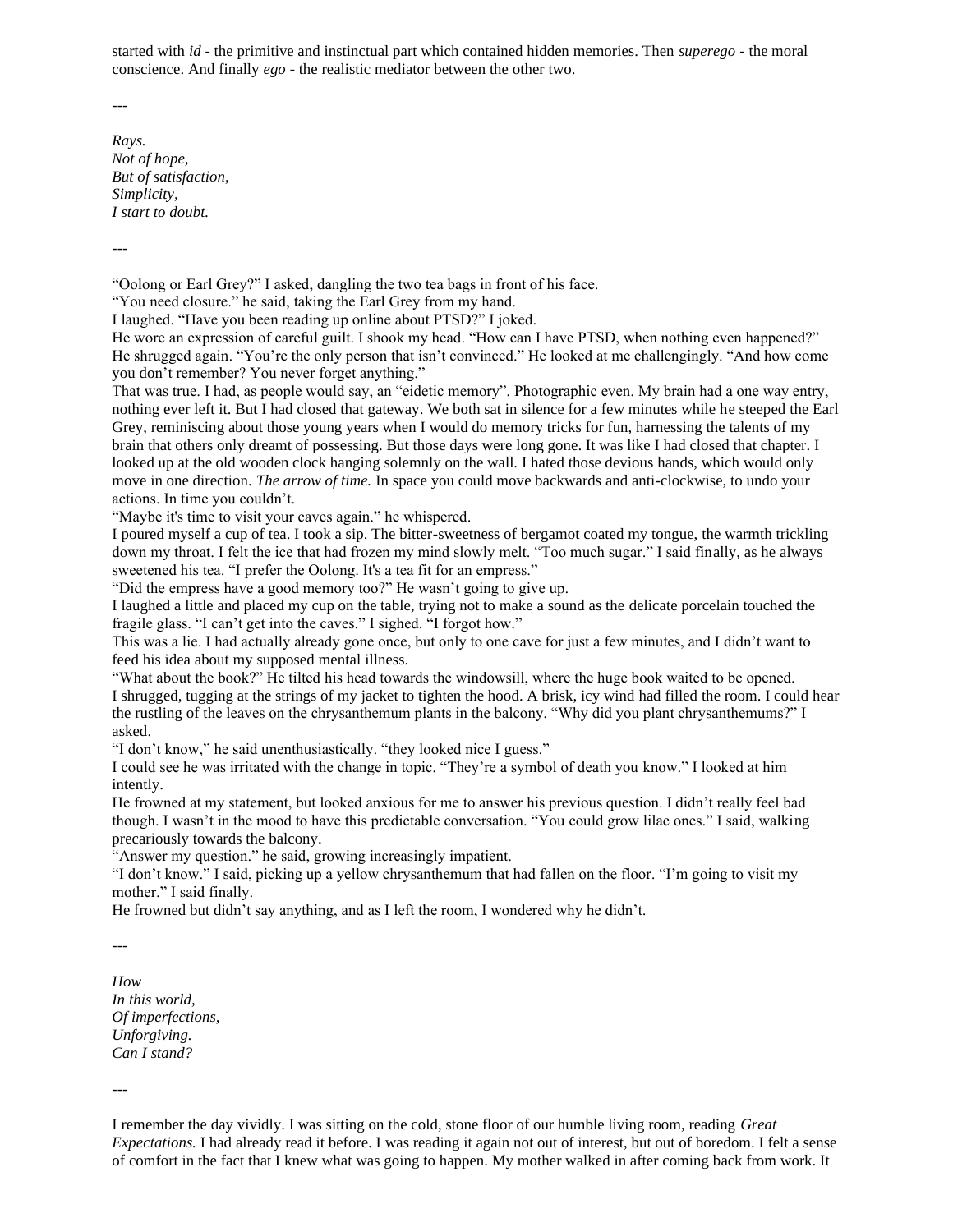was strange but she never told me what her job was; only that it required her to visit many houses and work for long hours. "I told you not to sit on the floor," she said, placing her coat on the table, "You'll catch a cold." I rolled my eyes and moved to the sofa. "I got something for you." She removed a large book from her bag and placed it on my lap.

*The Method of Loci.* "A maths book?" I looked at her and frowned. "We learnt about this years ago." "Not that loci!" she laughed, taking the book and opening it to a page she had bookmarked. "It's a memory technique."

My ears instantly sharpened. I took the book from her hands and scanned the page. "A memory palace?" I asked. My mother nodded. "Might be useful for you." She handed me my sweater from the floor. A pretty pink woollen one that she had knit for me a few years earlier. Knitting was her secret talent. She would spend the weekends knitting hats and sweaters and would give them to all the children in the neighbourhood, taking nothing in return. I took my jacket from her hands reluctantly, and slowly slipped it on, my eyes still on the book.

---

I was in cave 158. This was where I kept sensitive information, mainly passwords. This cave was one of the finest *Nirvana* caves at the site, where the *Nirvana Buddha* was the theme of the cave. I observed him carefully. The great prince Siddartha, who had all the pleasures and riches of life. I pictured the heart shaped leaves, the outward reaching branches and thick trunk of the Bodhi tree, under which he gained enlightenment. The Nirvana Buddha was in a reclining posture, different from the lying posture adopted by the dead of the mundane world, indicating that attaining Nirvana was different from normal death. I wondered at that moment, whether I would attain Nirvana in this life. Would I be able to let go of all worldly desires? Could I detach myself from attachment itself?

---

*If Mercilessly, I am thrown, Broken, By the devil's command.*

---

"I visited my mother again." I fiddled with a loose string of my sweater.

"You did?" he asked, looking at me with suspicion.

"She gave this to me." I took a small brown paper pouch from my pocket and placed it in his hand, which was cold and stiff. "You need to start wearing gloves."

He smirked and carefully opened the pouch. "Money plant?" he asked, emptying the seeds into his hand. "*Ficus Religiosa*." I said.

Ah. he mouthed. "Did your mother physically give this to you?"

I frowned. "She couldn't have figuratively given it to me could she?" I was confused and a little hurt. This phenomenon of doubting my stories of encounters with my mother was occurring more often. "She thought I could do with some enlightenment in my life."

"Enlightenment doesn't come by itself," he said. "You have to gain it."

"I know." I wanted to change the topic. "Have you planted the lilac chrysanthemums yet?"

"Where's the space?" he laughed.

I walked over to the balcony. I felt a sharp coldness as my bare feet left the carpet "Can I take one?" He shrugged. I chose a pot with white ones. Just as I was about to pick it up, I suddenly felt dizzy. The world swirled around me as a vision entered my mind. "White dress…" I whispered, gasping for air. For a second I thought I would faint, but after a few seconds I stabilised. I had a pit in my stomach as I walked back into the room. "White dress?" he asked, studying my face as he was looking for something. "Were you at a wedding?"

"A funeral." I said. "White is the colour of death for us. We wear red at weddings."

He seemed to suddenly become more alert. "Whose funeral?"

I shrugged. "I can't remember. But I remember all the other details."

This was true. I remember the silent car ride, my uncle at the wheel. My sister was too young to understand what was happening, so we had to make up some story. But even after racking my brains I couldn't remember who had died.

"Have you been into the caves yet?" he asked carefully, not wanting to tip the boat.

"There's nothing wrong with me." I was angry this time, but deep inside I felt that something was indeed wrong. I never forgot anything, what was different about this?

"I'm going to talk to my mother." I said, picking up my things and walking towards the door. "Maybe she will know."

"You may be surprised," he said cryptically.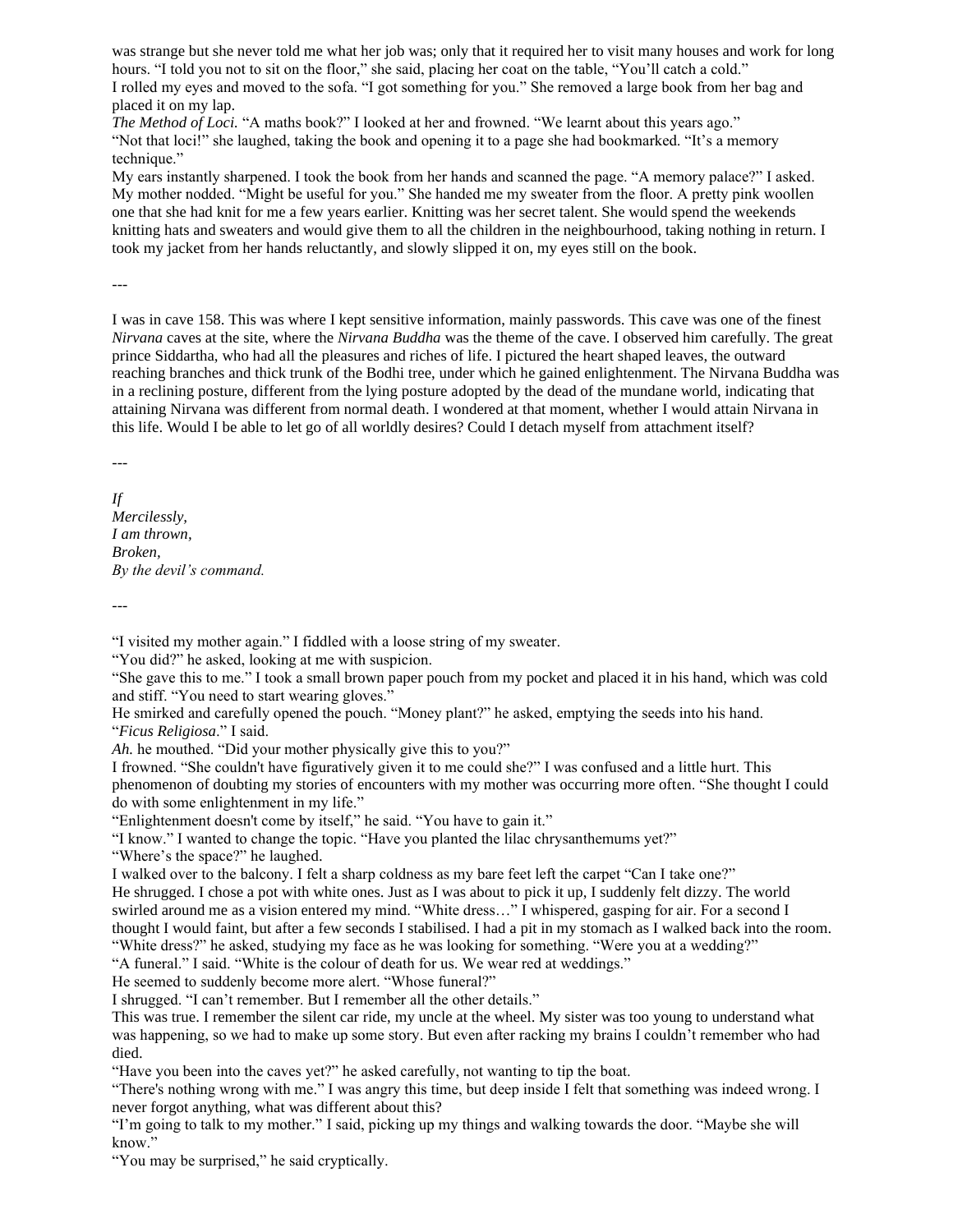In the moment I was too preoccupied to react. But that night it kept haunting me like a stalker that was always lurking in the shadows. Why would I be surprised? What did he know that I didn't?

---

*Tears. Not of sadness, Of fatigue, Abandoned. My search decays.*

---

I closed my eyes again. Slowly I entered the cave I had been reluctant to enter. Beads of cold sweat appeared on my forehead, my knees shaking slightly as I opened my eyes. I didn't want to come to this cave because I had lost my memory of it. It was as if a chunk of my palace had collapsed and now it was a void. I knew of its existence but not of its contents. Many times in the past I had tried to enter this cave, but something would stop me. As I looked around, I tried to find something that could possibly trigger my memory. The first three walls had paintings that didn't stir any recollection. Just as I was about to lose hope, I turned to the last wall and… there. I looked at the statue in front of me, cross-legged, intelligent and peaceful, and remembered my mothers explanation many years ago. This was the last cave I had visited with my mother. *Maitreya. He will come in the future and teach pure Dharma.* Suddenly the floodgates of my memory opened. This is the cave where I stored everything related to her. But why had I forgotten about it? Suddenly in the shadows I noticed a figure slowly walking towards me. I recognised the long, straight hair, the small stature and the distinctive pointed nose. "Mama?" I stood in confusion. "What are you doing here?"

"I've been here for many years," she said softly. "And you've been visiting me."

I stood in bewilderment. The reality of my world had just disintegrated into chaos. "Do you not remember?" she asked.

The words were already ingrained in my head. "I came here looking for answers."

In that moment it occurred to me that I couldn't have completely forgotten some memories, there was a reason my instinct brought me to this particular cave. A part of me must have held onto the memory. Entropy. The chaos could only increase, not decrease. I realised now that it was always there, just lost in the maze of the caves. But it was broken into fragments that were waiting to be put back together. I looked around and watched as the pieces slowly assembled. *The white dress.* Now I remembered. "Did you plant the fig tree?" my mother asked.

I nodded but was distracted. "How come I don't remember coming here?" I asked in frustration.

"You were living in the moment." my mother answered, her eyes soft and gentle.

It was as if the frustration that radiated from me melted as it touched my mother.

"I was living a lie." I seethed. "Why didn't you ever tell me?"

"You weren't living a lie." she walked closer to me and placed my hand in hers. "You just hadn't accepted the truth yet."

Hot, angry tears rolled down my face. Slowly, that anger turned into sweet sadness. I held my mother, not wanting to let go. "Maitreya." she said once my tears had seized. "He is here."

"I thought he would come in the future." I said, looking up at the statue.

"These are *your* caves, *your* locus." She put a warm hand on my tear stained cheek. "The higher power exists eternally in our minds."

I must have fallen asleep in my mother's arms. When I woke up I found myself back in the comfort of my bedroom, with a raven feather in my hand.

---

*One. Element of surprise, To lighten, Brighten, These tedious days.*

---

That evening I visited the memorial hall. I wore the same white dress I had worn twenty years ago. As I knelt down, I closed my eyes. *Samsara.* The cycle of birth, death and rebirth. To free our souls from this cycle we had to attain Nirvana. I spoke to Maitreya that day. He sat in front of me, cross-legged, and suddenly my doubts dissolved.

Instead of white chrysanthemums, I offered fig leaves. My mother had attained Nirvana.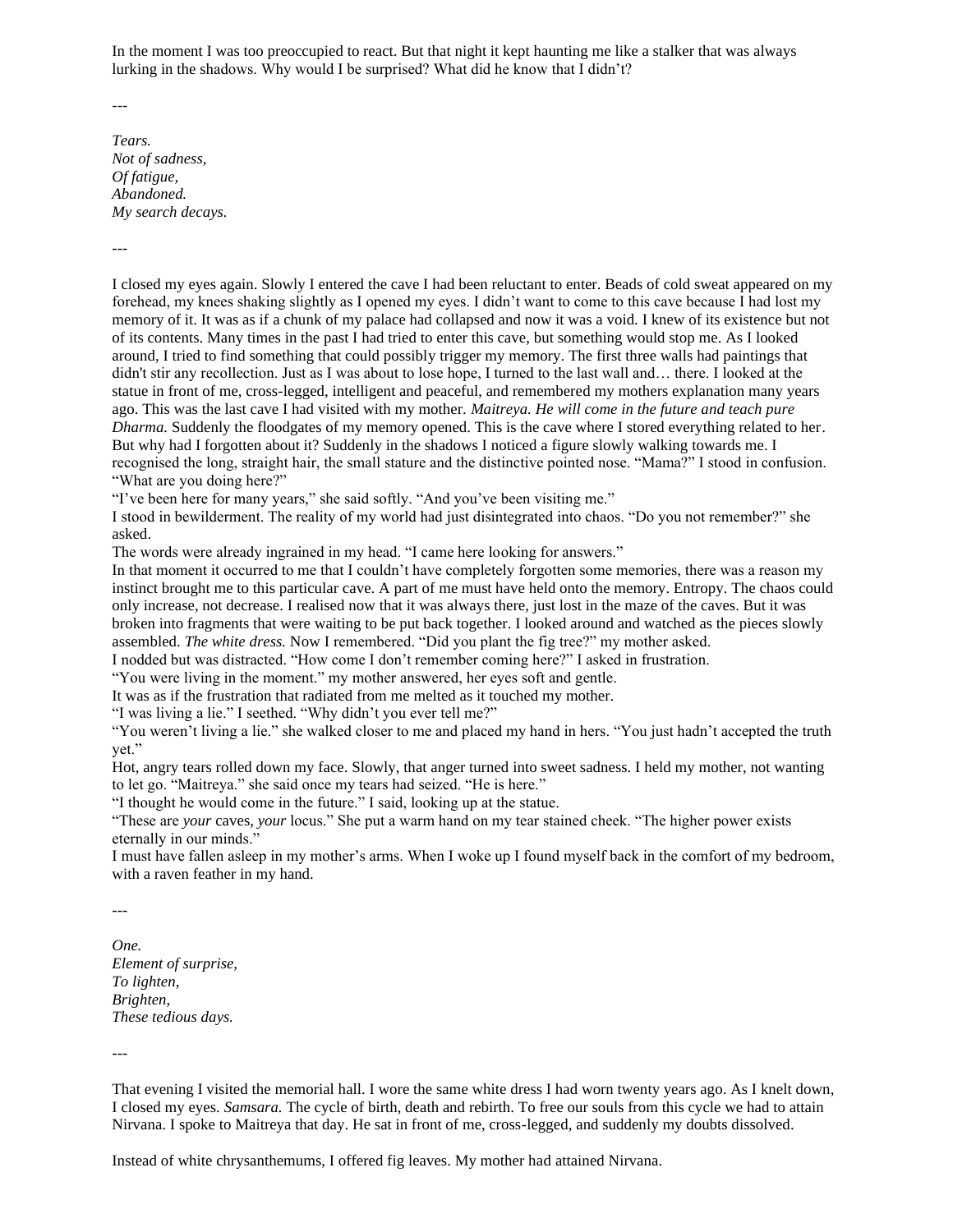# Cruelty of Curiosity

#### ESF West Island School, Lee, Claire  $-16$

Ever since she could remember, it became a tradition for her father to tell her stories from his audacious journeys around the world, and, specifically, China. It was his favourite place to visit, he said, one warm summer night, because her history was so rich, with numerous mysteries in the timeline waiting to be solved by someone, waiting for their story to be spread around the world. Her father's favourite hobby, she observed, was to babble to everybody about historical narratives, from topics of their choosing.

 At night, by her lamp's soft yellow ambient glow, a rather popular bedtime conversation was about the Mogao Grottoes in Dunhuang, on the ancient caravan routes of the Silk Road. She remembered his modulated voice, informing her that its initial purpose was to link Buddhist shrines; other stories also mentioned the monk Yuezun's ambition to build a community for many monks. He'd been there, during the early twentieth century, and described, in great detail, about the endless waves of art waiting to be unearthed by the observer's eyes.

 There were many artefacts from the grottoes he showed her. A scroll, containing stories from the Jin Dynasty, a window into life during ancient times, and multiple books binded by bamboo strings.

"Babi," she began one night. "Babi" was a nickname she used for her father.

Babi's black eyes perked up.

"Could you show me some pictures of the caves? I want to see for myself."

 "Poppy, I know you're eager," he smiled, "but wouldn't it be better to actually see it, in person, where you can touch the rocks and immerse yourself in the environment?"

 Although she had no idea what he meant by smelling the "immerse yourself in the environment", ten year old Poppy thought that it was a great idea, and since then, she never asked again.

 What intrigued the father and daughter duo was the fact that the shrines were built into caves. However far it was dug would only reveal a small number of secrets the caves held, deep in the core of the rock. The Mogao Grottoes were always deemed a sacred place to connect to the Buddha. Did the original creators dig more tunnels, to house enigmatic secrets galore, to protect knowledge limited to only a few?

 Babi had planted a seed for curiosity in Poppy, a seed of everlasting curiosity to see the caves for herself, to truly be able to stand and marvel at the wonder in person.

 A touch more than a decade later, with the Jin scroll held tightly in her hand, she found herself straining her neck, staring up at the decorated stone wall in front of her. Mouth agape, she stepped into the cave, finally witnessing this spectacle, this storyboard with her own eyes.

 Red, blue, turquoise, and orange paint faintly skimmed over the rough texture of rocks, the very same texture that breathed a breath of life into these figures in the drawing. What were the sculptures of? She recalled babi telling her that the statues were sculpted after the likenesses of the Buddha and Bodhisattva statues; paintings of apsaras and those who commissioned the painting. *What a great honour,* she thought, *to be inscribed into history with these sacred handiwork that marked the zeitgeist of the flourishing era of worship in the grottoes.* 

With each breath that she inhaled through her nose, she was hit with a whiff of nostalgia, thinking about what her father said and finally understanding what babi meant by immersing herself in the tranquil surroundings, living in the now.

 It happened to just be her, a single young woman, in the current cave; other rowdy tourists were eagerly clicking away their cameras in the following cave. (It wouldn't be wrong of her to suppose that their flash was on either, from the tour guide's cries each time the camera flash went off.) Poppy could inspect every nook and cranny of the cave: each wall, each sculpture, each lick of paint. She'd consume as much knowledge as she could from her childhood imaginary Neverland. It was a jungle of discoveries waiting for Poppy. Perhaps a secret passageway into fantasyland that would transport her into the past? Ha. Never.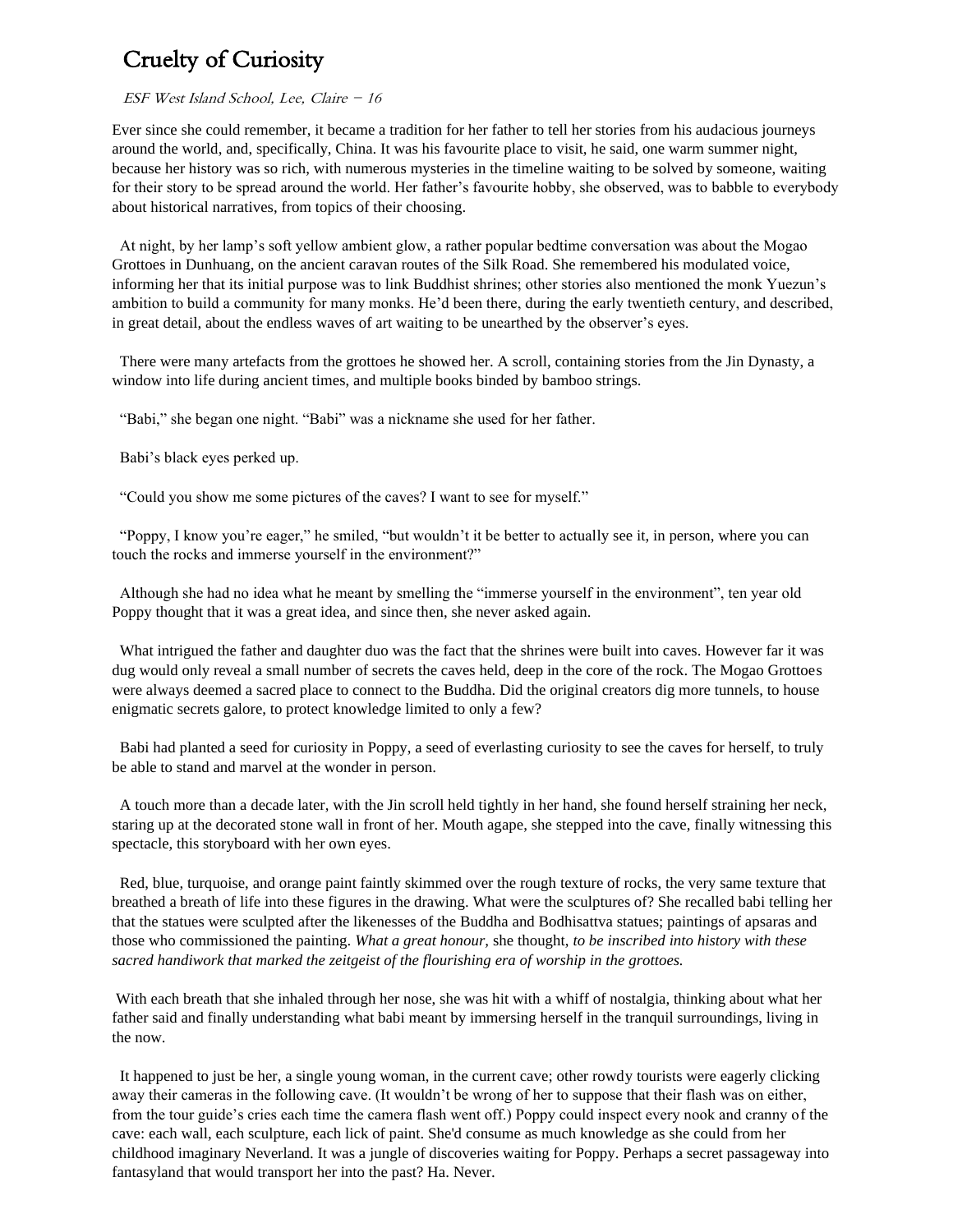But still, there was a sliver of hope in her heart, residual from her childhood dreams, and soon, she found herself narrowing her eyes and inspecting the mural not just for knowledge this time, but for traces of peculiar markings. Her fingers brushed the rugged walls as she continued following the outline of the room; perhaps she should stop, her eyes were drying up from peeling wide open in the search, until, she suddenly felt a small gap in the wall. A gap so miniscule that she almost missed it.

 No more than a centimetre thick, it was an outline of a rectangle, shaped like a door, until she realised it *was* a door. Behind the sculpture of the Buddha. Camouflaged in the midst of the busy painting, hidden in the outline of an apsara's arm. Her fellow tourists' gapes and cries of amazement ceased: it was only her heavy breathing, and her heartbeat that burst in her ears like a drum, slowly ascending in a crescendo.

 *What is this?* Poppy asked herself, as she drew back delicate fingers. A new historical discovery? Something babi never had the chance to experience? She tried peering into the dark crack. Nothing, obviously. *Maybe I need to push it*.

 And so she did. With a doubt lurking at the back of her mind, preparing her for failure, she rammed her body against the rock as hard as she could, but then, as the wall suddenly gave away, and all she could feel was nothing but the air, she realised that maybe such strength wasn't required on her fall onto hard conglomerate rock.

 Immediately a sharp pain screamed from her kneecap, and she felt a sticky sensation trail down her legs. Hissing, she sat down and nursed the wound, and looked to go back, but it was only a wall, as if it innocently a dark hallway, occasionally lit up by pockets of light from sunlight peeking through small square holes.

She was trapped.

 Panic boiled in her chest as her eyes widened, her heart raced faster than ever before; the walls began to close into her vision; she began to regret her curiosity, her actions, even her decision to come to the grottoes, she was going to die, and this would be the last thing she saw. A narrow hallway, hollowed out with empty bookshelves, with windows-

Windows. That was it, she could crawl through the windows!

 Her legs scrambled to shove her body through it, before she realised her face barely managed to fit through, let alone her obnoxiously bulky backpack and the scroll in one hand. Hit by warm rays of sunshine and crisp air, she witnessed a temporary moment of peace before she realised it was an arduous slope down the mountain. She released a shriek.

"Come down, that won't do you any good." a voice echoed around the walls.

 Poppy turned. In the shadows, a smiling young man in a white robe stood before her. What she thought was odd were his glistening pitch black eyes, eyes so burnished that they almost appeared grey, or even white. For some reason, Poppy felt her body relax, and her scepticism fade.

"It's been a while since I've had a visitor," he started walking down the hallway, with a craned neck to talk to her.

"What is this place?" She asked, as she carefully slid the scroll into her bag.

"Neither here nor there."

"I know it's the Mogao Grottoes," she followed him. Why was she following this stranger?

 The silky voice, the twinkling eyes, the way his walk made it look suspiciously like he was gliding across the floor, the tall stance… he looked like a leader, a trustworthy one. But.

 *Cucullus non facit monachum*. Latin. "The cowl doesn't make a monk."

 "So that's what they call it now?" A light formed at the end of the path, and greenery peeked from behind the curve they were turning.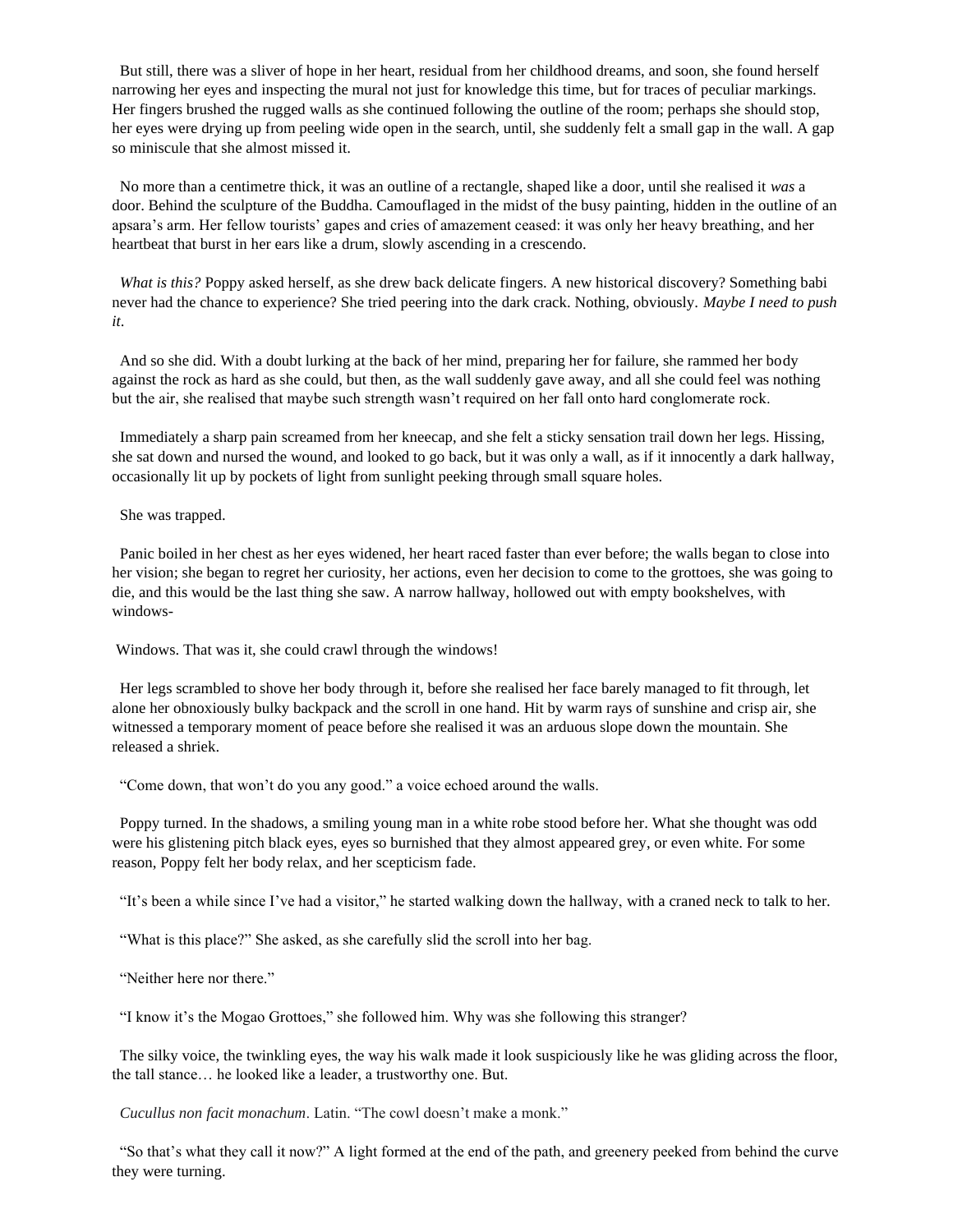"Not to be rude, but who are you?"

"Zun. And you are?" his eyes drifted to inspect her face.

"Poppy, Poppy Wang."

"Ah. I see. Pleasure to meet you, Poppy. Perhaps you'll be able to find shelter here, for a while."

He stepped aside into the shade once more.

 "Here" was a thrilling view, perhaps in the heart of the collection of rocks; a towering cave, held captive under the glare of the sunlight, the cave so monstrous in height that the tip was reduced to a small dot as she looked up. Birds chirped in harmony to the roar of the waterfall that battled against the conglomerate rocks as sheets of water ceaselessly plunged from the heights. Ecosystems of lush vegetation and animals alike lived in tranquillity as this hidden utopia blossomed.

 She smiled under the kaleidoscope effect from the shadow of the bodhi tree, brushing across each fig with her index finger, and inhaling the sweet, fruity smell, and when she pivoted on her heel, she nearly smashed her face into Zun's. With a hitched breath, she sprung back, and narrowed her eyes at Zun's blank eyes.

 All traces of glimmer and light were gone. Mist from the waterfall insidiously weaved into the atmosphere and slowly clouded over anything two metres away from Poppy— it was just her and Zun in this cloud of mist.

 He stood oddly still. Staring at her, but not processing her existence. Mouth agape, but sound diminished. Washes of grey slowly swam through the impotent white, and his skin turned a ghastly pallid shade, highlighting the skeleton that Poppy was oddly oblivious to in the beginning. The birds halted their songs, the figs' scent retreated, and chills creeped through Poppy, from head to toe. She gripped her backpack strap.

 It wasn't Zun anymore. The lively and airy aura of a young man was long gone; instead, this decrepit creature craned its neck to one side, and blinked as though a great moment of revelation sparked in it. Its remarkably saggy skin was draped in an ashy orange robe that looked far too big for the frame.

"You."

The whisper reverberated across the hall as Zun's frail pasty lips barely managed to move to utter the word.

 Populous streaks of incomplete thoughts congested Poppy's mind: should she make a dash for the door? Then an image of the sealed wall popped into her mind, and she thought about hiding somewhere. Behind the waterfall?

 But she never had a chance to properly contemplate, nor react. Although he was drifting above the ground, sounds of footsteps slowly echoed towards her, his dead eyes fixated on his target.

"You did this to me," skeletal hands gestured to a frail, grey body.

"I-"

 As each of his steps walked closer, Poppy's heartbeat grew louder. She tried to move her legs, to run, somewhere, to escape from Zun, but her legs were glued to the floor, and refused to move, and even if they did barely manage to lift a micrometre, it felt like they weighed a thousand kilograms.

 Her only option of freedom from the walking zombie in front of her was to squeeze shut her eyes, but even then, it didn't block out the thunderous screech.

"If it wasn't for your grandfather, or your father, the place wouldn't be like this. The empty bookshelves you saw?"

*Stop, stop it, stop!*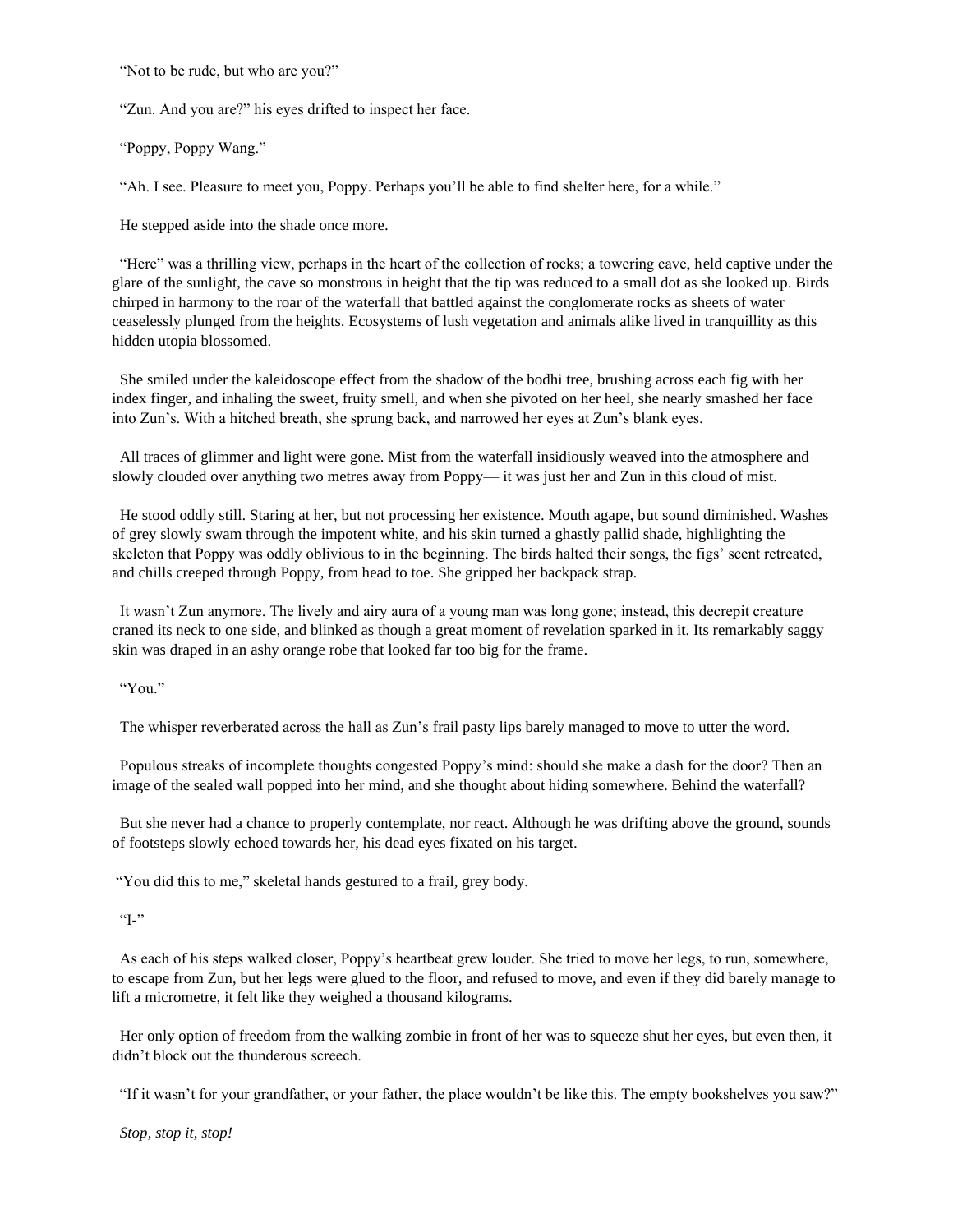"Your grandfather stole all our knowledge. Our treasures. Raided the area. He wasn't meant to come here, but he just *had* to nose around, him, his son, and his team of high and mighty archaeologists. I told him to stop. He didn't."

"It was a long time ago," he continued, "but you, as his reckless descendant, should pay his reparation."

Silence sliced through the air.

*Cucullus non facit monachum*. A creature impersonating a monk.

 And suddenly, fueled by fear and adrenaline, Poppy blindly sprinted to nowhere in the fog, feeling her leg muscles scream in pain as they began to tighten from lactic acid, before she saw the outline of a set of narrow staircases carved into the rocks.

One, two, one, two…

A turn. Another turn around the pillar.

*C'mon, don't stop now*.

She could see the fuzzy bright outline of the sun, just cloaked by clouds. One jump and she'd be out of this mist!

One, two, one, two…

 A cold hand tightly grasped her arm and pushed her taut against the wall, slamming the back of her head into the jagged rocks. Poppy grimaced and screwed her eyes shut once more, just so she wouldn't have to stare into those chilling eyes again.

 "Naive girl," the shrill voice laughed, "your father might have escaped, but I'll personally see to it that you'll stay here."

"Now, stay still, or else I might *accidentally* drop you down this very tall ledge. Gosh, it's high."

 Dread and resentment towards her father rushed through her body. She blamed his stories that irked her curiosity, the artefacts he showed her, and his encouragement for her to visit the grottoes, to discover mysteries. Was it worth it, to go through this, just to tell her father a story?

*You're going to die. Do something!* 

She screamed for help until her throat ran dry, hoping that someone would hear her.

It cackled again.

"No one will hear you, not with these tunnels anyways."

*Tunnels. More than one. I can make it.* 

"Get," with all the strength she could muster, she tried to push the bony arm, "*off* me!"

 Despite stray pebbles scattering and falling off the dangerously delicate platform, the monster's mouth twisted into a toothy grin, where Poppy could count every single pointed tooth.

 "No," it pouted, "I'm afraid I can't, because you and your father, *Miss Wang*, " he poked her shoulder, "have something very dear to me."

"I-I- I haven't got anything that's yours." A shaky voice replied.

 The creature stood there and pondered for a moment, an opportunity for Poppy to tear its grip off her arm, and continue to dart up the steps, up to a large landing, right under the sunlight gap at the top of the cave.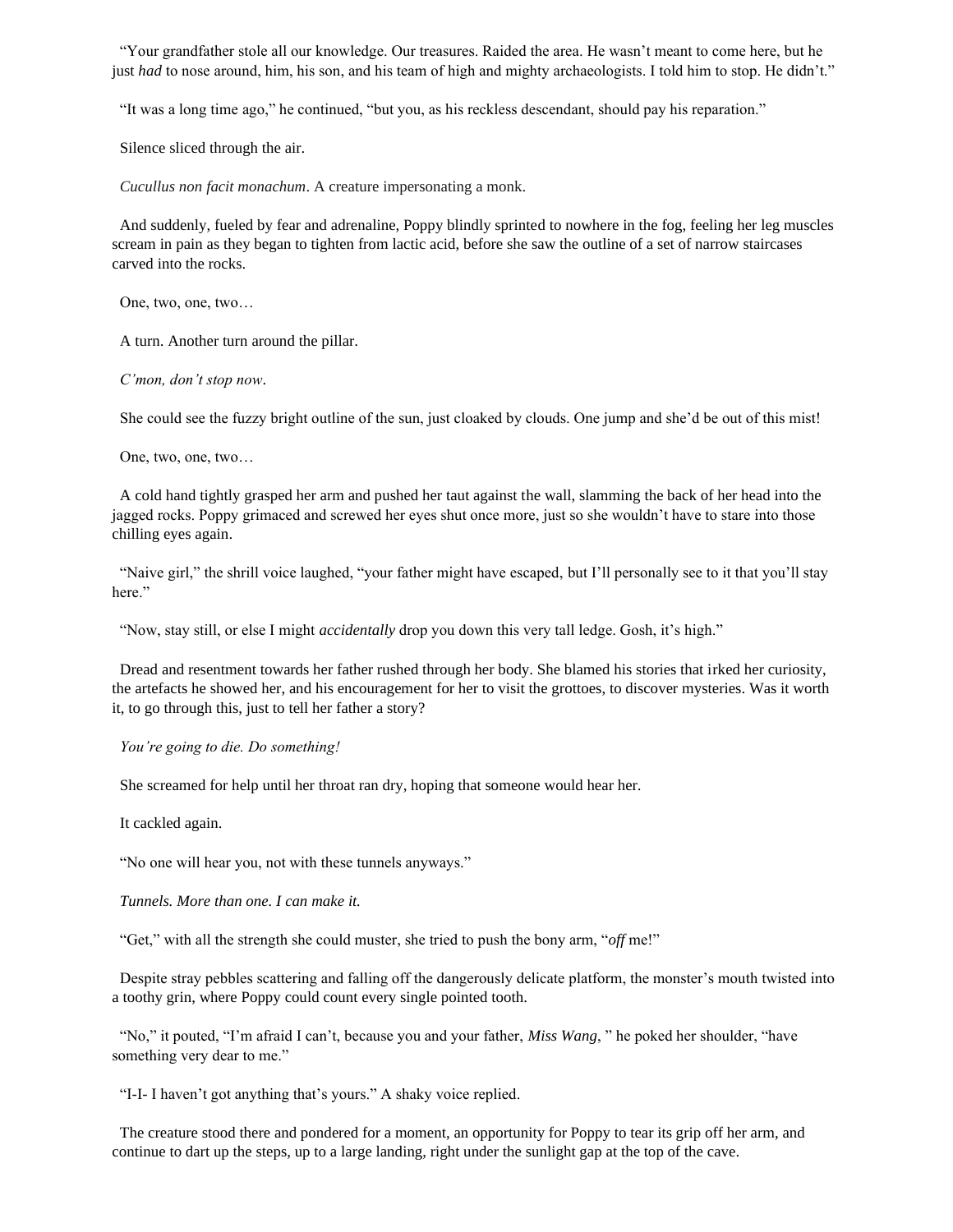Wheezing, Poppy thought it to be a moment of victory when the monster was nowhere to be seen, but then a trail of mist began ascending, she immediately positioned herself into a fight stance, tightly curling her fists.

 There was no way out now, she knew it. As the creature advanced towards her, she swung her arm at the jaw, causing it to groan and throw its head backwards from the impact. With slanted eyes and arms outstretched, it grabbed onto her shoulders and threw her onto the ground, where the backpack flew onto the floor with a loud *thump*.

 The creature pounced onto it, slicing through the air and ripping the bag apart into shreds, as Poppy watched helplessly, trying to overcome the throbbing pain that screamed from her head with each breath she inhaled and exhaled.

 Like a champion runner, the creature proudly held up its trophy with a smug smile, it unravelled the scroll, and happily nodded at the stream of words written on each parchment.

 The mist slowly began to diffuse into the atmosphere, hiding away behind a series of rocks, and the curtain of clouds shielding the sun high above in the heavens parted. A bold ray of blinding sunlight shone onto the platform, and the creature hummed.

"Well, that wasn't so difficult, was it? Just a bit of pain in the head. But I must apologise for what I'm about to do."

 Its eyes flickered to shelter of shadow in the murky corner before it flicked back to her, and from that foolish act, a revelation occurred to Poppy: the creature was avoiding sunlight.

 In a nonchalant manner, she used her arms to crawl next to the band of light while she waited for its advance onto her, and waited.

#### *Badump. Badump. Badum-*

Her heartbeat became the seconds hand on a clock, counting down to the moment that would determine her fate.

 The split second the creature sliced its dagger-like fingers through the air towards her, Poppy rolled through the territory of light, and cocooned herself into a ball, using her arms to cover her dear head and wait for a piercing, numbing pain to come from the claws.

 But she felt nothing. Instead, she heard a cracking roar from the creature, trying to shield itself from the sunlight that placed it in the spotlight of a predicament. Segments of white skin crackled and tore off from the host, like sprinkles of ash, scattering and drifting down to the floor. First its legs crumbled, then its torso, and soon, only a face remained as wide eyes darted in search for Poppy in the midst of the blinding light, and when it couldn't, it released one final rumble of catharsis, before only the orange robe remained, sat on top of the pile of fragments.

 For a moment, the silence was deafening, and Poppy exhaled a breath she didn't realise she was holding, and her trembling body collapsed from the sitting position she was in. Was this the end to a nightmare? Maybe she was still at home, and her father just finished another one of his tales.

 But the clouds gave away and the sunlight graced the cave; birds sang their songs and soft wind brushed Poppy's skin. Sweet scent of pollen filled the air, a sign to Poppy that this was all too real, and that she fell captive to an illusion of good will.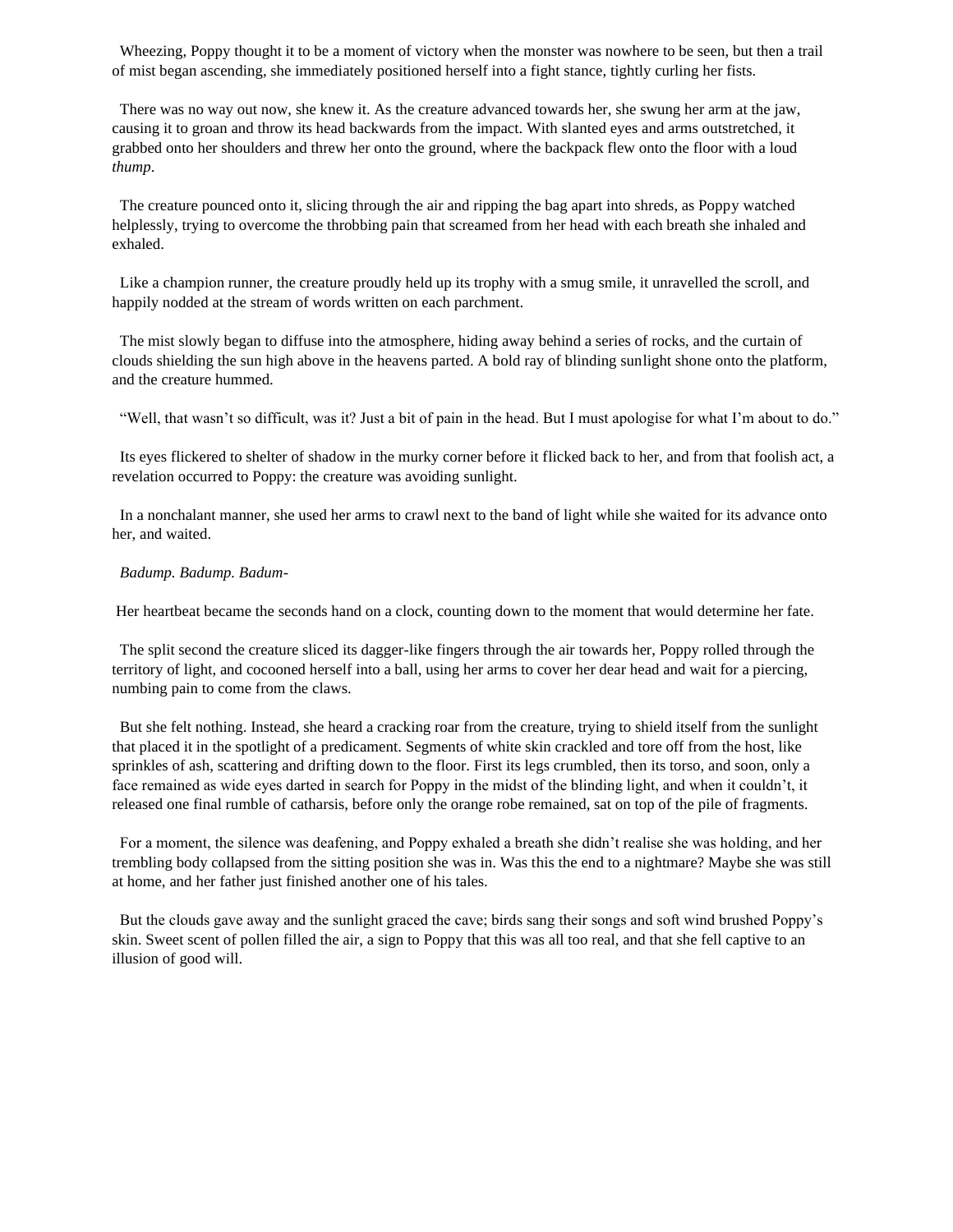# Abyss

Kellett School, Beskhmelnitskaya, Anna - 16

A low chanting filled the cave. The melodic recitation of Pancasila echoing around the dimly-lit space seemed to charge the air and almost rejuvenate Shen, bringing him out of the trance-like state he was now constantly in.

He coughed, once, twice, and the atmosphere seemed to break and slither apart as the other monks looked at him before continuing the ritual in Pali. He coughed again, now trying to smother his coughing. It did not work. It only seemed to get worse. Bringing a hand to his mouth and silencing himself, Shen abruptly excused himself from the session, staggering away on red-locked and painful feet.

The other monk's eyes followed him.

- Shen's hands trembled.

"I am sorry, there is really nothing I can do," the village doctor muttered out, not meeting his gaze. "I have seen your illness before and I've tried curing it but nothing ever worked."

"I expected as much." Shen drew his trembling hands to his chest, clasping them together into tight fists. "Is there really nothing? No way to slow it?"

The village doctor only shook his head sadly.

"Is there, at least, a way to alleviate the pain?"

"No, I━ I should go," the village doctor said, standing up from his chair picking up his things. He then stilled and looked up at Shen, meeting his eyes. "I am sorry, Shen. I am sorry it has come to this and I am sorry I can't help you, truly."

The doctor then briskly made his way out, not even once looking back.

Shen brought his hands up to wipe the freezing tears that had gathered in his eyes.

"Why me?"

-

Shen couldn't breathe. It was hours later and his coughing had started again; it ripped and tore at his throat and made him spit out dark-red and yellow mucus. He hated it, with all his being. It impacted every part of his life, his days and nights - he could not attend the teachings and rituals like before, scared he would ruin and break them; he could not sleep, waking up each night due to a burning fire that seemed to incinerate and smolder under his flesh.

It hurt to move, to speak and to breathe. He hated it. Whispers seemed to follow him as children ran away at the sight of his now disfigured and discoloured body. Shen did not blame them; he could not bear to look at himself anymore and he thanked his rapidly worsening vision that prevented him from doing that, albeit bitterly.

Shen was not scared of death. He knew he would be reborn and that his soul would find rest at some point or another - he saw his illness as another test or trial before the inevitable Samsara. He prepared himself for his approaching demise, knowing that there was no cure for his illness and that hope was useless. Still, he attended as many rituals and sessions as he could, praying and chanting wholeheartedly each time.

-

It got worse with time. Now, months or days later - he did not know - his vision was mostly gone and he stumbled around on ulcer-ridden feet, trying desperately to cling to his last dredges of normality as he prayed in the caves.

Shen felt his time drawing near. His bones, with every step and twitch, seemed to cry out, sending jolts of pain that seemed to rip apart Shen's heart - he knew that soon he would not be able to move anymore. He was determined though, he wanted to pass away peacefully during a prayer, giving his life willingly for Buddha.

During prayers now, he barely mumbled out Pali, mouth swollen and bitten red. Shen persevered though - he had to be faithful until the end.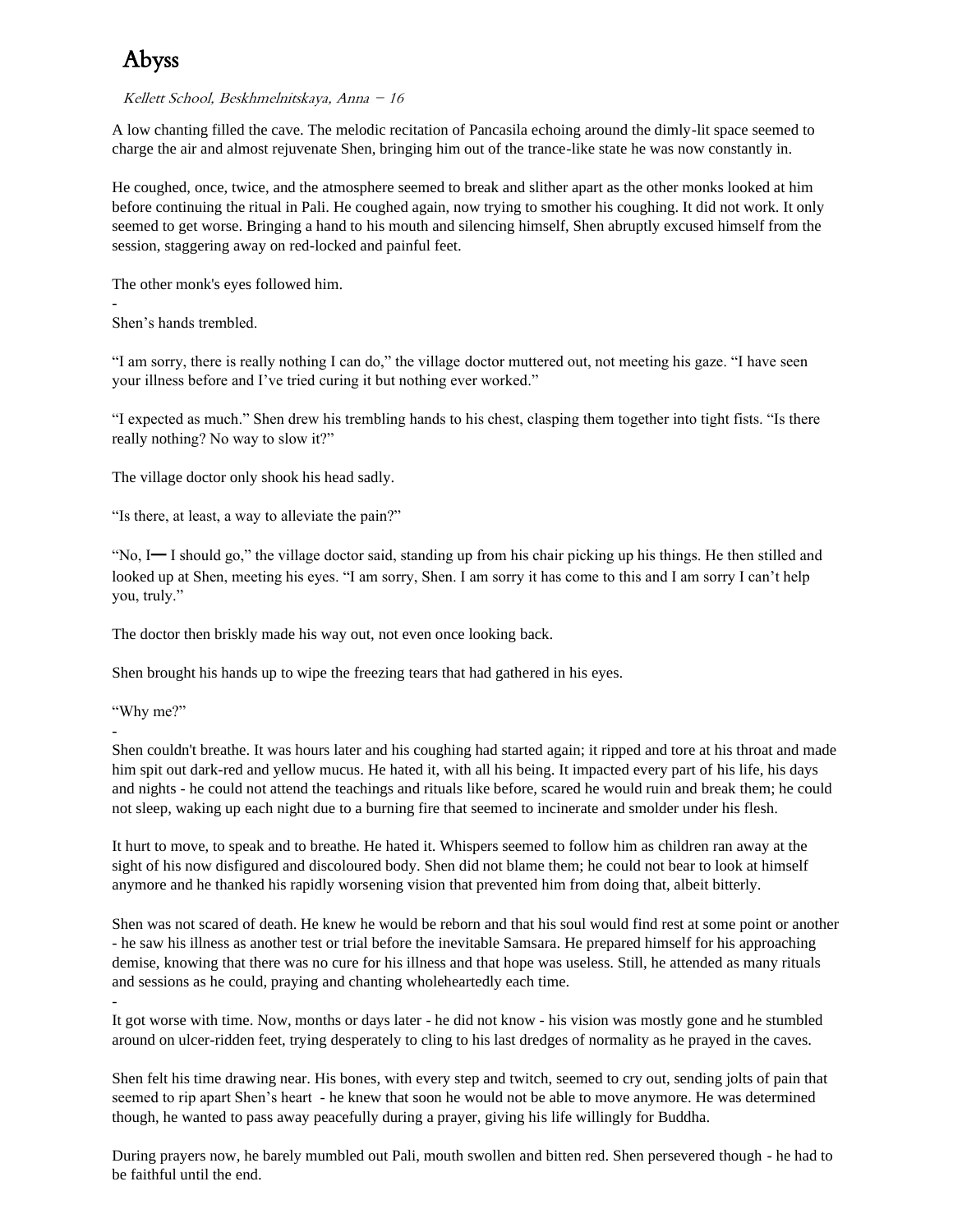It was a cold, spring morning when Shen woke up - if waking up was even the right word - and he knew, somehow, that today was his last. He hobbled slowly towards the caves, leaning on his now ever present cane; he felt no pain though, only a deep relief and a barely hidden fear at the prospect of finally passing.

It took him a long time to get to the ceremonial cave but it did not matter to him and as soon as he got there, he fell into a praying position and started reciting prayers for the dead.

It felt like hours.

-

He felt his consciousness slowly fade and flicker. His words becoming softer and more mellow until nothing but shallow, ragged breaths remained. Shen's body, once a body of a man in his prime, was now reduced into a trembling, fractured mess of his illness - riddled with pain and agony and the sweet-sour scent of death. A coldness spread through him, starting at the tips of his fingers and toes and slowly slithering up his body and entwining him in icy vines of pure nothingness.

Shen breathed out, slowly, and let himself relax.

There is nothing to be scared of, his slow brain thought, I will find peace.

Breathing out once more, Shen finally fell forward and then, there was nothing.

Just an absolute black that encapsulated all of him.

Nothing.

-

There was nothing.

Just an unadulterated, stygian abyss.

There was no Shen - just a barely flickering awareness that could not fully perceive anything that was around it. There was peace - a pure and welcome and whole peace that seemed to pervade and suffuse everything around it. Shen, or even, the pneuma he now was, was filled with tranquility and a deep sense of harmony that he had never felt before - it was the purest of feelings and emotions and Shen knew deep down that this was the only thing that he would ever need; all of his trials were worth it. All the suffering and pain he had gone through in his life was worth it.

He had found it.

Just then, a deafening rip seemed to shatter the abyss around him. Cracks, spread over the void, seemed to tear apart the blackness. Shen felt himself be jerked and wrenched in every direction as he saw the bright, brilliant cracks spread all over; seeming to go everywhere, they infected and poisoned and eradicated everything in their path. They flowed and struck and soon, they fully surrounded Shen, leaving nothing but a colourless, chalk-white that seemed to stretch on and on.

There was no peace now, just an all consuming panic that made Shen's whole being tremble and writhe. It was quiet; a grave-dead silence that could not be disturbed.

It shattered.

The white seemed to break and fall apart with a blaring zap akin to a thunderstrike that pulled Shen upwards and he burst through the shattering layer of white. The white shards of oblivion rained down on him, tearing and piercing and impaling Shen's every atom and particle. A ripping, searing pain that seemed to never end surrounded and suffocated him, grasping his throat in its fiery talons.

It tore him apart; splintering him right at his core until there was nothing left that was him, only a gaping, deep fissure. The pain eased then and the white cracks fizzled out and the abyss around Shen suddenly blinked out of existence.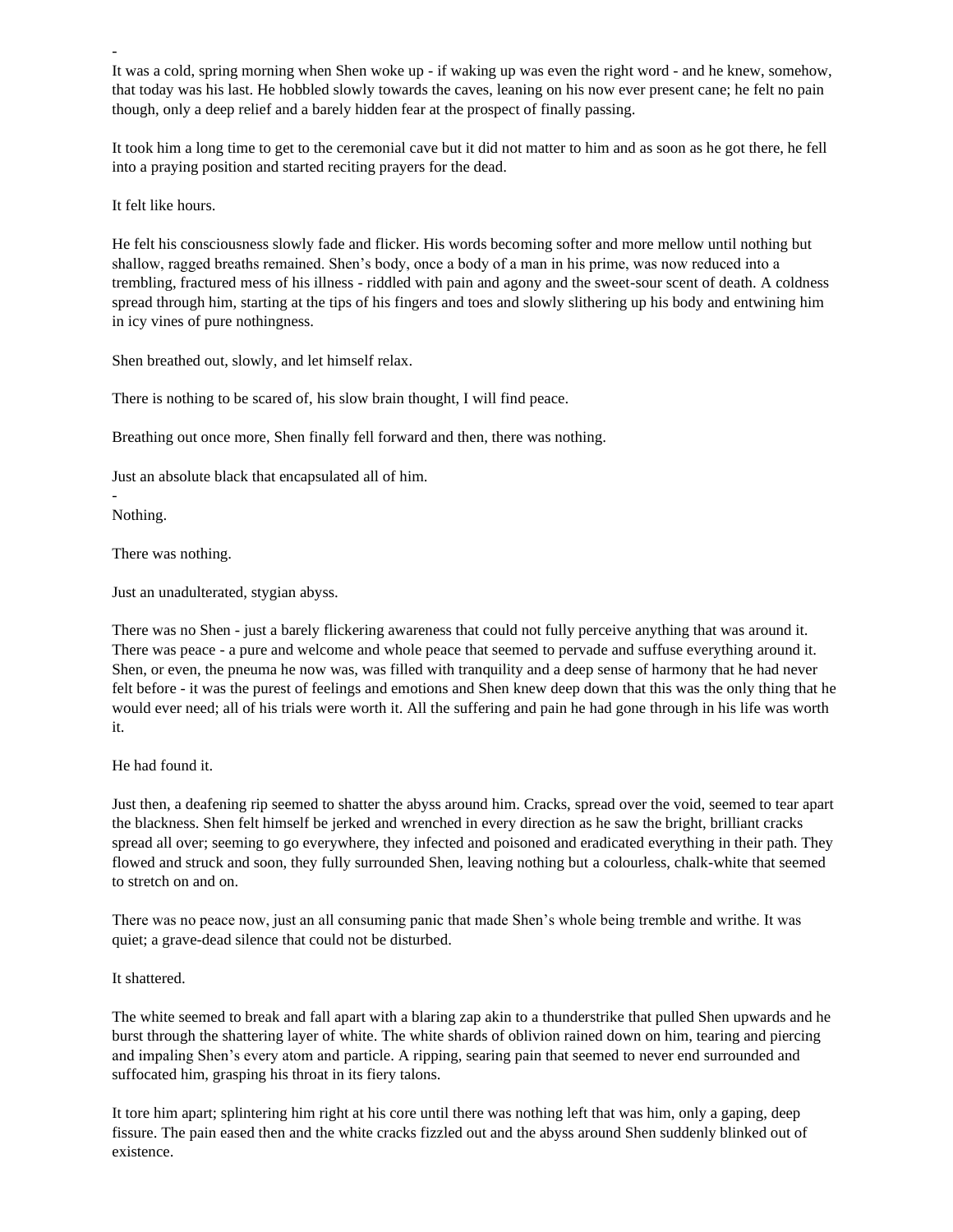A deep, unimaginable vacuum of space now remained.

A barren galactica.

Shen was floating with no tether or anchor in a crevasse surrounded by universes and galaxies millions and billions of light-years away, completely and inconceivably alone.

Glancing down at his body, Shen froze. A black, pulsating and vaguely humanoid mass was in place of where his limbs and torso should be; tendrils of black smoke and tar slithered and crawled over his body, winding up his arms and legs and waist, tightening and releasing, over and over again.

Lifting up a hand, Shen saw his fingers change shape, becoming longer and sharper before melting like hot candle wax and becoming stubs; they grew in another direction then, and Shen had too many fingers now. The tendrils continued their dance along his hands and he could see his wrist bones widen and pulsate before dissipating and dissolving into a single tendril that kept his hand tied to his body.

"Disgusting," Shen garbled out in a frenzied voice. "Why?"

Shen was paralyzed, not able to control his body as it quivered and trembled and molded and changed constantly, as if unable to decide on what he now was. He closed his eyes, unable and unwilling to see what was now happening to him. This is all some test - some crazy, fever and illness-ridden dream? There is not a being so cruel as to let one go through this, he thought. This is fake, I just have to endure it - it surely is a trial before Samsara.

Shen opened his eyes and looked up. The stars, far, far away, shined lightly down at him. A brilliant cacophony of colours, of blues, greens, purples and reds and oranges all twirling and revolving around each other and creating ethereal shapes that molded and swiveled and revolved around one another. Constellations, alien and cold, seemed to move and create patterns depicting stories of heroes and beasts long past that all flowed and erased themselves before Shen could fully understand what was depicted. There were comet showers, specks of dust that left trails of starlight as they rushed past Shen at unimaginable speeds. Shen was surrounded by a tenebrous abyss and by shimmering light that seemed to clash and fit together.

It all seemed so close and Shen reached out a hand, as if to grasp a passing comet or asteroid.

He couldn't and the comets rushed past, tauntingly close.

Alone in the deep expanse of space, surrounded by nothing alive for aeons of light years away, Shen felt salty and silent tears run down his face. He wiped them away with a shaking hand, determined to believe that everything around him was just a figment of his dying body's imagination.

Time passed.

-

Millenias and eternities that seemed to stretch on for unfathomable lengths with no end in sight, continued to pass by Shen. Trickling by slowly as the stars moved further away; they still shined just as brightly but their glow seemed harsher and the colour more dull. Shen felt himself be pulled further and further into a deep nothingness and he felt the pressure of the universe slowly start to strangle and crush him. It hurt, but Shen could do nothing about it.

Shen had grown virulent and frightful and had lost any hope of ever returning or finding peace. Truthfully, Shen was terrified of what would happen when he finally reached wherever he was floating; at least now, he had the stars to look at, but he soon felt that they would be gone.

It soon came. Darkness, a Tartarean darkness filled with nothing but empty space.

It was quiet.

Too quiet.

Shen looked down at himself only to see that the dark mass that was his body had stilled, as if waiting for something. Wildly looking around, he could not see or hear anything except for an almost non-existent buzzing static.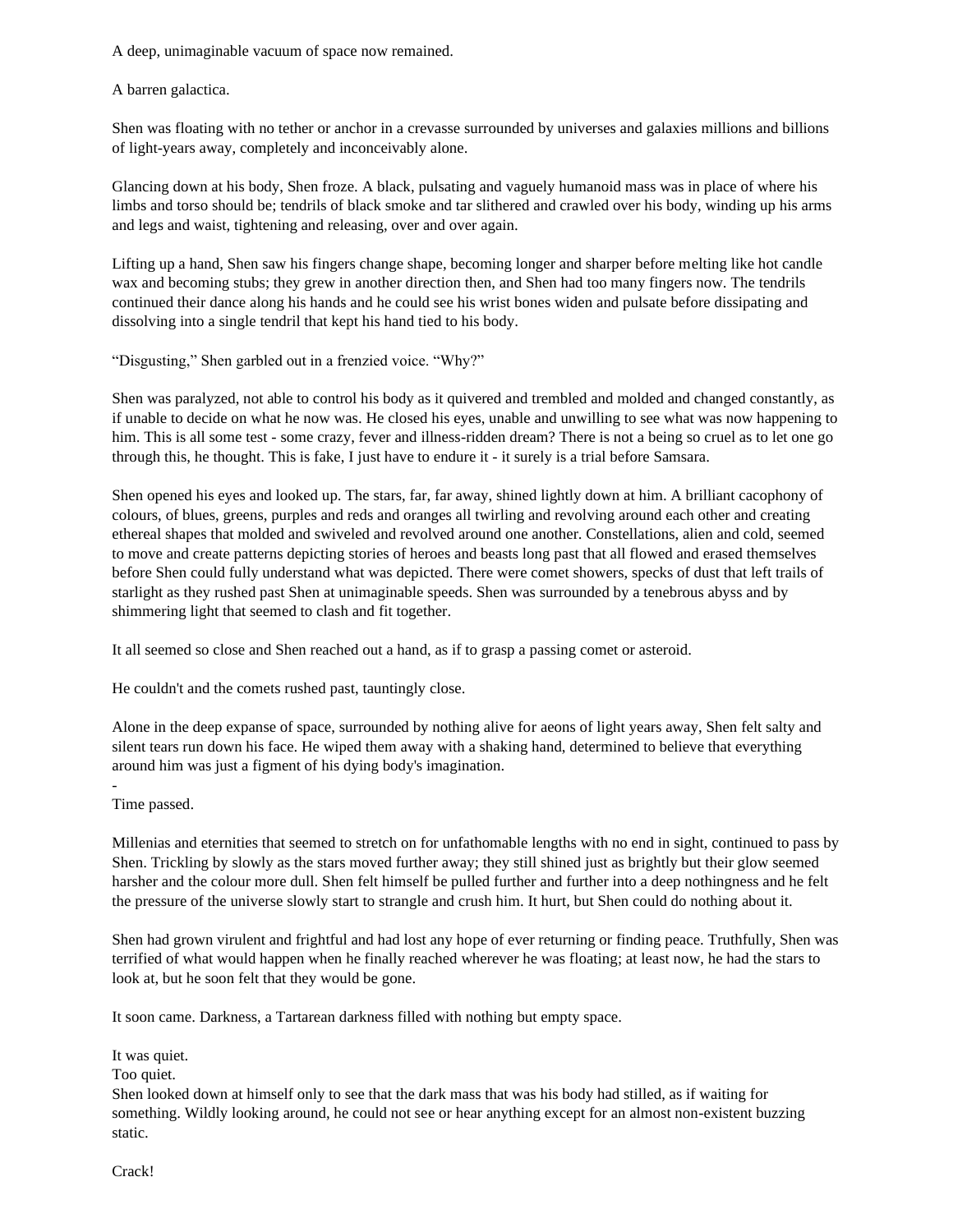White cracks seemed to burst through the emptiness, running down on every side and spreading all around him. Shen could not even utter a single yell of protest and fear before a tendril of white impaled him right through the heart and seemed to drag him upwards in its claws; other, smaller, tendrils pierced through his limbs and dragged them apart. Every molecule of Shen seemed to be pulled and molded into something completely different as he was dragged further and further upwards.

The white coils of shimmering, glowing light plunged into Shens eyes and pulled them out of his sockets and there was nothing Shen could do but scream.

Darkness, tainted by the sweet, coppery scent of sanguine blood soon engulfed him.

There was birdsong.

-

It was high-pitched and melodic and warm and beautiful and it surrounded Shen like a warm blanket.

Shen slowly opened his eyes, not fully comprehending as to where he was. He looked around wildly, trying to understand. He was in a lush green forest, filled with all sorts of colours and scents and sounds. It felt ethereal and otherworldly and Shen sprang up in fright.

He shrieked as his legs shattered and he fell forwards, seeming to remold and twist and change behind him, fracturing and breaking and trying to find human shape. Shen froze and looked slowly behind him - his bare legs were covered in misty-black coils of the abyss that glided across his skin.

He let out a bitter laugh then, a laugh stained with pain and fear as he realised that this was no second chance.

Shen was now a twisting, turning part of the void. He was a creature, trapped in human skin that ruptured at the seams, cracking and breaking and unable to contain him. He was a thing of a barren galactica, borne from the pressure of the universe and molded by nothingness into human-like shape - a thing that the gods had given up on and spat out in disgust.

Standing up again, slowly and biting back howls of pain as his legs and feet and bones splintered and cracked under him, Shen took a tentative step on feet that struggled desperately to support him.

The birdsong and the wind stopped and the forest was silent and it was as if time had vanished.

Shen collapsed, unable to bear the pain of standing and dragged himself to a nearby tree. He hoisted himself painfully into a comfortable position and looked up. Through the canopy of thick, green leaves, the cerulean blue of the sky was barely visible; it was cloudless and everything seemed so vibrant.

"Why did you do this?" Shen whispered to the heavens, voice cracked and strained. "Was it just to see me suffer? Haven't I suffered enough?"

## No answer came.

-

Shen did not try standing up again. Unwilling to experience pain, he simply continued to stare up at the sky as the days passed. His body soon deteriorated and started to wither, becoming angular and haggard.

Soon, there was rot. It started with his hands turning green and yellow and soon his whole body was covered in colour. He could not move now, bones frozen and locked in place as he watched himself die again.

Flowers sprouted from his limbs, quickly overtaking and filling every cavity and hole that his body had in reds and whites and oranges. They twisted around his bones and limbs and covered them in thick layers of green and brown.

Shen only continued to stare up, resigned to his fate yet determined to condemn the gods until the very end.

Days later, he was nothing more than husk and his consciousness seemed to flicker and waver.

Shortly after, it all turned dark and Shen was plunged into the ice-cold depths of nothingness.

The abyss welcomed him with cupped and gentle hands.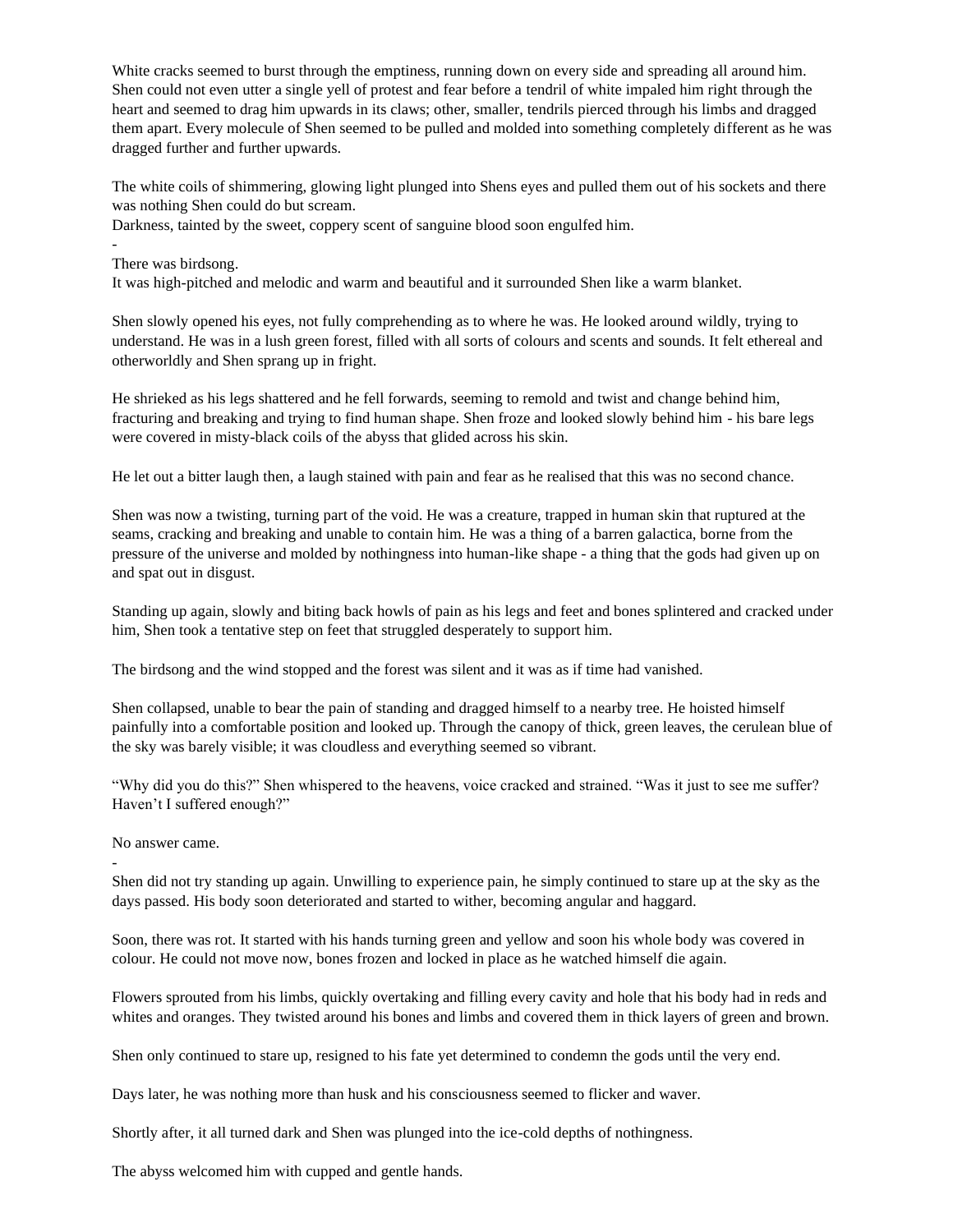# The Monk and the Mogao Grottoes

Po Leung Kuk Choi Kai Yau School, Lam, Errin - 17

*WHAT IS YOUR PURPOSE?*

"I had a vision of these caves," The monk laid a hand on the wall. "Of a thousand Buddhas swathed in golden light."

#### *THERE IS NO BUDDHA HERE.*

"There is not." Said the monk thoughtfully. "But there could be."

The monk's name was Yue Zun. *Yue* meant joy, and *Zun* meant nobility, and the cave had never seen a human like him.

~

The travellers that passed through were few and far between. The cave gave them the shelter they sought, tucking them into its nooks, standing resolutely against the lashing winds and the seething sands. Because what was a passing storm? It had calmly watched seas rise and skies fall and the land freeze over and burn anew, and it was unscathed but for the slow weathering away of the stone. A thousand years and more it had stood, patiently allowing the wind to scrape and scratch and slice with tiny grains of sand that threw themselves over and over against the rock, steadily hollowing it out.

The cave did not mind. That was nature.

Humans did not stay long. Most simply wanted a shelter for the night, and the cave did not fault them for that. It understood the primal, animalistic instinct for survival. It was practical.

Yue Zun's decision to stay was not.

He was a devout Buddhist. Over his yellow *zhiduo*, which pooled on the ground now as he knelt, he wore a dark *kesa* that wrapped around his left shoulder. A string of wooden *mala* beads was looped around his wrist.

The cave did not expect him to be there when the sun warmed the stone the next morning. But he was awake at first light, and already moving with purpose.

## *WHAT ARE YOU DOING?*

"I shall make this a place of worship. This is a beautiful place, and there is beauty in faith." The monk was mixing water into dry dyes. "Have faith, friend."

The cave did not move, but the sands shifted in its wake, grains swirling gently on the ground. It did not consider itself a beautiful place; it was but a splotch of slate grey against a dull, barren landscape. It understood the state of existing. It understood the real, the material, the tangible. It did not understand faith.

## *GO HOME, CHILD. THERE IS NOTHING FOR YOU HERE.*

"There is always something if one is looking."

## *YOU SEEK YOUR GOD. YOU CANNOT FIND A GOD IN AN EMPTY STONE CAVE.*

"My God is anywhere I look for Him," replied Yue Zun. "He is wherever I pass on His teachings."

Hours later the monk stepped back from the wall, setting the brush down. Buddha smiled down now, the paint still wet as the Yue Zun brought his hands together in prayer, the beads of his *mala* slipping between his fingers one by one in a steady rhythm. The cave was soundless save for the gentle scrape of wood over skin.

It was a hundred and eight beads before the monk opened his eyes again. The cave waited, not out of any sense of faith, but respect for the ritual.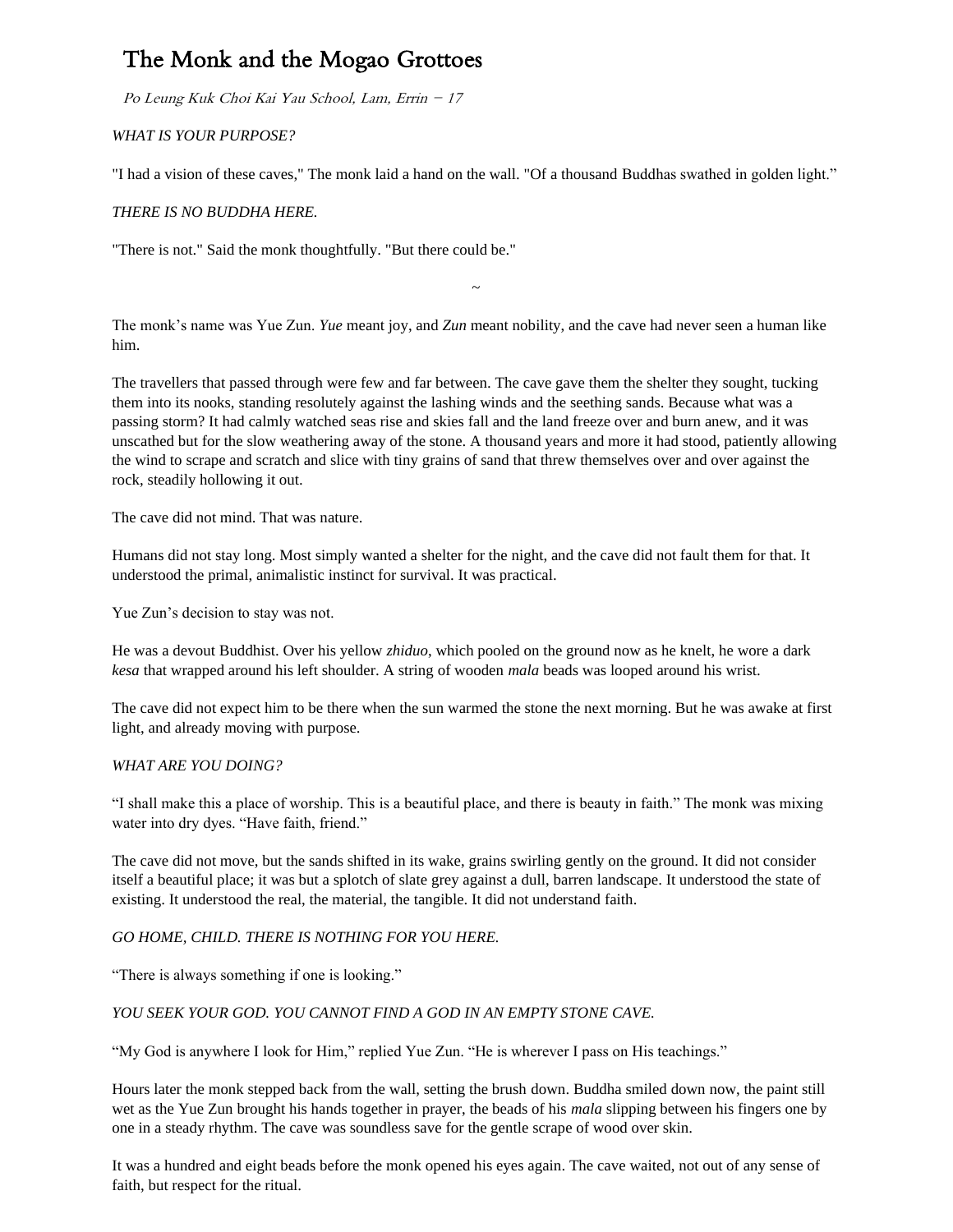## *THAT IS BUT A LAYER OF PAINT. IT IS EPHEMERAL. FLEETING. A MERE SANDSTORM WILL EVISCERATE IT.*

"I shall paint more."

## YOU WILL NOT ALWAYS BE THERE TO PAINT MORE. IN A CENTURY IT WILL CRACK AND PEEL AND *FADE.*

"Then I had better find someone to be there."

The next one was Fa Liang. The cave watched in bemused acceptance as the two monks dug shovels into a weaker area of rock, chiselling the stone loose. "Have faith." Said Yue Zun, wiping sweat from his brow. "There will be many more caves like this one, all in their own time. I have seen it." He said, and he sounded so sure of himself that a gust of wind swept like laughter through the cave.

~

Together they dug an entirely new cavern connected to the cave, and set up burning incense. They prayed. They meditated. One taught the other and the next day the roles of teacher and student would be reversed. Days passed, weeks passed, and more people came. They came slowly, like the trickle of a small brook, and Yue Zun took them all in.

The cave had not had this many visitors in a long time.

Yue Zun taught his new students patiently, preaching his values. He spoke of gods and ghosts, of death and reincarnation, and the cave listened. It did not have much else to do. As the number of people grew, the number of paintings on the walls grew. A few grew into dozens, dozens into hundreds. They dug another cavern. And another.

All that sweat, and for what? The water of their life seeped into the dry air, into the parched ground, and the sands shifted and swirled. The cave - caves? - had never seen a God. It had never seen their Buddha. How strong was this belief, to draw people here in the masses, like moths flocking to the light?

Yet they toiled, and for each person that came, the caves gained another painting of their God. Some were beautiful and some were not, but all were sincere. And when hundreds grew into a thousand, the caves lost count. It was surprised so many people had come, that so many people could believe in a shared concept for which it could see no proof.

## *WHY DO YOU BELIEVE?*

"That is the secret, I think," said the monk. "We do not have to see it to believe it. That is what it means to have faith."

But faith was useless, the caves reflected. Faith was a concept, intangible and untouchable. They erected a God. They praised him and worshipped him. When their skies darkened, they prayed to bequeath false optimism upon themselves. They imagined him in the place of stars, and they liked to think that his light guided them when they were walking blind across the unforgiving desert.

But the pilgrims persisted, and the caves looked upon its inhabitants with a sort of bemused tolerance. The sound of scraping beads became a constant in the low murmur of conversation that drifted contentedly through the caves. They planted crops, the toughest vegetables that could grow in this harsh climate. What resourcefulness, to be able to nurture life even here!

Then a dust storm came and ripped all the plants up by their roots, bashing them against the dusty ground while the pilgrims huddled within the caverns.

"It is alright," Yue Zun said calmly when the storm was over and people looked to him for guidance. "We can regrow them and plant them in a more sheltered area." Once he was alone, the caves spoke again.

## *WHY DO YOU WANT TO STAY HERE?*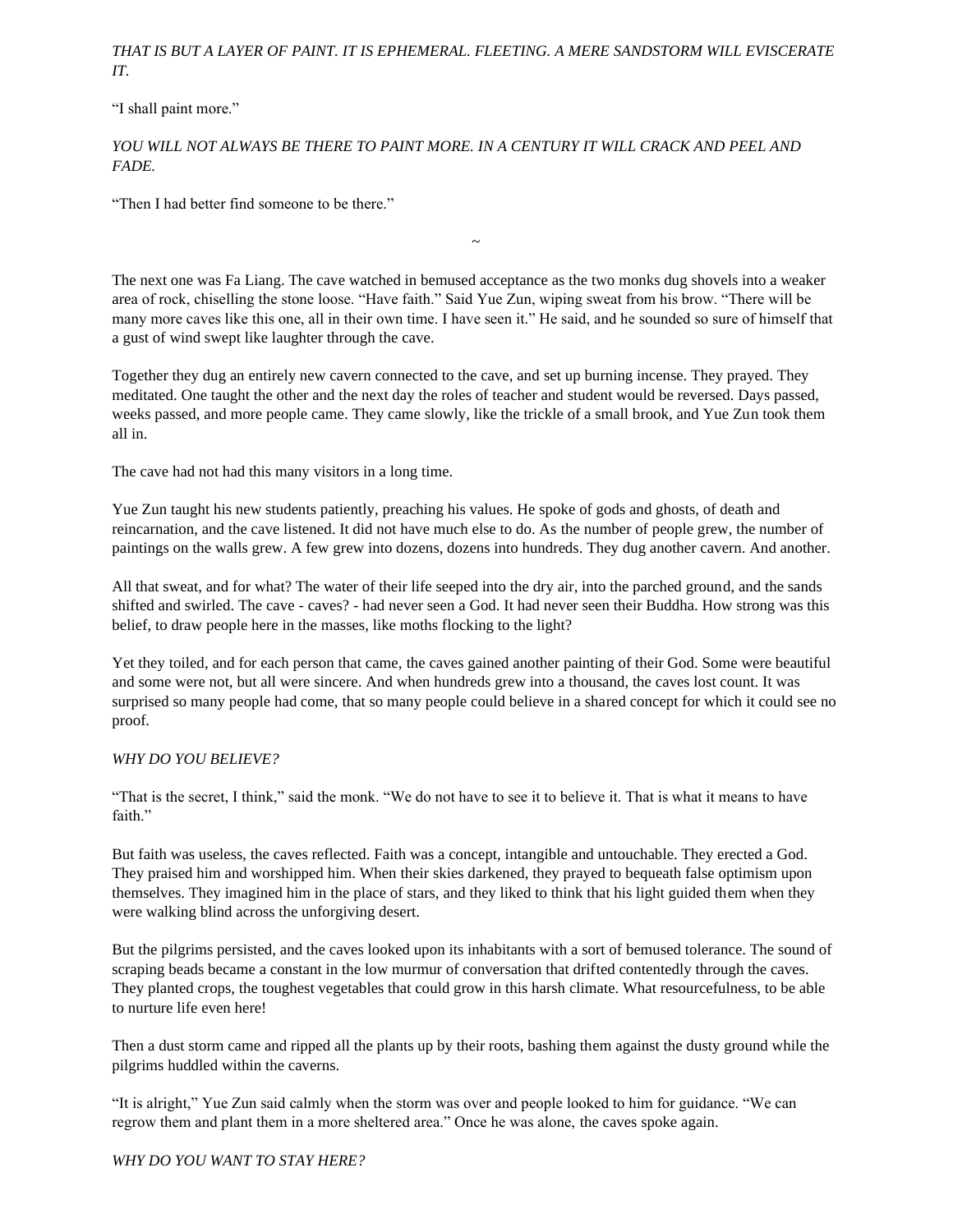"Look around." The monk's voice was placid as he rearranged his *mala* beads. "Look what they have built. Look how they are so willing to rebuild and recover. They stay for faith. So do I."

And they did rebuild. They rebuilt and expanded, digging more caverns and filling the grey stone walls with light. Several groups of pilgrims left. The caves wondered vaguely with a stirring of sand if they had gone off to seek better prospects than a life pursuing faith, but then monasteries sprung up around them and although Yue Zun never left the caves, he sent pilgrims to visit them.

Scrolls piled up in caverns, the art and literature all made by people worshipping the religion. They made more paintings and inked scriptures onto the walls. Yue Zun wore an easy smile when he taught the ones who wanted to learn. There were people next to him, teaching and learning in tandem. They wrote poems, they made art, they believed, and every day the golden sun rose on a thousand Buddhas.

There came a time, then, when Yue Zun had to leave. Because he was human. He was ephemeral and he was fleeting and so was that very first painting, but his belief was not.

## *I THINK I HAVE FAITH, NOW.*

"That is good, old friend."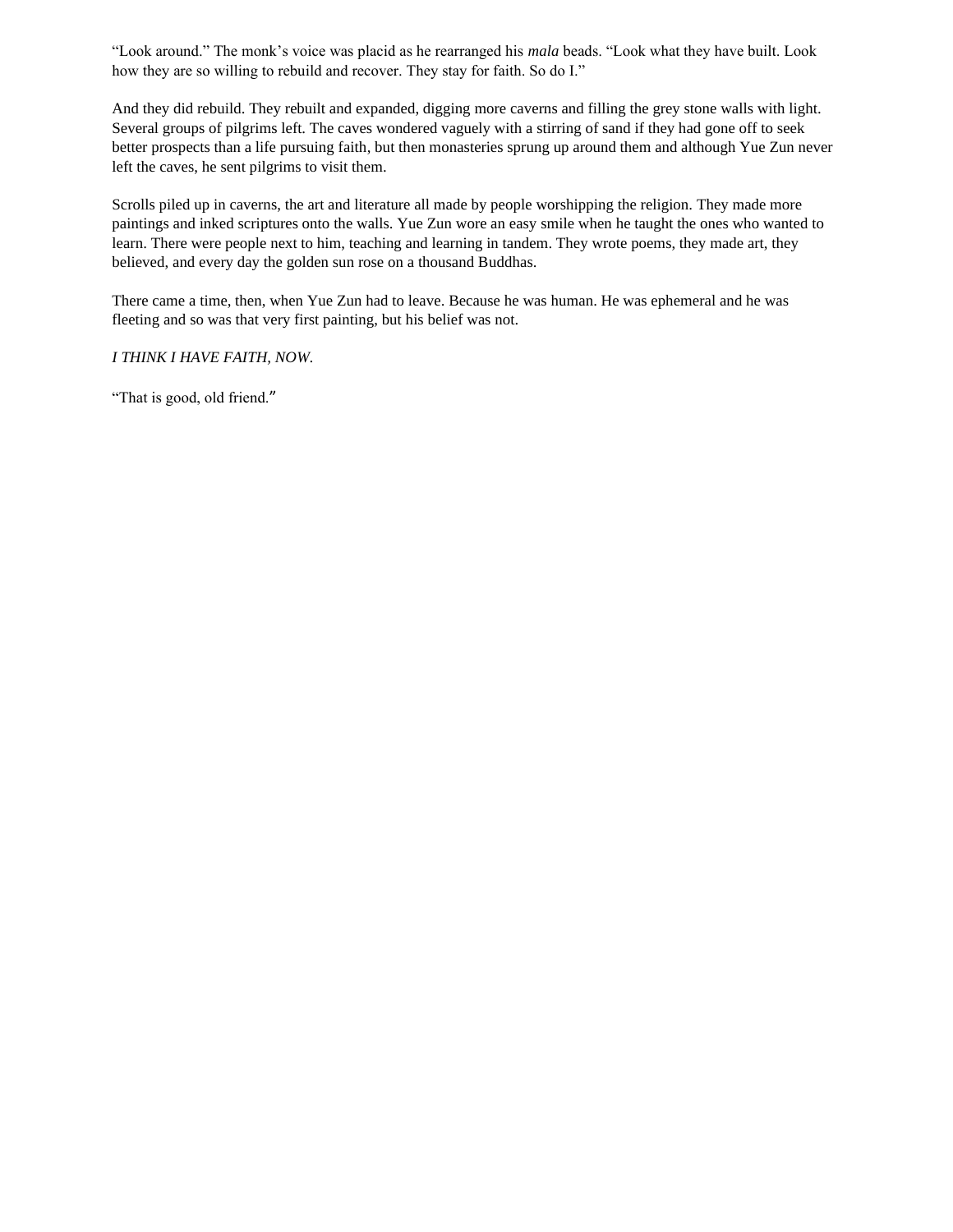# Prints in the Sand

#### St. Paul's Convent School, Law, Hong Yin Louisa - 16

The most impressive thing about humanity is probably the human mind. It thinks, it creates; it forgets, it remembers. It is inspired, and it inspires.

When the human mind was born, the land and ocean learned of their names. The flowers began to speak of the joy of morning, and in autumn, the remembrance of better days. With a shrill wail, the falcon takes flight from its perch beyond the clouds, no longer as one of the many beasts that roamed the earth and sky. A crown woven of myth and song was bestowed upon the bird; it now surveyed its subjects from the air, its shrieks now the law of the land.

Faced with the beauty of the world that they had been placed in, humans were in awe. They could only create so much with their fumbling hands and primitive skills, yet the natural world had already been laid out before them, way before they came to be, constructed with craftsman-like perfection. Sitting around the fire with their kin, they sang and told tales of the love for the land and its creatures.

It was the will of fate that man would be led into the desert, an arid wasteland home to only the most resilient of animals. If one observed this monotonous scenery, it would seem that the desert had been forgotten by the gods, the vibrant colors and variety of creation nowhere to be found. But it was here in which the human mind would truly shine, like a beacon upon a midnight ocean, like a dewdrop in a pool of ink. Bearing a vision of greatness, man would be entrusted to take hold of the strings of fate and weave them into patterns of his own imagination.

And this is where our story begins.

 $\overline{\phantom{a}}$ 

The gong of a large bronze bell heralds the end of the day.

One particular monk is seated next to the entrance of the mess hall. No walls are present in the hall, allowing him full view of the adjacent courtyard and the night sky above. He pays no heed to the taste of his food (or lack thereof), or the people around him, as his mind wanders into the distance.

The moon is nothing but a sliver of white today. However, the leaves, the tiles upon the roofs, and the pebbles lining the footpaths are all bathed in silvery moonlight.

How merciful the moon is, he thinks. It is not as large and bright as the Sun, and it cannot produce warmth, but it provides for the world to the best of its ability.

Dinner ends shortly, and the monks retreat to their quarters for the night. Even after the candle is extinguished, filling the bedroom with darkness, he is at peace knowing that the moon's rays will reach him wherever he is.

Sleep comes easily to him, but almost as soon as it comes, he comes back to his senses again. Only now, he isn't in his bed, with the sheets over his body. He's walking, in what seems to be a pitch-black tunnel. The surface of the tunnel feels rough and sandy to the touch. It's definitely not a place he's familiar with, and he doubts he's even been here before.

His legs keep carrying him forward for some time, and the outline of his surroundings starts to become clearer. He quickens pace, eager to find out what awaits him at the exit. A bitterly cold gust whips at his face.

And suddenly the darkness is no more, replaced by searing light that could rival the midday sun. No, this is the light of a thousand midday suns, he says to himself, as he squints, his eyes stinging from the shift in brightness. When he lifts his gaze into the heavens, he is struck with a sight that no mortal could ever hope to witness.

For as far as the eye can see, Buddhas, sacred radiance emanating from their forms, are descending from above the clouds. The winds have died down; the night has become completely still. At first, the monk is gripped with fear at the scene, but then it dawns on him that he's observing an event of the holiest nature, so he has nothing to be afraid of.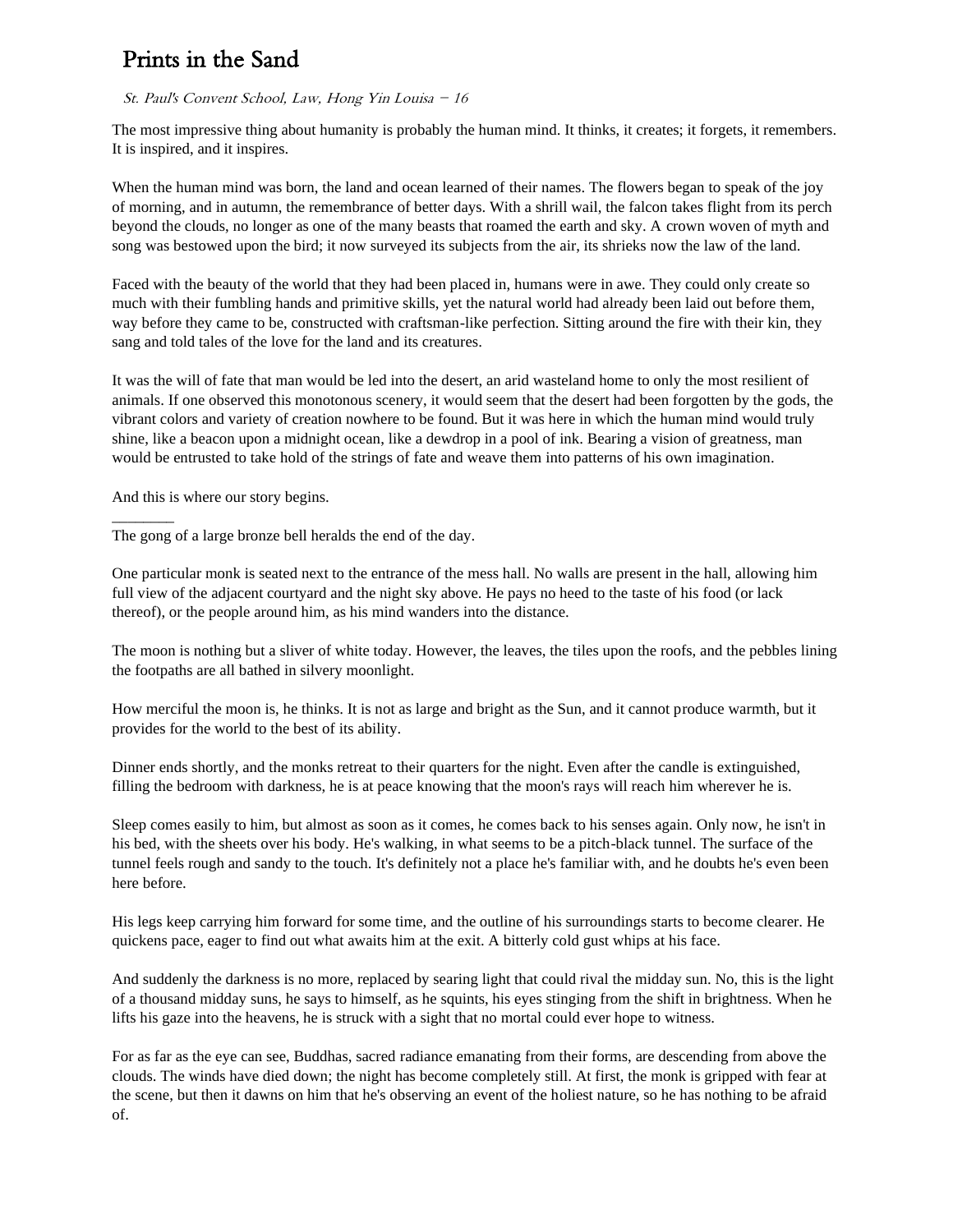The Buddhas are wearing a smile that is devoid of any worry, sadness or disturbance, totally detached from the conflicts and hatred which has become ingrained in humankind, yet people long to be free from. They sit in a lotus position, their hands together in meditation.

As the Buddhas descend lower and lower, the distance between them and the monk becomes ever closer. Soon, he, a common mortal amongst many, comes face to face with the all-knowing, all-seeing deity.

It is at that moment at which he feels all the power in the universe flowing through him. At once, all the questions he ever had are answered. He once wondered about the moon, but now he understands that the moon is merely a messenger who sends down the mercy of the gods. Everything he sees, touches, or breathes, is the work of the gods, so mysterious, yet wondrous in their ways.

Lost in his own thoughts, he almost thinks he's in a dream within a dream. He eventually breaks out of his trance, and notices that all the Buddhas are resting on the ground, as if expecting him to do something. Quickly, he takes the lotus position himself and closes his eyes, as he starts to recite the first words of a mantra.

He can't remember finishing the mantra though, because somewhere during the prayer, a bell tolls, and the scene falls away. He wakes in utter disbelief at what he just dreamt of, and the profoundness of it all.

With the memory of the Buddha still fresh in his mind, he mixes paints in a (mortar) and applies them to a blank parchment. It would be surprising if pigments could convey even a little of the Buddha's holiness, if at all, but he puts his heart and soul into every stroke of the brush, and does everything he can to channel the overwhelming emotions that lingered on after his encounter. On the painting he writes, 'Fozu Mogao' (The Insurmountable Buddha).

Everyone who sees the painting is astounded by the attention to detail given in the depiction of the Buddha. How can an amateur artist, who has never produced any noteworthy artwork, paint a piece that encapsulates the divine tranquility of the deity so perfectly?

Visitors begin to flock to the temple from miles afar, all wanting to catch a glimpse of the painting that is said to be 'delivered by the gods themselves'. The painting is displayed as the centerpiece of the prayer hall among prized Buddhist relics, flanked by offerings of fruits and incense, as onlookers gaze upon it in awe.

The monk stands in a crowd with the other monks to lead the faithful in meditation, watching the visitors fawning over his painting with distaste. Something about the grand, yet ostentatious presentation of his painting feels amiss, like a fireworks show under the midday sun. People come to view the painting for the sake of viewing it, acknowledge its beauty, and leave. But what of the uncertainty of not knowing what would come ahead, the utter bewilderment of the thousand Buddhas appearing out of thin air? What of the honor of being specifically chosen by the gods to behold a miracle? In a stroke of irony, the decorations used to complement the painting's beauty drowned out the emotions he hoped to convey through the painting.

Therefore, the monk makes a bold decision. He sells the painting, and uses the funds he earned to finance an expedition to the desert, the place the gods called him to in his dreams.

The process of recreating his dream is a long and arduous one. A good 3 years of excavating the face of a sandstone cliff ensues, followed by another 3 years of bringing his vision to reality on the surface of a rock. Every day is a battle against the elements: the heat, the cold, the lack of food and water. Whenever he is exhausted from attacking the cliff face with a pickaxe, or from countless trials and errors of cave painting, a thought surfaces within his mindthe thought that the gods and the entire world has their eyes on him, watching, challenging him to create the best work he ever could.

After 6 grueling years, the monk finally leaves the desert, his willpower, strength and vision having triumphed over the odds. On his way home, he meets a young artist, and tells him of the cave painting, so the artist sets off.

When the path becomes completely obscured in darkness, he takes out his oil lamp, lights it, and holds it up before him. He almost drops it in shock when he sees the roughly human-sized Buddha smiling down at him from the wall, levitating in a lotus position. A pale blue tint coated the Buddha's golden skin, as if it was bathed in moonlight. But it's the smile that leaves him mesmerized. It's just a painting, a curve drawn on a wall, but it fills him with calmness.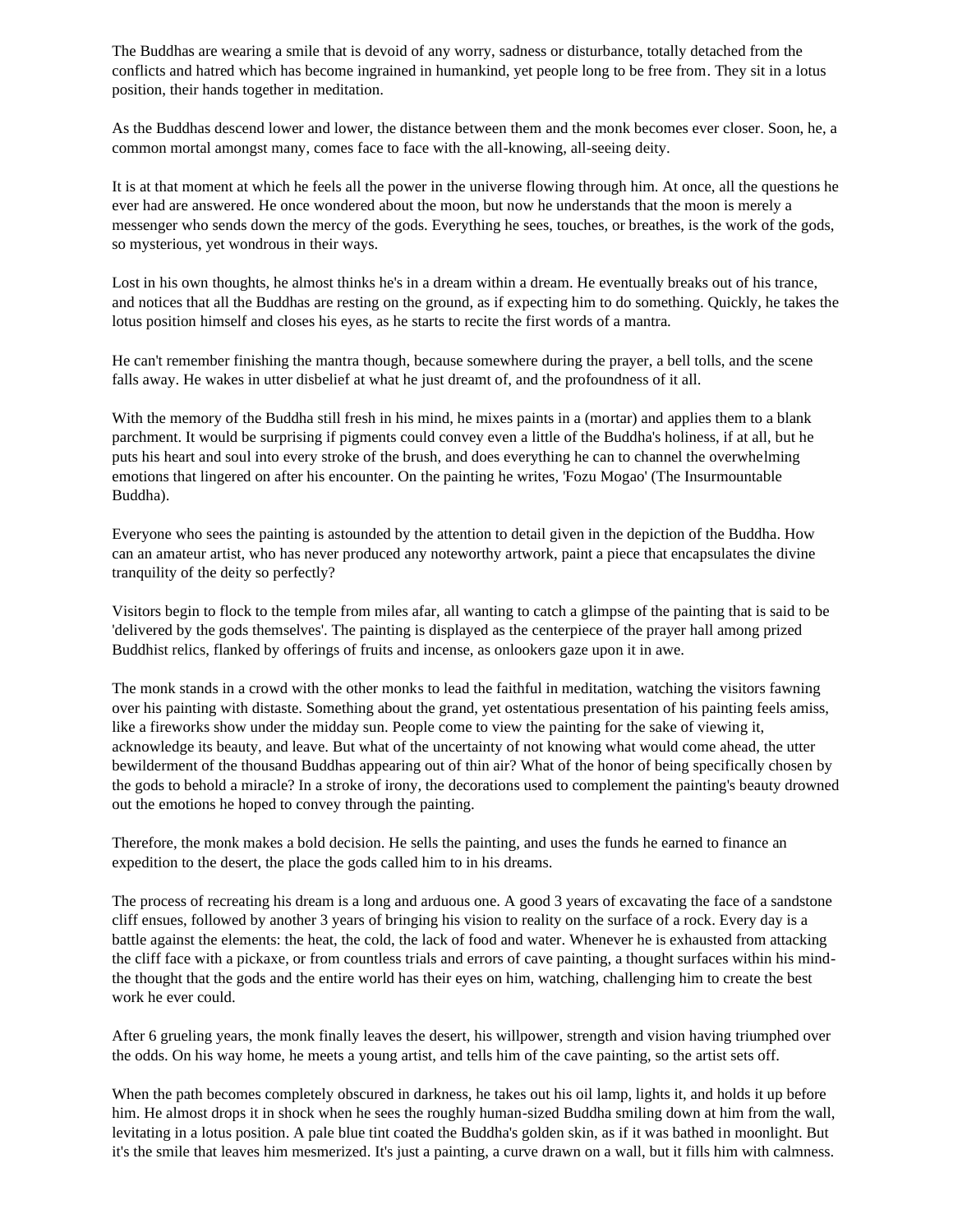It feels like the deity is with him in this very room, its protective aura abounding, so that no harm at all could come to him.

At that moment, his brain is whirring with ideas of how he could describe the scene in front of him. However, he doesn't think in words. He thinks in color palettes, shapes, curves, facial expressions, backgrounds. He imagines a Buddha with one palm facing outwards, beckoning visitors to come closer, while several lesser deities attend the Buddha, completing the atmosphere of tranquility within a cave.

The young man then sets out on a mission to bring his vision to fruition. 10 years later, travelers would begin to hear of another miraculous Buddha within a cave.

Within these 10 years, others heard of the monk's cave and paid visits. Like the young man, they too were entranced by the Buddha's image, and were reminded of the blessings they had received throughout their lives. Some were sculptors, and carved out statues of the Buddha from slabs of rock. Some were scholars, and left behind their writings within the desert caves. Others were artists, and they sought to create cave paintings that were grander, more meticulously decorated, and more colorful than the earlier ones. All this was done to show their praise for the gods, which was born out of the moment they laid their eyes upon the painting of the moonlit Buddha.

Alone, humans are far from powerful, but with the persistence to last decades, they gain the might to shape the land. Hence, out of the nothingness of the desert, oases of light and life are forged. The caves eventually take on a new name: the Mogao (insurmountable) caves, for the insurmountable amount of holiness that dwells inside them. Pilgrims from China and beyond begin to travel to the caves, seeking a once-in-a-lifetime spiritual experience.

And from the fruits and meat laid out by the pilgrims in worship, a fly is born.

The fly knows no god. It is but an insect.

\_\_\_\_\_\_\_\_\_

 $\overline{\phantom{a}}$ 

\_\_\_\_\_\_\_\_\_

Its nervous system has evolved to ensure the fly survives and continues its lineage, but not for it to appreciate the religious atmosphere it's in. It can detect danger and fly away from it. It can scent food and feed on it. It can identify a fellow fly and mate with it. Soon, a family of flies call the cave their home.

However, the flies' fortune is not infinite. As time passes, fewer and fewer visitors come to the cave to pay their respects and leave behind food, perhaps due to war, disasters, or simply because the location of the cave was not passed down. Guided by instinct, the flies follow wherever the scent of food leads them, and for the first time in decades, they cling to the clothes of a visitor, and exit the cave.

Centuries pass, and the Mogao Caves becomes no more than a secret, one that has been taken with elderly pilgrims to the grave, forgotten by the same species that created them. Some caves have been swallowed by the shifting sand, their entrances no longer accessible. It seems that all traces of the caves have vanished, save for the bloodline of flies that arose within the caves' rocky confines.

It's a hectic day at a train station. People are running about with their luggage, trying to make it to their assigned seats before the train departs. No one notices a little fly hitching a ride on top of a suitcase.

The suitcase is stowed away safely in the train compartment, and the doors close. The fly spends the next few hours just being a minor annoyance, hovering around opened snacks and getting swatted away. Little does it know that when the train doors open once again, it's thousands of miles away from its ancestral home of Dunhuang.

It takes a while of flying over an ocean of heads, but at last, a door opens for it, sweeping it into the great outdoors. Well, the *not so great* outdoors, as it soon finds itself being carried into the air by a warm updraft, forcing it to flap its wings incessantly to stay aloft.

The gust pushes it close to a skyscraper. Disoriented by the wind, it keeps gaining altitude with unfaltering wingbeats, desperate to find something to land on. Its salvation takes the form of a wide open window, impossibly high above the ground, but before it can find a place to rest its wings, its senses shut down and it crashes to the floor, its tiny body wrought with fatigue.

A buzzing noise at the window alerts a teenage girl, almost dozing off from the summer heat. She turns around, and sees a black dot entering her room through the window. As quickly as it comes, the dot falls onto the floor,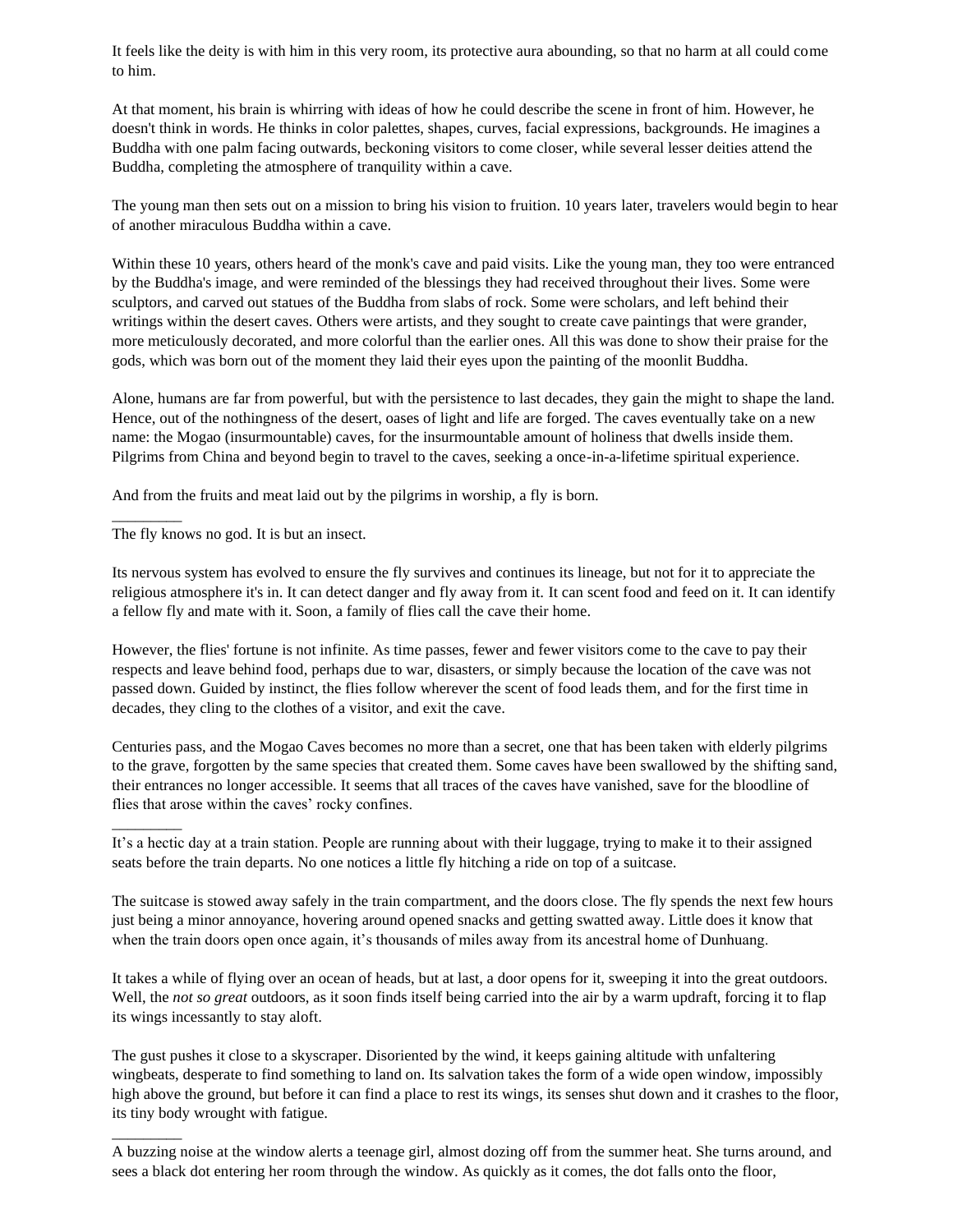unmoving. Upon closer observation, she's surprised to see that the tiny intruder was in fact, a fly. Insects flying into her room is a rather rare sight, considering that she lives on the 52nd floor.

She can't help but feel a twinge of respect for the bug, as she wraps it up in tissue to dispose of it in the kitchen bin. It had such miniscule wings that looked like they could be crushed with a pinch, yet they carried it to heights not even birds could reach.

Even after she returns to her work, she can't stop her mind from wandering about that fly. *It really is something special,* she thinks. *Maybe it has supernatural powers, like Superman but among bugs. Oh- maybe, it's on a mission to save the insect world, just like what superheroes do in the movies!* As the ideas keep rolling in, she becomes more invested in her world of make-belief. *Let's see, where could the fly have come from… the rainforest? Nah, there's tons of flies in the rainforest. What about somewhere you wouldn't expect flies to live in… I got it, the desert! Flies can't just live on sand though, but- they could live in little caves that shelter them from the elements, but- these caves are getting buried in sand, and the flies had to send a scout to find them a new place to live, and here we are!*

Her mind filled to the brim with inspiration, she takes a piece of scrap paper and starts scribbling on it, the tragic story of a fly who tried and failed to save his family from an impending disaster. Little does she know, as she writes about the tribe of flies and the lavish life they led in the caves, that the fly did in fact act as a messenger of those elusive Mogao grottoes that lay slumbering beneath the sand.

Why is it that people create art, knowing that it will one day be forgotten? Why do people devote their life's effort into something that will ultimately be for naught? I believe I may have the answer, and it all lies within the human mind.

\_\_\_\_\_\_\_\_\_\_

The mind is impressive, yes- but it is not without its limitations. There is so much in the universe that eludes us, so much that we may never understand; sometimes, the neurones in our brains throw completely random images into the mix and cook up a storm, so we experience events in our sleep that seem so familiar and so nonsensical to us at the same time! These have one thing in common: we are unable to explain them, not with logic, not with science, but what we can convey are our emotions. People react differently to the unknown- some are cower in fright, whereas some are hopeful that the unexplored reality might be better than our current reality. It is through these unwavering emotions that they are inspired, as little fragments of thought coalesce, until they form one large picture created out of one's own imagination. Inspiration helps the human mind overcome its limitations, because it is a way of interpreting the unknown, to improve upon what is imperfect, to create beauty where there is none. It is all thanks to art that the feelings of one person are spread throughout many, connecting the hearts of people, near and far, past and present.

So, what was it that was left behind in the sand by that monk, thousands of years ago? Was it just a lost piece of unconventional artwork? Was it inspiration, in a tangible form? Or was it a tiny piece of a person's mind, preserved upon rock for eternity?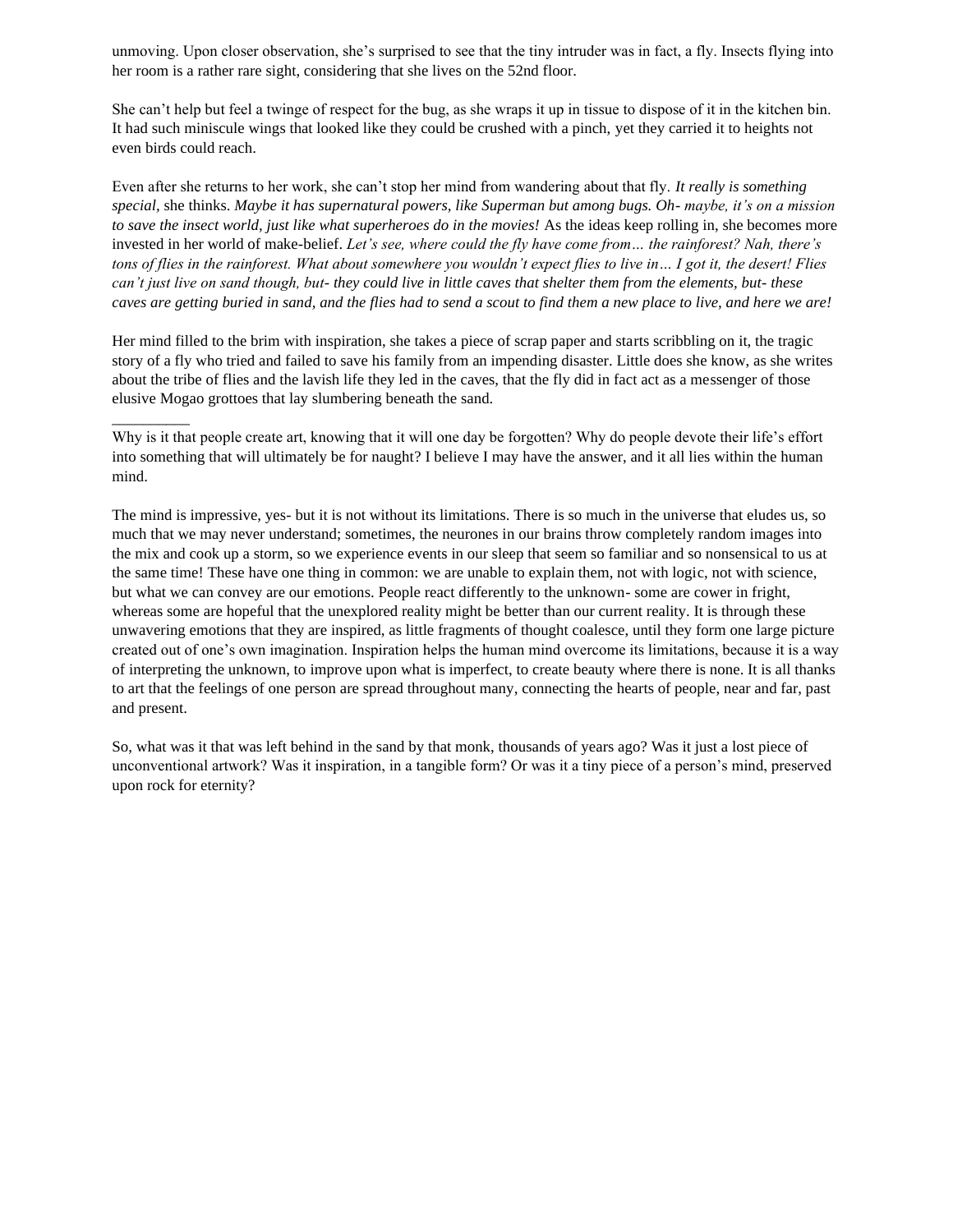# Big Adventure in the Huge Caves

The Methodist Church HK Wesley College, Tse, Won Huen  $-18$ 

"My son, you have to finish my dream of going to the mystic Mogao Caves. You are my last hope…..."

"Dad……," I wept, "I promise I won't fail you!"

My father gave me one last smile, then he closed his eyes and went west. I shed a few more tears and placed my hand on my heart. I knew I had to fulfill his dream since visiting the Mogao Caves was one of the items on his bucket list.

Oops! I nearly forgot to introduce myself! My name is Flint Lockhart, son of Henry Lockhart, the most well-known explorer. I am an archaeologist from the United States of America. Recently I had been to the famous yet mysterious Mogao Caves in Dunhuang accompanied by my two huckleberry friends. I thought that nothing peculiar would happen since I knew they were so old and no mythical being had been spotted before, not until.....

"Up and at em, Lockhart! We have got a lot of exploring to do!" the excited voice of Thaddeus Rich, who was my old classmate when we were in middle school, rang in my ears. I grumbled, it was 15 degrees centigrade outside and I hate getting up on cold mornings because I just can't imagine turning into a human popsicle. No one would buy human flavoured popsicles, especially when they taste like snot and body odour and other disgusting gunk. I just wanted to be snuggled up in the duvets and keep warm, so I pulled the covers over my head and ignored him.

"He's not waking up, what should we do?"

"Move along, Thaddeus," said Camilla Nilsson, my red headed Swedish friend with strong muscles. "Let me handle this." She grasped firmly onto my duvet with black checkers and yanked it right out of my hands. "Wake up, you sleepyhead!" she hollered.

"Fine," I groaned sleepily, "I'm up."

After a delicious breakfast of bacon, toast, black pudding, roasted mushrooms and tomatoes, we packed our stuff and headed towards our destination.

It took almost like three and a half days to get to the Mogao Caves, which was a very long, long time. My feet were sore after all that walking and I am sure that I had a few splinters. I reached for my water bottle to rehydrate myself, but only a single droplet came out. Rats! I should have bought a spare bottle of water when I was at the convenience store.

"Must need water……I am going to die…..."

"Oh, Flint……" muttered Camilla, "How many times do I have to tell you that you must be well-prepared?" She took out her rose coloured water bottle out of her backpack and filled my mouth with some water. I felt much better.

"Alright, I'm good now. Let's get going. You got the camera ready, Camilla?"

"I am always well prepared, Flint," she replied smugly, "If we had this on camera, we will tell the whole world about our discoveries in the Mogao Caves and we're going to be famous just like your dad!"

"Guys! We're finally here!" Thaddeus called out. I looked up and saw the Caves towering above us. Dad, I thought, I did it! I finally made it! Happy tears rolled down my cheek as I pictured my dad smiling at me.

"Flint?" asked Camilla, "Are you alright?"

"Uh......yeah," I lied, "I just got some dust in my eyes. Let's move on, shall we?"

Camilla put the camera on a funny looking headgear and turned it on. We then grabbed a torch each and headed into the caves. I saw that the paintings on the walls were peeling off, yet they still hold a certain amount of beauty. There were the depiction of the avadana story of The Five Hundred Robbers, the travel of Zhang Qian to the West and more. On the other hand, Thaddeus was gazing at the sculpture of a mighty heavenly king and started taking pictures of it.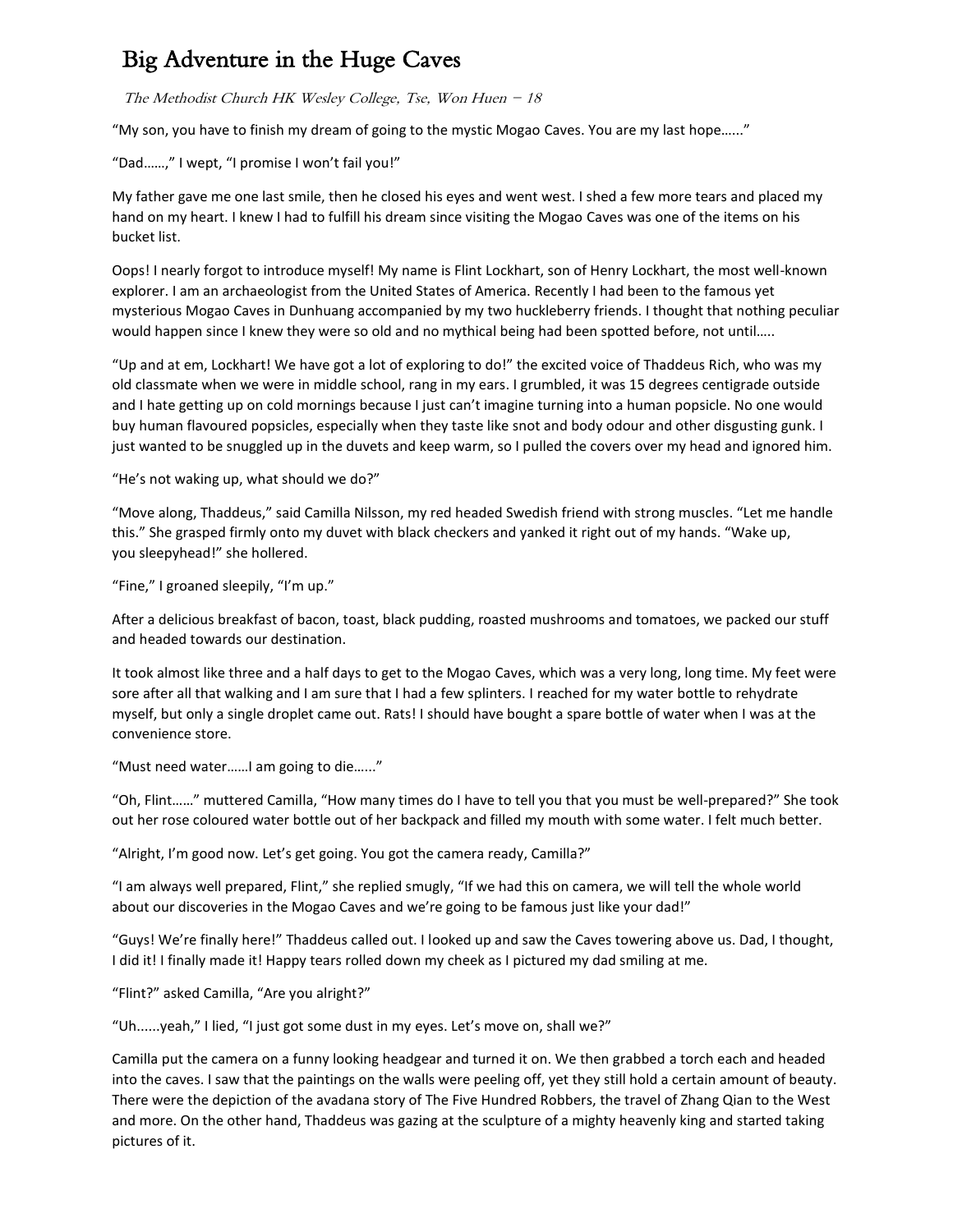"Isn't it great, Lockhart?" laughed Thaddeus, "I first thought that the caves were boring and stuffy but look at that! These marvellous statues, exquisite paintings and stuff……They really could have cost a huge fortune! Sadly, we couldn't take them and sell them to the public……"

"I know, bro. But let's focus on exploring the caves and stop thinking about getting rich since my Grandma Margaret always said that money corrupts the mind."

We went much further into the caves and ended up in the library cave. It stunk up to high heaven that we had to put pegs up our noses. Still, that didn't affect how stunning the manuscripts and relics looked. I saw that most of them are in Chinese, but some of them are written in some languages that I don't know about. So I turned to Thaddeus, who studied translation back when he was in university.

"Thaddeus, do you know what the other ones were written in?"

He grabbed out a huge book of languages and explained them to me, "Look, that one is written in Tibetan, that one's in Sanskrit, the third one is in Sogadian, and the fourth is in…...uh……" He flipped a few pages in his book and soon found out the answer. "Oh my……," he exclaimed, "The fourth one is written in a little known language known as Khotanese. Not many people could translate it since it's extremely hard to learn."

"Flint, check this out!" said Camilla enthusiastically, "There are loads of other manuscripts here! And they have one thing in common - they all bear the same seal! Could they be written by the same writer?"

"Probably, I'll write that in my notebook."

I was pondering what the relics were about when I heard a booming sound. Thaddeus dropped his book and looked around in horror. His face was pale like a block of mozzarella, which nearly made me slice it up and put it on pizza.

"Lockhart, what was that?" He asked. I said nothing but shrugged and shook my head, in fact my legs were quivering like jelly and I heard that my heart was thumping like a drum. I turned to Camilla, who was observing The Chinese Diamond Sūtra, the oldest known dated printed book in the world.

"Camilla," I whispered, " Did you hear something?"

"Probably," she said apathetically, "I hear everything all the time." I knew that she wasn't paying attention and I sighed. Suddenly, it happened again.

#### "Shhh! There it is again!"

Camilla heard it this time. I saw that her eyes were wide open and her teeth were chattering. My first thought was that some tomb raiders were coming to steal the precious treasures in the caves, and they might kidnap us and throw us into some place where nobody could find us, but Thaddeus and Camilla said that it might be a vengeful spirit who knew that we were disrupting his sleep, and I thought they were right.

We heard more stomping from the great hall, and when it got closer we all freaked out. I quickly looked around in my backpack to look for something to defend myself with, but what I could come up with was my titanium pick axe. Thaddeus grabbed one of his spare rubber boots and Camilla took out her Swiss Army knife. When the strange figure approached us, we braced ourselves. But it wasn't a tomb raider, and it wasn't a vengeful spirit either. It was a huge, terrifying dragon with green scales, amber coloured eyes and platinum coloured antlers.

"WHAT ARE YOU MEDDLING HUMANS DOING HERE?" it bellowed. Thaddeus completely jumped out of his skin. His face went completely purple with fear and he almost fainted.

"I'm sorry, mighty dragon lord! We didn't mean to disturb you!" cried Camilla frantically while falling down to her knees, "Will you please spare our lives? We're just three archaeologists who are doing some research!" But the dragon didn't seem to calm down. Instead, it opened its jaws, showing its sharp fangs that look like daggers.

#### "OH GOD!!!" shrieked Thaddeus, "RUN FOR IT!!!"

We got out of the main hall and started running in the narrow and steep corridors, but the dragon was chasing us at cheetah speed. Camilla and I were quick on our feet, but Thaddeus was falling behind. Thaddeus may be smart and muscular, but he was so heavy that he could not run fast. Knowing that he was in danger, I clutched his hand and dragged him so he won't end up being dragon chow.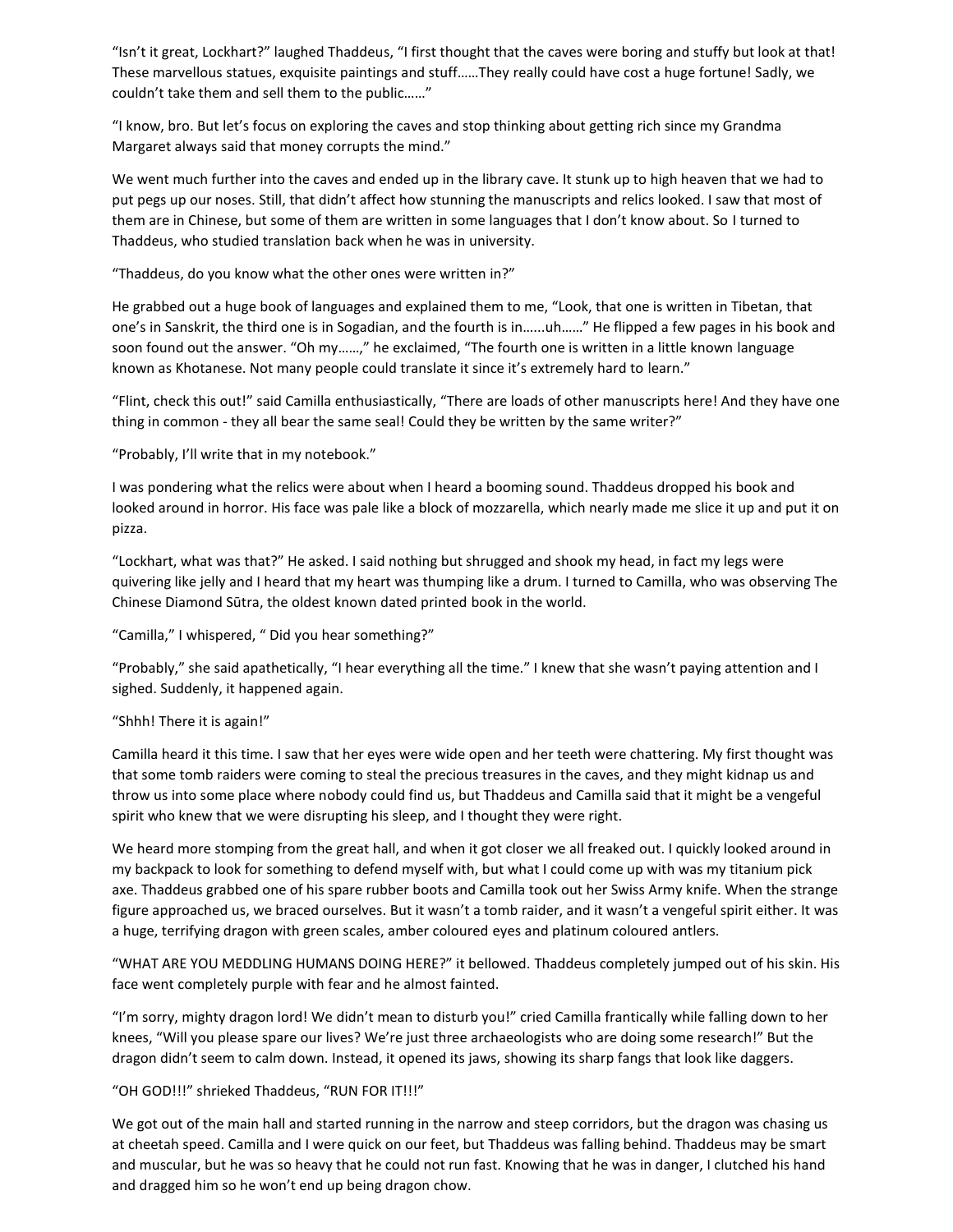We ran up the stairs and we had to jump because some of the stairs disappeared mysteriously, leaving only large holes. Then numerous torches were hurled at us, which made us run for our lives. After that, we had to get across a chamber full of giant rats that eat people. I cringed, rats were my Achilles heel. I couldn't help screaming while we were getting through them, and Camilla and Thaddeus had to plug their fingers in their ears.

A few minutes later, we came to a dead end, which was a bad sign. The stomping noises were getting louder and louder and the ground shook like it was a seismic earthquake. I knew that the dragon was approaching us slowly and I saw that disgusting looking saliva was dripping out of its jaw.

"Now I have got you three," it growled, "I shall teach you a lesson about not trespassing into others' homes without permission!"

I knew that we're definitely not going down without a fight, so I grabbed out my pick ax and tried to deliver a blow, but the dragon's scales were so hard that there weren't a scratch on them. Thaddeus tried hitting it with his boot and Camilla tried to stab it with her Swiss army knife but to no avail. We tried attacking it harder, but it didn't work as well. Instead, my pick ax broke into pieces, Thaddeus's boot sole came off and Camilla's knife became blunt.

"Hm," said the dragon with a menacing grin on its face, "You have given me a nice massage. Now it's time for my supper. I guess human steak is on the menu tonight."

"Guys, I think this is the end of us. Still, we have fought the good fight." I moaned, "Do you have any last words?"

"Lockhart," blurted Thaddeus, "I really shouldn't have stolen your favourite mug. You know, the one with gold polka dots? And…...Please forgive me for accidentally knocking you out cold during that dodgeball match!"

"Well, that was pure badass, but all is forgiven!"

"If we died," quavered Camilla, "I just hope someone would find our corpses and bury us in a proper way so they can still be intact." We huddled together and shut our eyes tight, hoping for the worst to happen.

Suddenly, we heard a thundering cry of agony. We looked around and saw that the dragon was dead as a doornail. A fencing saber was pierced into its heart and it was bleeding like crazy. I was completely spellbound, who saved us from that monstrous beast?

"Well, Lockhart Jr," said a voice with a Scandinavian accent, "It's been a long time." I rubbed my eyes and saw an elderly, muscular man with silvery white hair, a rugged beard and dainty blue eyes. He was wearing a periwinkle blue overcoat trimmed with white faux fur over a white turtleneck sweater with a snowflake pattern, a pair of ski pants and a pair of army boots. A navy blue cashmere scarf was wrapped around his neck. He carried a silver fencing saber in his hand as a walking stick and a platinum one was attached to his back with a pastel blue strap. I recognised him right away, he was Nicholas Snowbell, one of my father's closest friends from Finland and a worldfamous swordsman.

"Mr. Snowbell!" I cried, "Why were you here?"

"Well, kiddo," he chortled, "I heard that there was a horrendous dragon lurking around in this mystic cave terrorising those who come here. As a dragon slayer myself, I have to hunt it down before it could cause any more mayhem. I found you three being cornered by that hideous monster and I impaled it my sword before you end up being dragon's dinner. After all, I can't bear to see Henry's kid die without helping his dad achieve his dream."

I gave him a heartfelt smile. "Thank you for rescuing us, and most importantly, you're a true friend to my dad. I really owe you a favor."

"You're welcome, lad," he replied with a chuckle. He glanced at Camilla's camera and asked curiously, "So, how did the video turn out anyway?"

Camilla took the camera off the headgear and was shocked to see that it was broken. "Mr. Snowbell," she lamented, "I guess you won't be able to see it. The camera is ruined. We can't show the public our fabulous adventures and we will never be famous."

Mr. Snowbell was dumbfounded for a few seconds, then the ends of his mouth turned up into a big grin. "Turn that frown upside down, Miss Nilsson," he comforted, "I have been tailing you three and recording your adventure by using my high resolution digital camera." I awkwardly forced a smile, no wonder I had the feeling of being